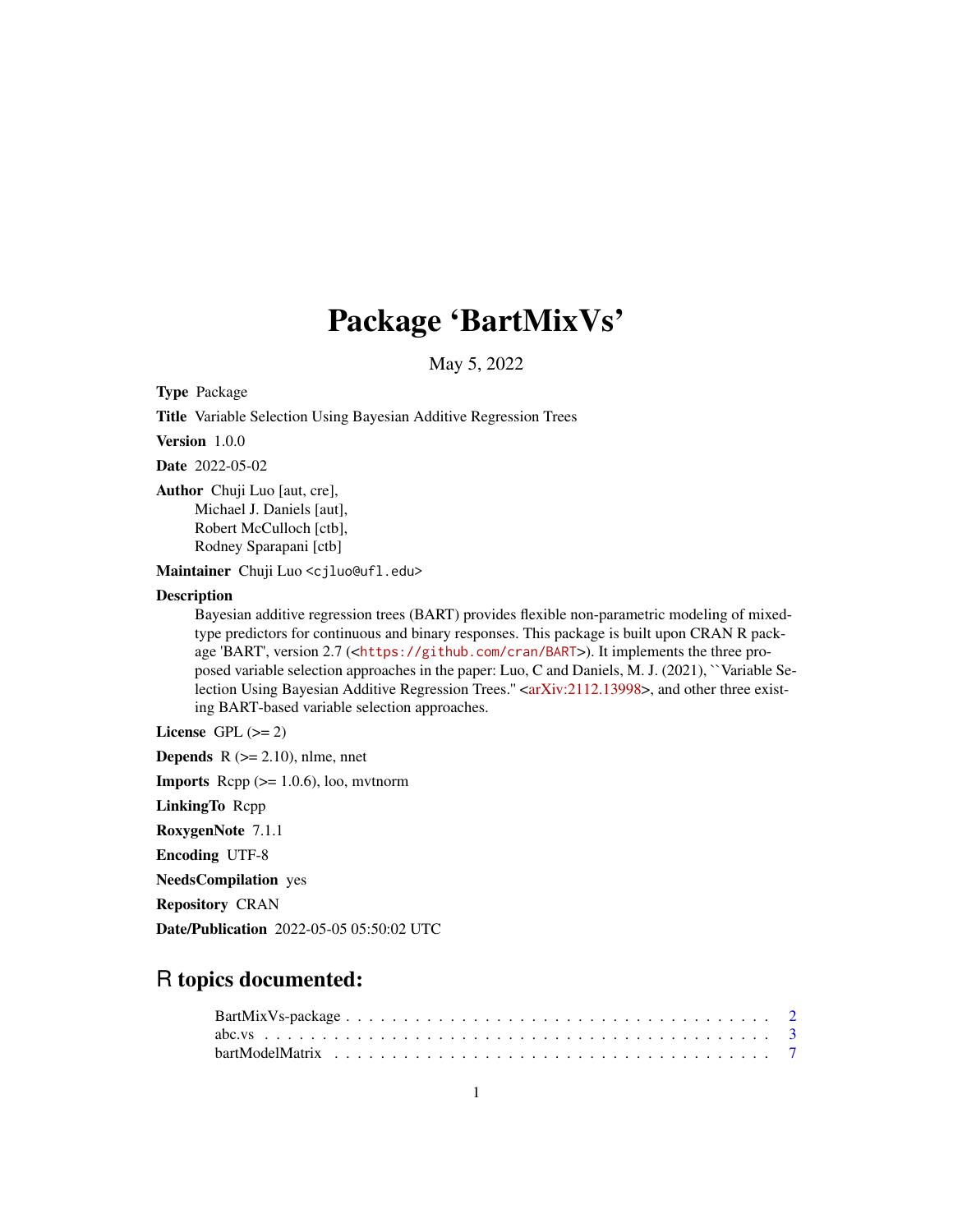<span id="page-1-0"></span>

| Index | 64 |
|-------|----|

BartMixVs-package *Varibale Selection Using Bayesian Additive Regression Trees*

#### Description

This package provides implementations of existing BART-based variable selection approaches.

#### Details

Bayesian additive regression trees (BART) provides flexible nonparametric modeling of mixed-type predictors for continuous and binary responses. This package is built upon CRAN R package BART, version 2.7 (https://github.com/cran/BART). It implements the three proposed variable selection approaches of the paper, Luo, C and Daniels, MJ (2022), "Variable Selection Using Bayesian Additive Regreesion Trees", and other three existing BART-based variable selection approaches.

#### Author(s)

Chuji Luo <cjluo@ufl.edu>, Michael J. Daniels <daniels@ufl.edu> Maintainer: Chuji Luo <cjluo@ufl.edu>

#### References

LUO, C and DANIELS, MJ (2022). Variable Selection Using Bayesian Additive Regression Trees. BLEICH, J., KAPELNER, A., GEORGE, E. I. and JENSEN, S. T. (2014). Variable selection for BART: an application to gene reg- ulation. Ann. Appl. Stat. 8 1750–1781.

LINERO, A. R. (2018). Bayesian regression trees for high-dimensional prediction and variable selection. J. Amer. Statist. Assoc. 113 626– 636.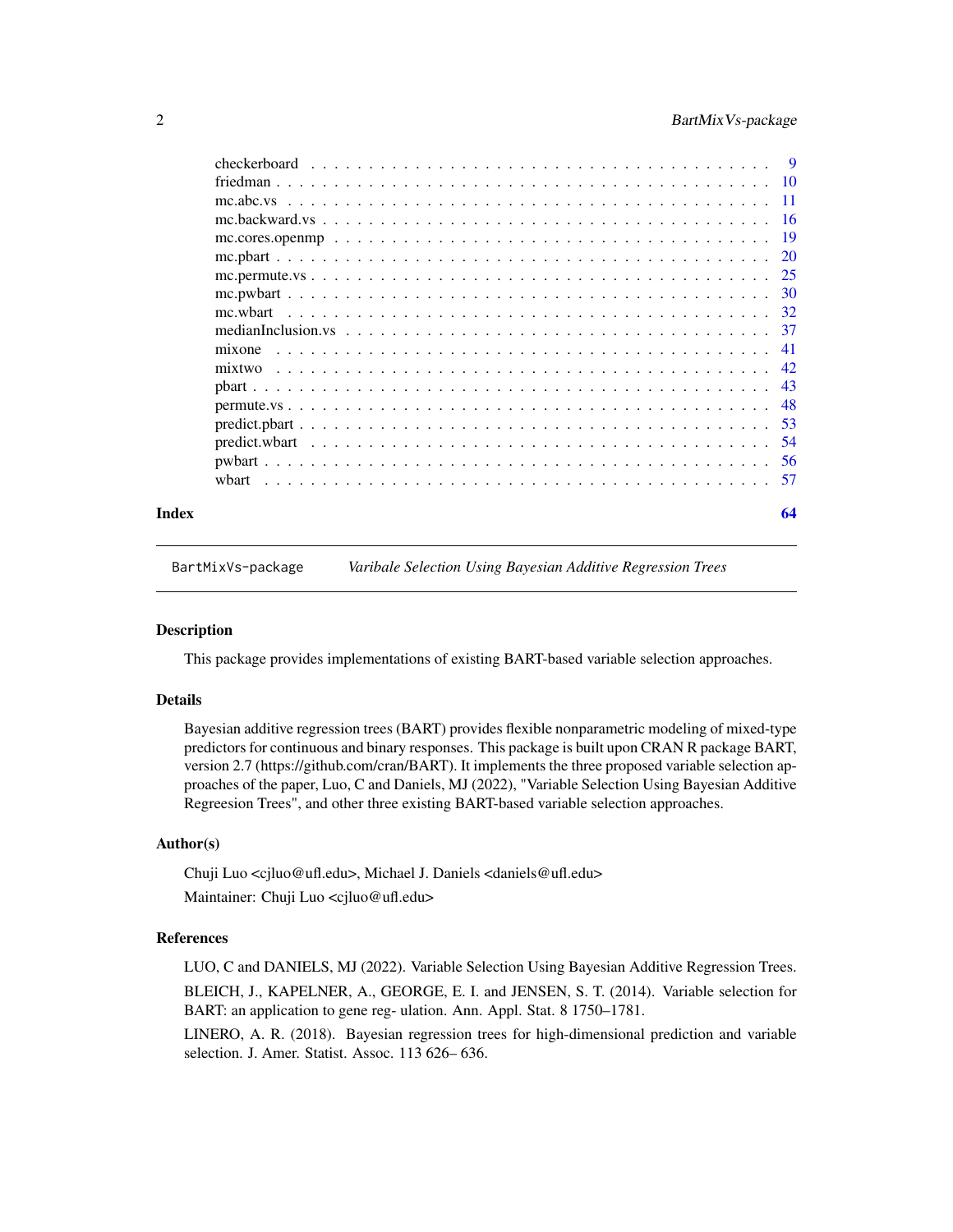#### <span id="page-2-0"></span> $\lambda$ abc.vs 3

LIU, Y., ROCKOVÁ, V. and WANG, Y. (2021). Variable selection with ABC Bayesian forests. J. R. Stat. Soc. Ser. B. Stat. Methodol. 83 453–481.

SPARAPANI, R., SPANBAUER, C. and MCCULLOCH, R. (2021). Nonparametric machine learning and efficient computation with bayesian additive regression trees: the BART R package. J. Stat. Softw. 97 1–66.

#### See Also

Optional links to other man pages

# Examples

```
## Not run:
   ## Optional simple examples of the most important functions
   ## These can be in \dontrun{} and \donttest{} blocks.
```
## End(Not run)

<span id="page-2-1"></span>abc.vs *Variable selection with ABC Bayesian forest*

#### Description

This function implements the variable selection approach proposed in Liu, Rockova and Wang (2021). Rockova and Pas (2020) introduce a spike-and-forest prior which wraps the BART prior with a spike-and-slab prior on the model space. Due to intractable marginal likelihood, Liu, Rockova and Wang (2021) propose an approximate Bayesian computation (ABC) sampling method based on data-splitting to help sample from the model space with higher ABC acceptance rate.

#### Usage

```
abc.vs(
  x,
 y,
  nabc = 1000,
  tolerance = 0.1,
  threshold = 0.25,
  beta.params = c(1, 1),
  beta. theta = NA,
  split.ratio = 0.5,
  probit = FALSE,true.idx = NULL,analysis = TRUE,
  sparse = FALSE,
  xinfo = matrix(0, 0, 0),numcut = 100L,
  usequants = FALSE,
```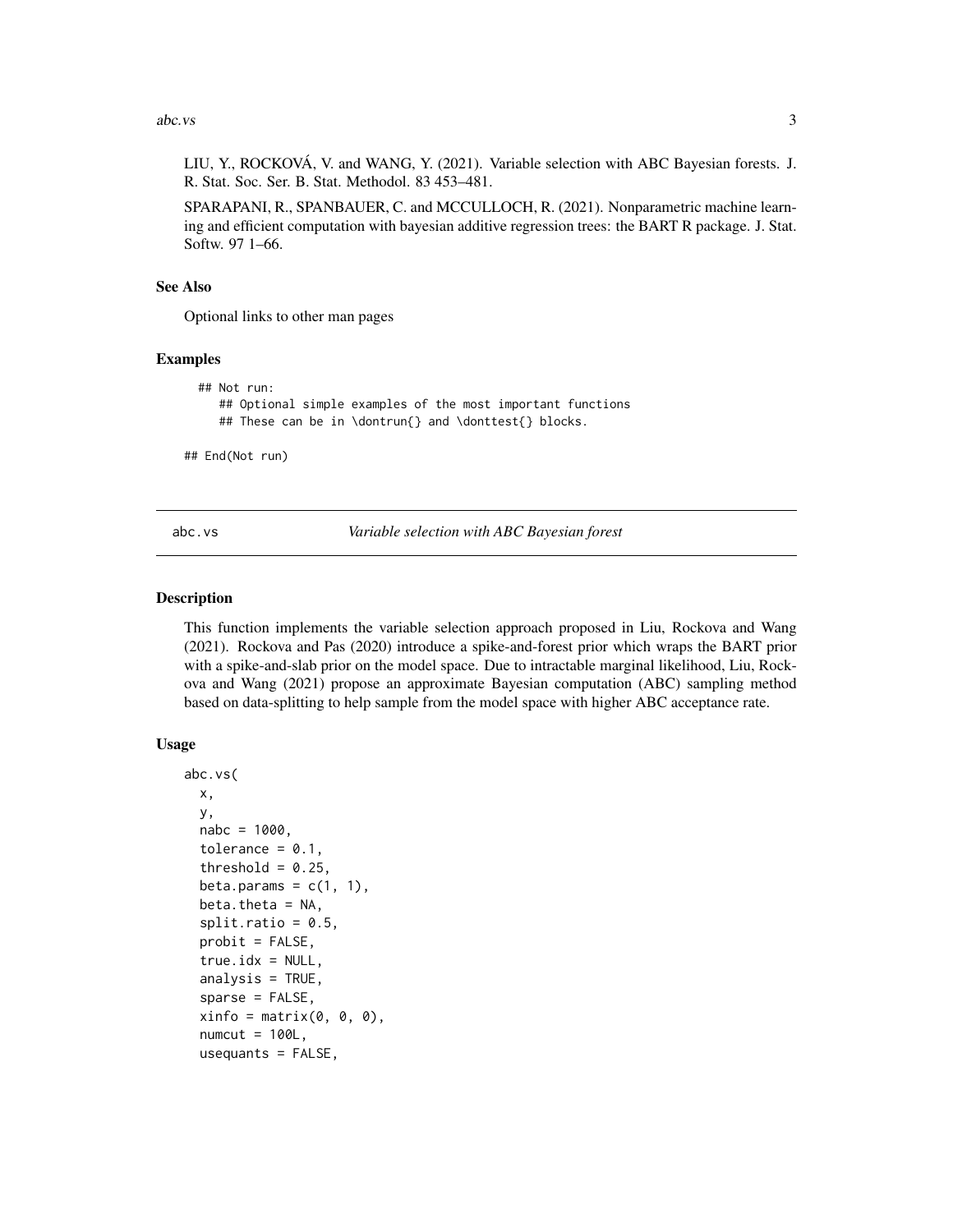```
cont = FALSE,rm.const = TRUE,
 k = 2,power = 2,
 base = 0.95,split.prob = "polynomial",
 ntree = 10L,ndpost = 1,
 nskip = 200,
 keepevery = 1L,
 printevery = 100L,
 verbose = FALSE
\mathcal{L}
```

| x           | A matrix or a data frame of predictors values with each row corresponding to<br>an observation and each column corresponding to a predictor. If a predictor is a<br>factor with $q$ levels in a data frame, it is replaced with $q$ dummy variables.                                     |
|-------------|------------------------------------------------------------------------------------------------------------------------------------------------------------------------------------------------------------------------------------------------------------------------------------------|
| У           | A vector of response (continuous or binary) values.                                                                                                                                                                                                                                      |
| nabc        | The number of ABC samples, i.e., the number of subsets sampled from the<br>model space.                                                                                                                                                                                                  |
| tolerance   | A number between 0 and 1; the nabc subsets are ranked by MSE in ascending<br>order if the response variable is continuous (or by mean log loss (MLL) if the<br>response variable is binary), and the top tolerance*100% of the subsets are<br>accepted by ABC for selection.             |
| threshold   | A number between 0 and 1; within the ABC accepted subsets, predictors with<br>MPVIP exceeding threshold are selected.                                                                                                                                                                    |
| beta.params | A vector with two positive numbers; the spike-and-slab prior on the model<br>space is assumed to be a beta-binomial prior, i.e., $\theta$ Beta(beta.params[1],<br>beta.params[2]) and each predictor is included into a model by Bernoulli( $\theta$ );<br>only used when beta.theta=NA. |
| beta.theta  | A number between $0$ and $1$ ; the probability that a predictor is included into a<br>model; if beta. theta=NA, it is sampled from Beta(beta. params[1], beta. params[2]).                                                                                                               |
| split.ratio | A number between $0$ and $1$ ; the data set $(x, y)$ is split into a training set and a<br>testing set according to the split.ratio.                                                                                                                                                     |
| probit      | A Boolean argument indicating whether the response variable is binary or con-<br>tinuous; probit=FALSE (by default) means that the response variable is contin-<br>uous.                                                                                                                 |
| true.idx    | (Optional) A vector of indices of the true relevant predictors; if true .idx is<br>provided and analysis=TRUE, metrics including precision, recall and F1 score<br>are returned.                                                                                                         |
| analysis    | A Boolean argument indicating whether to perform variable selection; if analysis=TRUE,<br>the best model selected by ABC Bayesian forest is returned; if analysis=FALSE,<br>only return the visited models and their corresponding model errors.                                         |
| sparse      | A Boolean argument indicating whether to perform DART or BART.                                                                                                                                                                                                                           |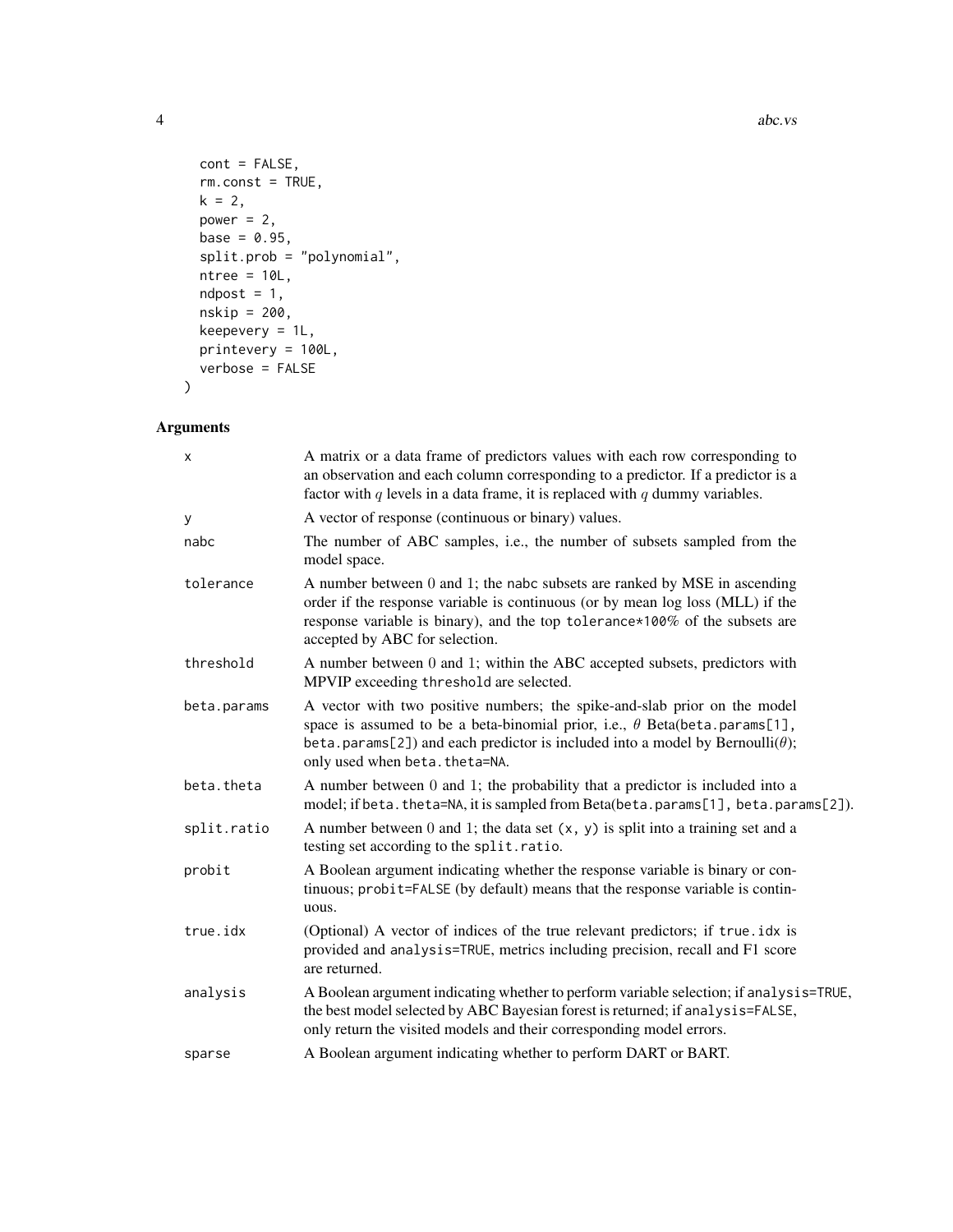#### $\sum_{i=1}^{n}$  abc.vs

| xinfo      | A matrix of cut-points with each row corresponding to a predictor and each<br>column corresponding to a cut-point. xinfo=matrix $(0.0, 0, 0)$ indicates the<br>cut-points are specified by BART.                                                                                                                                                                                                                                                                                                                                           |
|------------|--------------------------------------------------------------------------------------------------------------------------------------------------------------------------------------------------------------------------------------------------------------------------------------------------------------------------------------------------------------------------------------------------------------------------------------------------------------------------------------------------------------------------------------------|
| numcut     | The number of possible cut-points; If a single number is given, this is used<br>for all predictors; Otherwise a vector with length equal to $ncol(x)$ is required,<br>where the $i$ -th element gives the number of cut-points for the $i$ -th predictor<br>in x. If usequants=FALSE, numcut equally spaced cut-points are used to cover<br>the range of values in the corresponding column of x. If usequants=TRUE, then<br>$min(numcut, the number of unique values in the corresponding column of x - 1)$<br>cut-point values are used. |
| usequants  | A Boolean argument indicating how the cut-points in xinfo are generated; If<br>usequants=TRUE, uniform quantiles are used for the cut-points; Otherwise, the<br>cut-points are generated uniformly.                                                                                                                                                                                                                                                                                                                                        |
| cont       | A Boolean argument indicating whether to assume all predictors are continuous.                                                                                                                                                                                                                                                                                                                                                                                                                                                             |
| rm.const   | A Boolean argument indicating whether to remove constant predictors.                                                                                                                                                                                                                                                                                                                                                                                                                                                                       |
| k          | The number of prior standard deviations that $E(Y x) = f(x)$ is away from<br>$+/-$ .5. The response (y) is internally scaled to the range from $-.5$ to .5. The<br>bigger k is, the more conservative the fitting will be.                                                                                                                                                                                                                                                                                                                 |
| power      | The power parameter of the polynomial splitting probability for the tree prior.<br>Only used if split.prob="polynomial".                                                                                                                                                                                                                                                                                                                                                                                                                   |
| base       | The base parameter of the polynomial splitting probability for the tree prior if<br>split.prob="polynomial"; if split.prob="exponential", the probability<br>of splitting a node at depth d is base <sup>d</sup> .                                                                                                                                                                                                                                                                                                                         |
| split.prob | A string indicating what kind of splitting probability is used for the tree prior. If<br>split.prob="polynomial", the splitting probability in Chipman et al. (2010)<br>is used; If split.prob="exponential", the splitting probability in Rockova<br>and Saha (2019) is used.                                                                                                                                                                                                                                                             |
| ntree      | The number of trees in the ensemble.                                                                                                                                                                                                                                                                                                                                                                                                                                                                                                       |
| ndpost     | The number of posterior samples returned.                                                                                                                                                                                                                                                                                                                                                                                                                                                                                                  |
| nskip      | The number of posterior samples burned in.                                                                                                                                                                                                                                                                                                                                                                                                                                                                                                 |
| keepevery  | Every keepevery posterior sample is kept to be returned to the user.                                                                                                                                                                                                                                                                                                                                                                                                                                                                       |
| printevery | As the MCMC runs, a message is printed every printevery iterations.                                                                                                                                                                                                                                                                                                                                                                                                                                                                        |
| verbose    | A Boolean argument indicating whether any messages are printed out.                                                                                                                                                                                                                                                                                                                                                                                                                                                                        |

#### Details

At each iteration of the algorithm, the data set is randomly split into a training set and a testing set according to a certain split ratio. The algorithm proceeds by sampling a subset from the spike-andslab prior on the model space, fitting a BART model on the training set only with the predictors in the subset, and computing the root mean squared errors (RMSE) for the test set based on a posterior sample from the fitted BART model. Only those subsets that result in a low RMSE on the test set are kept for selection. ABC Bayesian forest selects predictors based on their marginal posterior variable inclusion probabilities (MPVIPs) which are estimated by computing the proportion of ABC accepted BART posterior samples that use the predictor at least one time. Given the MPVIPs, predictors with MPVIP exceeding a pre-specified threshold are selected.

See Liu, Rockova and Wang (2021) or Section 2.2.4 in Luo and Daniels (2021) for details.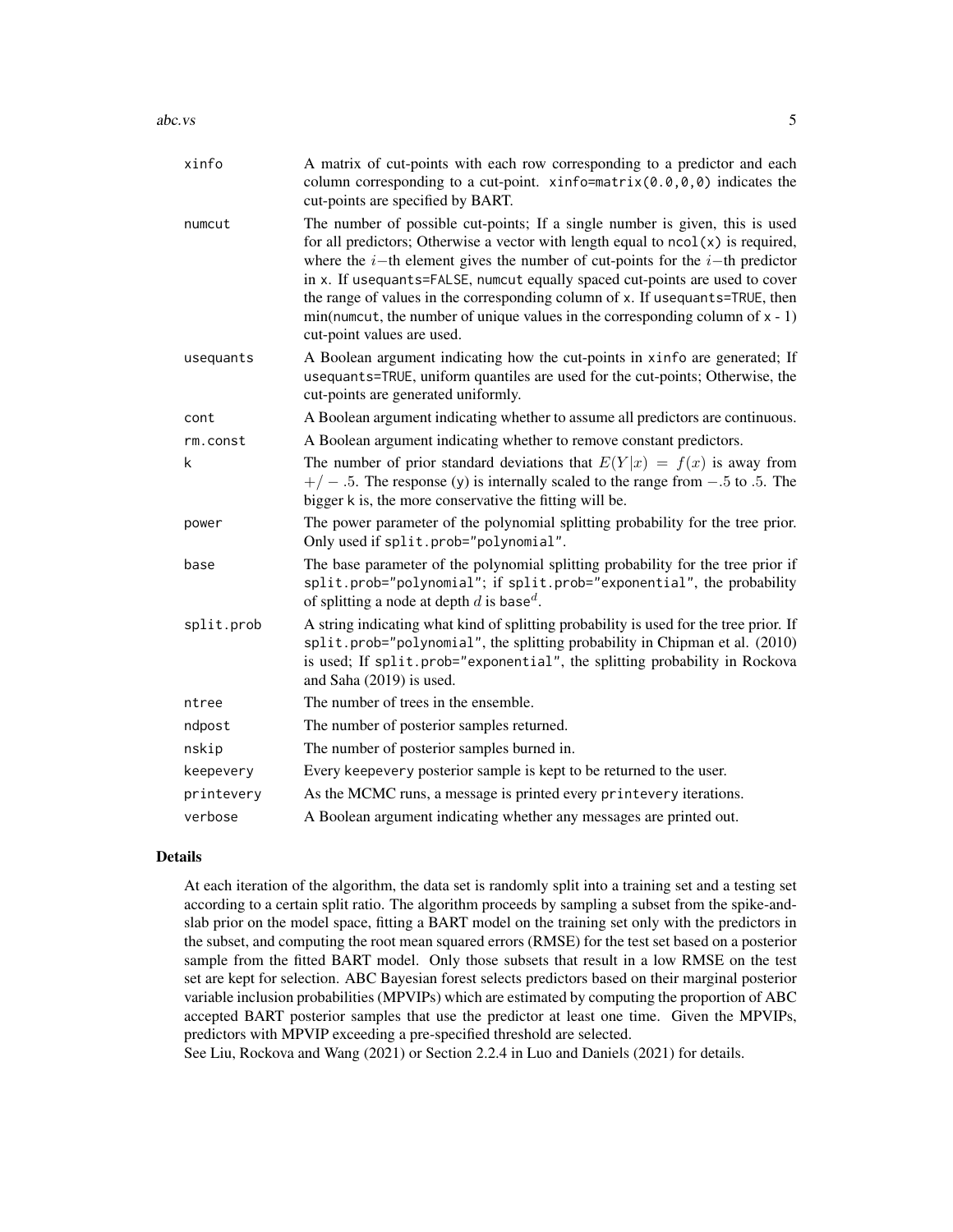Value

The function abc.vs() returns a list with the following components.

| theta             | The probability that a predictor is included into a model.                                                                                                                                                                                                                                                                                                                                                                                                         |
|-------------------|--------------------------------------------------------------------------------------------------------------------------------------------------------------------------------------------------------------------------------------------------------------------------------------------------------------------------------------------------------------------------------------------------------------------------------------------------------------------|
| models            | A matrix with nabc rows and $ncol(x)$ columns; each row corresponds to a ABC<br>model (or subset); if the $(i, j)$ -th element is 1, it means that the j-th predictor is<br>included in the <i>i</i> -th ABC model; if the $(i, j)$ -th element is 0, it means that the<br>$j$ -th predictor is not included in the $i$ -th ABC model.                                                                                                                             |
| actual.models     | A matrix with nabc rows and $ncol(x)$ columns; each row corresponds to a<br>ABC BART posterior sample; if the $(i, j)$ -th element is 1, it means that the j-<br>th predictor is used as a split variable at least one time in the BART posterior<br>sample of the <i>i</i> -th ABC model; if the $(i, j)$ -th element is 0, it means that the <i>j</i> -th<br>predictor is not used as a split variable in the BART posterior sample of the $i$ -th<br>ABC model. |
| model.errors      | The vector of MSEs (or MLLs if the response variable is binary) for the nabc<br>ABC models.                                                                                                                                                                                                                                                                                                                                                                        |
| idx               | The vector of indices (in terms of the row numbers of models) of the ABC<br>accepted models which are the top tolerance*100% of the nabc ABC mod-<br>els when ranked by MSE or MLL in ascending order; only returned when<br>analysis=TRUE.                                                                                                                                                                                                                        |
| top.models        | A matrix with length(idx) rows and $ncol(x)$ columns, representing the ABC<br>accepted models; top.models=models[idx, ]; only returned when analysis=TRUE.                                                                                                                                                                                                                                                                                                         |
| top.actual.models |                                                                                                                                                                                                                                                                                                                                                                                                                                                                    |
|                   | A matrix with length(idx) rows and $ncol(x)$ columns, representing the ABC<br>accepted BART posterior samples; top.models=actual.models[idx, ]; only<br>returned when analysis=TRUE.                                                                                                                                                                                                                                                                               |
| mip               | The vector of marginal posterior variable inclusion probabilities; only returned<br>when analysis=TRUE.                                                                                                                                                                                                                                                                                                                                                            |
| best.model        | The vector of predictors selected by ABC Bayesian forest; only returned when<br>analysis=TRUE.                                                                                                                                                                                                                                                                                                                                                                     |
| precision         | The precision score for the ABC Bayesian forest; only returned when analysis=TRUE<br>and true.idx is provided.                                                                                                                                                                                                                                                                                                                                                     |
| recall            | The recall score for the ABC Bayesian forest; only returned when analysis=TRUE<br>and true.idx is provided.                                                                                                                                                                                                                                                                                                                                                        |
| f1                | The F1 score for the ABC Bayesian forest; only returned when analysis=TRUE<br>and true.idx is provided.                                                                                                                                                                                                                                                                                                                                                            |

# Author(s)

Chuji Luo: <cjluo@ufl.edu> and Michael J. Daniels: <daniels@ufl.edu>.

# References

Chipman, H. A., George, E. I. and McCulloch, R. E. (2010). "BART: Bayesian additive regression trees." *Ann. Appl. Stat.* 4 266–298.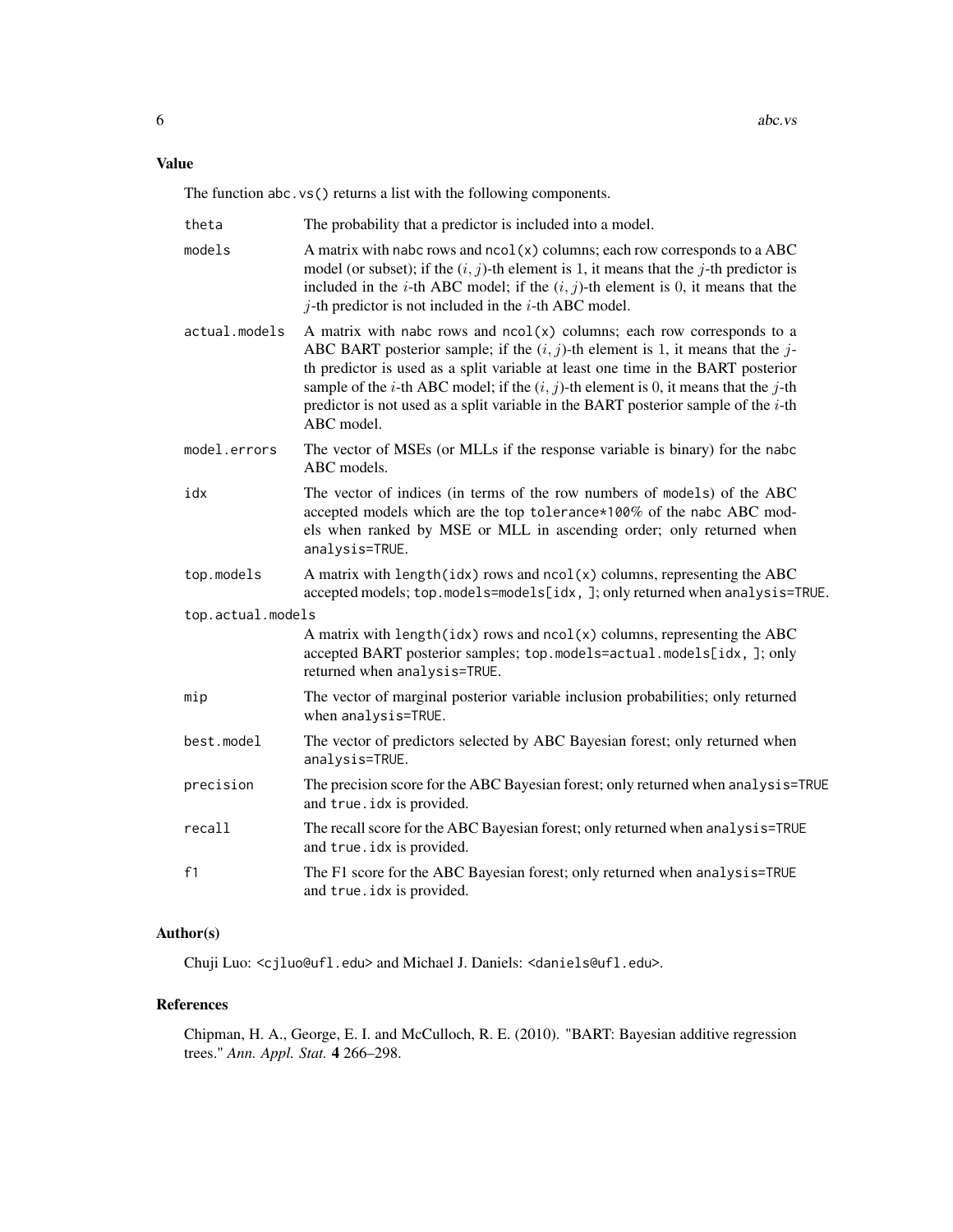#### <span id="page-6-0"></span>bartModelMatrix 7

Linero, A. R. (2018). "Bayesian regression trees for high-dimensional prediction and variable selection." *J. Amer. Statist. Assoc.* 113 626–636.

Liu, Yi, Veronika Rockova, and Yuexi Wang (2021). "Variable selection with ABC Bayesian forests." *J. R. Stat. Soc. Ser. B. Stat. Methodol.* 83.3, pp. 453–481.

Luo, C. and Daniels, M. J. (2021) "Variable Selection Using Bayesian Additive Regression Trees." *arXiv preprint arXiv:2112.13998*.

Rockova Veronika and Stephanie van der Pas (2020). "Posterior concentration for Bayesian regression trees and forests." *Ann. Statist.* 48.4, pp. 2108–2131.

#### See Also

[permute.vs](#page-47-1), [medianInclusion.vs](#page-36-1) and [mc.backward.vs](#page-15-1).

# Examples

```
## simulate data (Scenario C.M.1. in Luo and Daniels (2021))
set.seed(123)
data = mixone(100, 10, 1, FALSE)
## test abc.vs() function
res = abc.vs(data$X, data$Y, nabc=100, tolerance=0.1, threshold=0.25, beta.params=c(1.0, 1.0),
split.ratio=0.5, probit=FALSE, true.idx=c(1,2,6:8), ntree=10, ndpost=1, nskip=200, analysis=TRUE)
```
bartModelMatrix *Create a matrix out of a vector or data frame*

#### **Description**

The external BART functions (e.g. wbart()) operate on matrices in memory. Therefore, if the user submits a vector or data frame, then this function converts it to a matrix. Also, it determines the number of cut points necessary for each column when asked to do so. This function is inherited from the CRAN package 'BART'.

#### Usage

```
bartModelMatrix(
  X,
  numcut = 0L,
  usequants = FALSE,
  type = 7,
  rm.const = FALSE,
 cont = FALSE,xinfo = NULL
)
```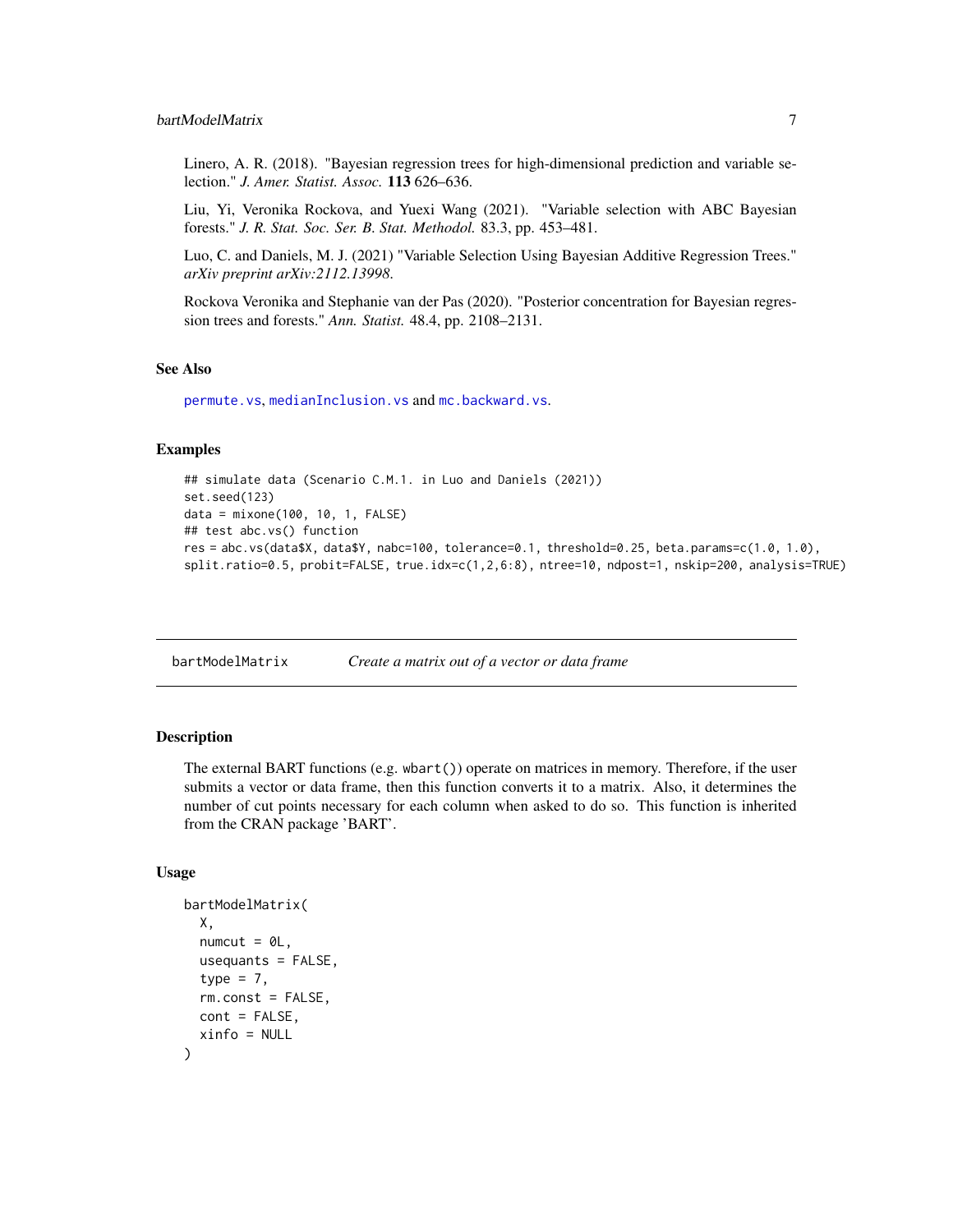# Arguments

| X         | A vector or data frame where the matrix is created.                                                                                                                                                    |
|-----------|--------------------------------------------------------------------------------------------------------------------------------------------------------------------------------------------------------|
| numcut    | The maximum number of cut points to consider. If numeral $\theta$ , then return a<br>matrix; otherwise, return a list containing a matrix X, a vector numcut and a list<br>xinfo.                      |
| usequants | A Boolean argument indicating the way to generate cut points. If use quants = FALSE,<br>then the cut points in xinfo are generated uniformly; otherwise, the quantiles<br>are used for the cut points. |
| type      | An integer between 1 and 9 determining which algorithm is employed in the<br>function quantile().                                                                                                      |
| rm.const  | A Boolean argument indicating whether to remove constant variables.                                                                                                                                    |
| cont      | A Boolean argument indicating whether to assume all variables are continuous.                                                                                                                          |
| xinfo     | A list (matrix) where the items (rows) are the predictors and the contents (columns)<br>of the items are the cut points. If xinfo=NULL, BART will choose xinfo for the<br>user.                        |

### Value

The function bartModelMatrix() returns a list with the following components.

| X        | A matrix with rows corresponding to observations and columns corresponding<br>to predictors (after dummification).                                                  |
|----------|---------------------------------------------------------------------------------------------------------------------------------------------------------------------|
| numcut   | A vector of $ncol(X)$ integers with each indicating the number of cut points for<br>the corresponding predictor.                                                    |
| rm.const | A vector of indicators for the predictors (after dummification) used in BART;<br>when the indicator is negative, it refers to remove that predictor.                |
| xinfo    | A list (matrix) where the items (rows) are the predictors and the contents (columns)<br>of the items are the cut points.                                            |
| grp      | A vector of group indices for predictors. For example, if 2 appears 3 times in<br>$\alpha$ grp, the second predictor of X is a categorical predictor with 3 levels. |

#### Author(s)

Chuji Luo: <cjluo@ufl.edu> and Michael J. Daniels: <daniels@ufl.edu>.

#### References

Chipman, H. A., George, E. I. and McCulloch, R. E. (2010). "BART: Bayesian additive regression trees." *Ann. Appl. Stat.* 4 266–298.

Linero, A. R. (2018). "Bayesian regression trees for high-dimensional prediction and variable selection." *J. Amer. Statist. Assoc.* 113 626–636.

Luo, C. and Daniels, M. J. (2021) "Variable Selection Using Bayesian Additive Regression Trees." *arXiv preprint arXiv:2112.13998*.

Rockova V, Saha E (2019). "On theory for BART." *In The 22nd International Conference on Artificial Intelligence and Statistics* (pp. 2839–2848). PMLR.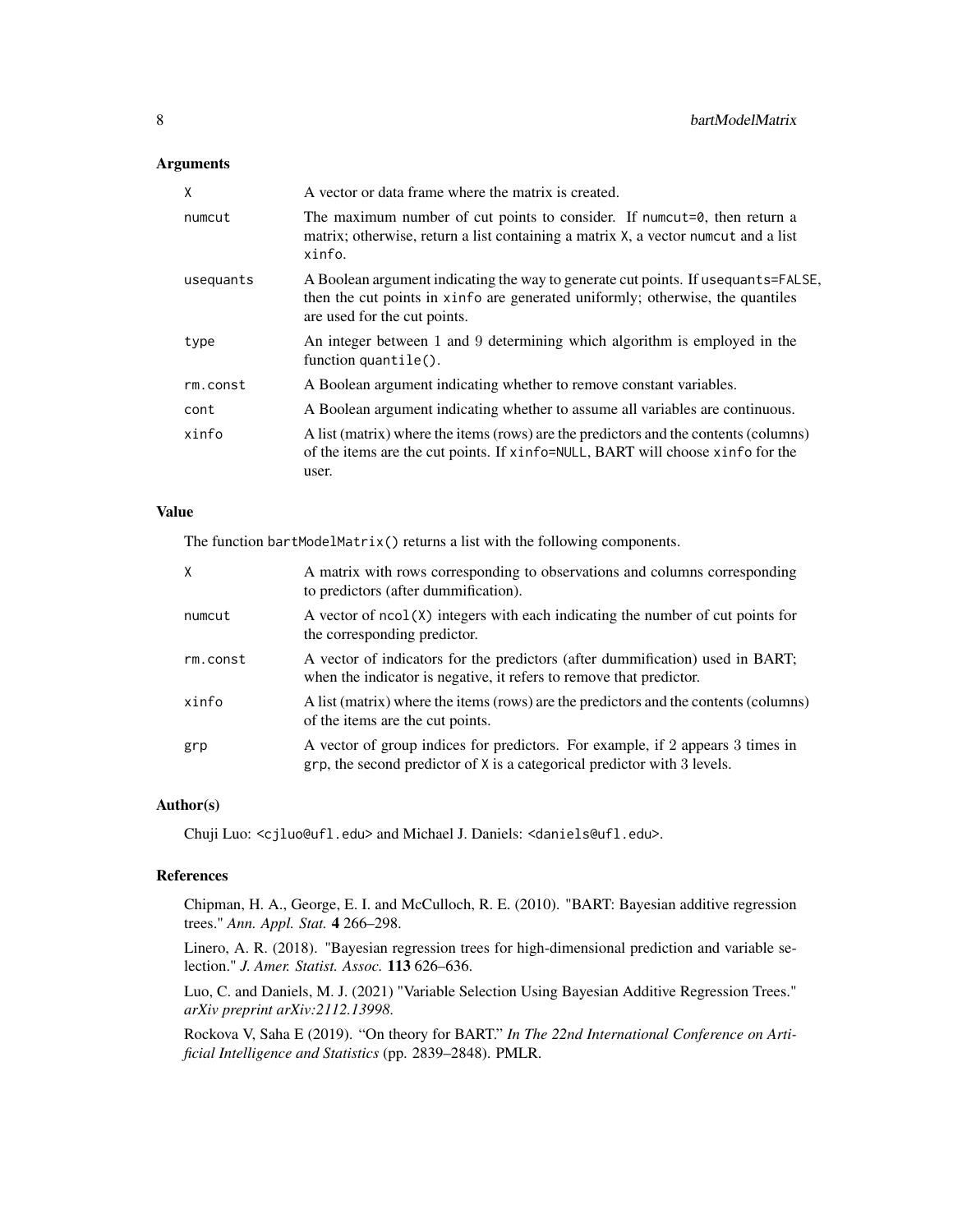#### <span id="page-8-0"></span>checkerboard 9

Sparapani, R., Spanbauer, C. and McCulloch, R. (2021). "Nonparametric machine learning and efficient computation with bayesian additive regression trees: the BART R package." *J. Stat. Softw.* 97 1–66.

#### See Also

[wbart](#page-56-1) and [pbart](#page-42-1).

#### Examples

```
## simulate data (Scenario C.M.1. in Luo and Daniels (2021))
set.seed(123)
data = mixone(100, 10, 1, FALSE)
## test bartModelMatrix() function
res = bartModelMatrix(data$X, numcut=100, usequants=FALSE, cont=FALSE, rm.const=TRUE)
```
checkerboard *Generate data for an example of Zhu, Zeng and Kosorok (2015)*

#### Description

Generate data including responses and predictors values according to an example of Zhu, R., Zeng, D. and Kosorok, M. R. (2015). "Reinforcement learning trees." *J. Amer. Statist. Assoc.* 110 1770– 1784.

#### Usage

checkerboard(n, p, sigma, binary)

# Arguments

| n      | The number of observations.                                                                                                                                |
|--------|------------------------------------------------------------------------------------------------------------------------------------------------------------|
| p      | The number of predictors.                                                                                                                                  |
| sigma  | The error variance.                                                                                                                                        |
| binary | A boolean argument: binary = TRUE indicates that binary responses are gener-<br>ated and binary = FALSE indicates that continuous responses are generated. |

#### Details

Sample the predictors  $x_1, ..., x_p$  from Normal $(0, \Sigma)$  with  $\Sigma_{jk} = 0.3^{|j-k|}, j, k = 1, ..., p$ . If binary = FALSE, sample the continuous response y from Normal( $f(0(x), \sigma^2)$ ), where

$$
f0(x) = 2x_1 \cdot x_4 + 2x_7 \cdot x_{10}.
$$

If binary = TRUE, sample the binary response y from Bernoulli( $\Phi(f(0(x)))$ ) where f0 is defined above and  $\Phi$  is the cumulative density function of the standard normal distribution.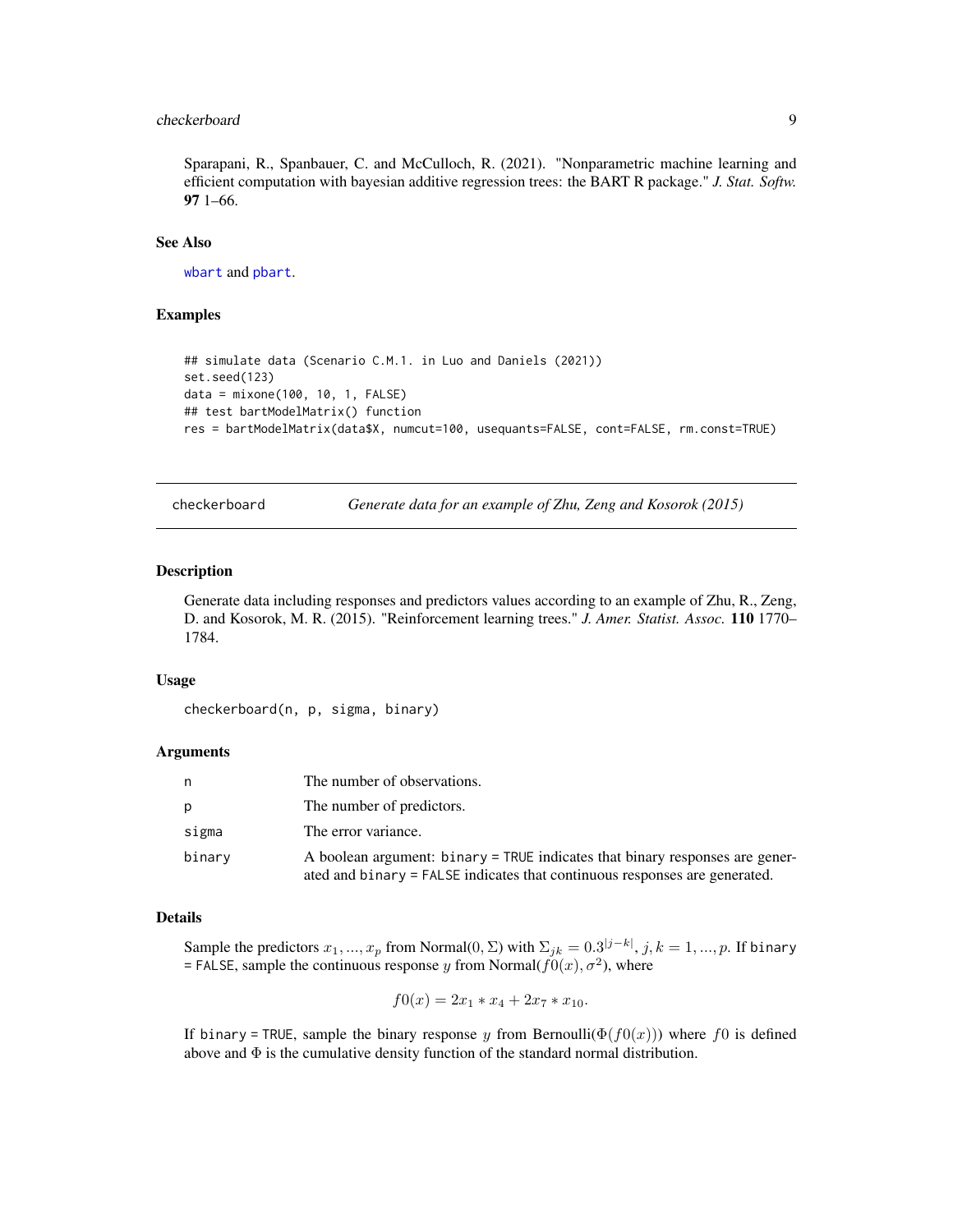# <span id="page-9-0"></span>Value

Return a list with the following components.

| X     | An n by p data frame representing predictors values, with each row correspond-<br>ing an observation.           |
|-------|-----------------------------------------------------------------------------------------------------------------|
| Υ     | A vector of length a representing response values.                                                              |
| f0    | A vector of length n representing the values of $f(x)$ .                                                        |
| sigma | The error variance which is only returned when $binary = FALSE$ .                                               |
| prob  | A vector of length n representing the values of $\Phi(f(0))$ , which is only returned<br>when $binary = TRUE$ . |

# Author(s)

Chuji Luo: <cjluo@ufl.edu> and Michael J. Daniels: <daniels@ufl.edu>.

# References

Luo, C. and Daniels, M. J. (2021) "Variable Selection Using Bayesian Additive Regression Trees." *arXiv preprint arXiv:2112.13998*.

Zhu, R., Zeng, D. and Kosorok, M. R. (2015). "Reinforcement learning trees." *J. Amer. Statist. Assoc.* 110 1770–1784.

#### Examples

data = checkerboard(100, 10, 1, FALSE)

friedman *Generate data for an example of Friedman (1991)*

#### Description

Generate data including responses and predictors values according to an example of Friedman, J. H. (1991). "Multivariate adaptive regression splines." *Ann. Statist.* 19 1–141.

#### Usage

friedman(n, p, sigma, binary)

| n.     | The number of observations.                                                                                                                                |
|--------|------------------------------------------------------------------------------------------------------------------------------------------------------------|
| p      | The number of predictors.                                                                                                                                  |
| sigma  | The error variance.                                                                                                                                        |
| binary | A boolean argument: binary = TRUE indicates that binary responses are gener-<br>ated and binary = FALSE indicates that continuous responses are generated. |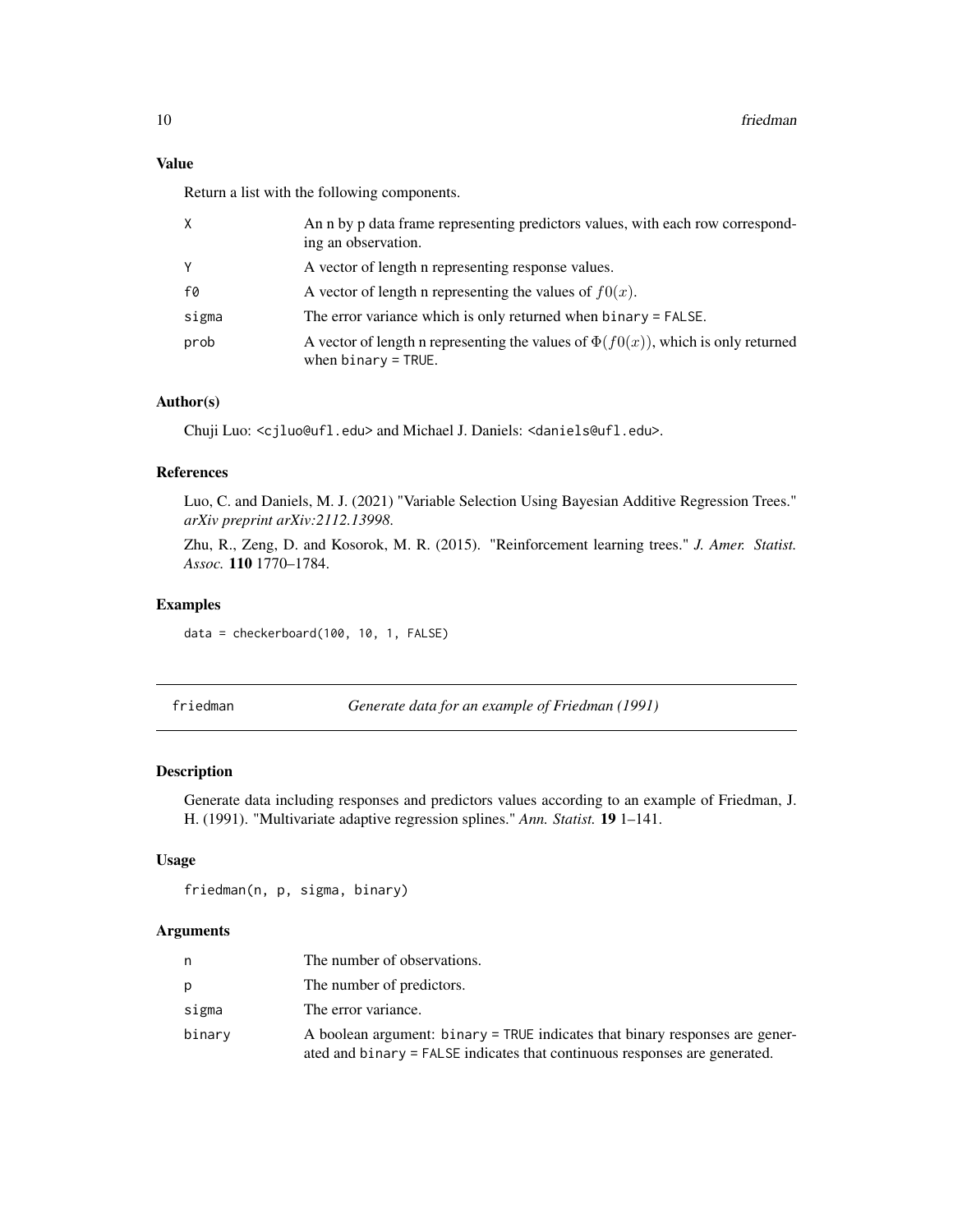#### <span id="page-10-0"></span> $mc.abc.vs$  11

#### Details

Sample the predictors  $x_1, ..., x_p$  from Uniform(0, 1) independently. If binary = FALSE, sample the continuous response y from Normal $(f0(x), \sigma^2)$ , where

$$
f0(x) = 10\sin(\pi x_1 * x_2) + 20(x_3 - 0.5)^2 + 10x_4 + 5x_5.
$$

If binary = TRUE, sample the binary response y from Bernoulli( $\Phi(f(0(x)))$ ) where f 0 is defined above and  $\Phi$  is the cumulative density function of the standard normal distribution.

# Value

Return a list with the following components.

| X     | An n by p data frame representing predictors values, with each row correspond-                                     |
|-------|--------------------------------------------------------------------------------------------------------------------|
|       | ing an observation.                                                                                                |
| Y     | A vector of length a representing response values.                                                                 |
| f0    | A vector of length n representing the values of $f(x)$ .                                                           |
| sigma | The error variance which is only returned when $binary = FALSE$ .                                                  |
| prob  | A vector of length n representing the values of $\Phi(f(0(x)))$ , which is only returned<br>when $binary = TRUE$ . |

#### Author(s)

Chuji Luo: <cjluo@ufl.edu> and Michael J. Daniels: <daniels@ufl.edu>.

#### References

Friedman, J. H. (1991). "Multivariate adaptive regression splines." *Ann. Statist.* 19 1–141.

Luo, C. and Daniels, M. J. (2021) "Variable Selection Using Bayesian Additive Regression Trees." *arXiv preprint arXiv:2112.13998*.

#### Examples

```
data = friedman(100, 10, 1, FALSE)
```

| mc.abc.vs | Variable selection with ABC Bayesian forest (using parallel computa- |
|-----------|----------------------------------------------------------------------|
|           | tion)                                                                |

#### Description

This function implements the variable selection approach proposed in Liu, Rockova and Wang (2021) with parallel computation. Rockova and Pas (2020) introduce a spike-and-forest prior which wraps the BART prior with a spike-and-slab prior on the model space. Due to intractable marginal likelihood, Liu, Rockova and Wang (2021) propose an approximate Bayesian computation (ABC) sampling method based on data-splitting to help sample from the model space with higher ABC acceptance rate.

Unlike the function abc.vs() which sequentially evaluates ABC models, this function evaluates the ABC models in parallel.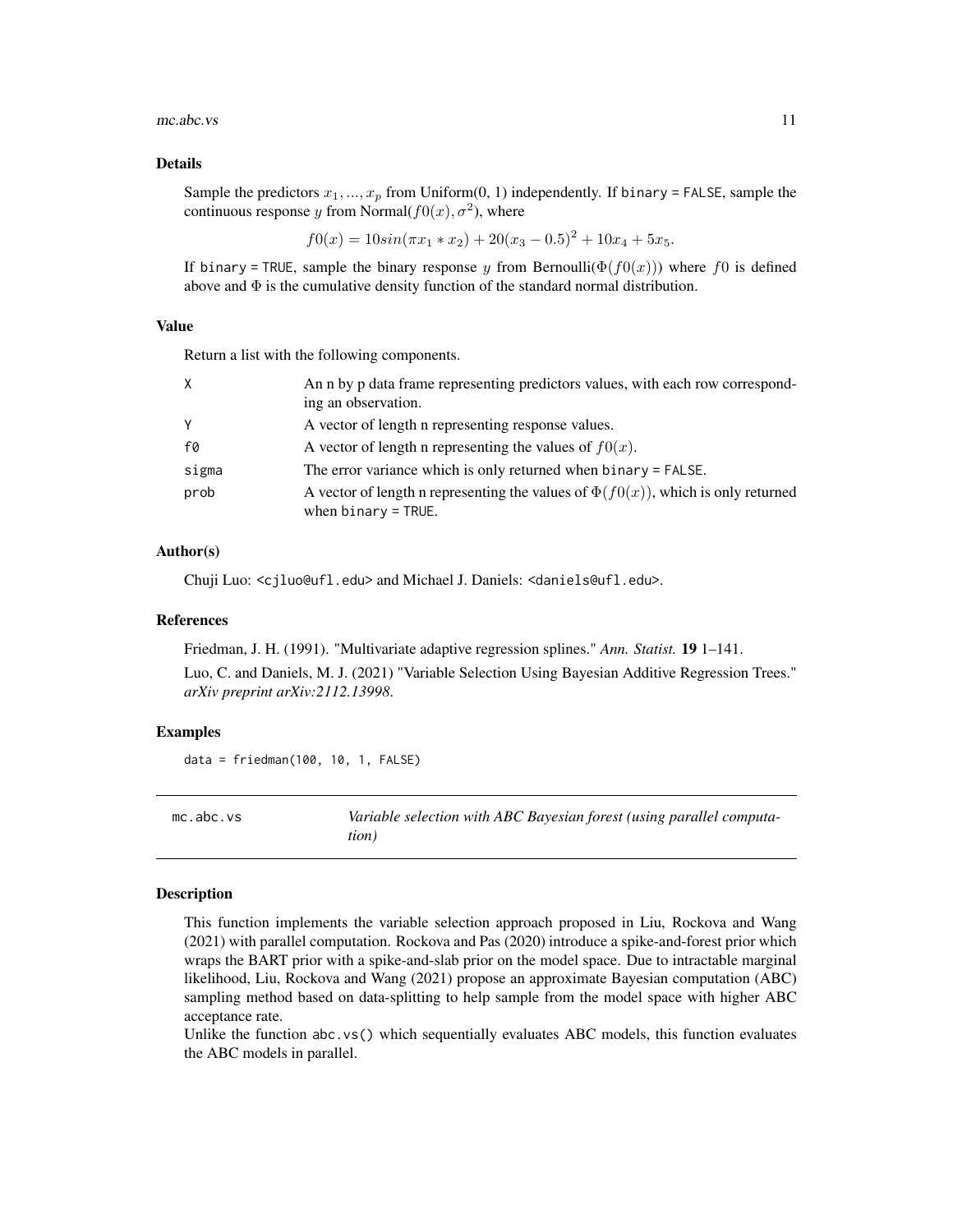# Usage

```
mc.abc.vs(
 x,
 y,
 nabc = 1000,
  tolerance = 0.1,
  threshold = 0.25,
 beta.params = c(1, 1),
  split.ratio = 0.5,probit = FALSE,
  true.idx = NULL,sparse = FALSE,
 xinfo = matrix(0, 0, 0),numcut = 100L,usequants = FALSE,
 cont = FALSE,
 rm.const = TRUE,
 k = 2,
 power = 2,
 base = 0.95,
  split.prob = "polynomial",
 ntree = 10L,ndpost = 1,
 nskip = 200,
 keepevery = 1L,
 printevery = 100L,
 verbose = FALSE,
 mc.cores = 2L,
 nice = 19L,seed = 99L
)
```

| $\mathsf{x}$ | A matrix or a data frame of predictors values with each row corresponding to<br>an observation and each column corresponding to a predictor. If a predictor is a<br>factor with $q$ levels in a data frame, it is replaced with $q$ dummy variables.                          |
|--------------|-------------------------------------------------------------------------------------------------------------------------------------------------------------------------------------------------------------------------------------------------------------------------------|
| y            | A vector of response (continuous or binary) values.                                                                                                                                                                                                                           |
| nabc         | The number of ABC samples, i.e., the number of subsets sampled from the<br>model space.                                                                                                                                                                                       |
| tolerance    | A number between 0 and 1; the nabc subsets are ranked by MSE in ascending<br>order if the response variable is continuous (or by mean log loss (MLL) if the<br>response variable is binary), and the top tolerance *100% of the subsets are<br>accepted by ABC for selection. |
| threshold    | A number between 0 and 1; within the ABC accepted subsets, predictors with<br>MPVIP exceeding threshold are selected.                                                                                                                                                         |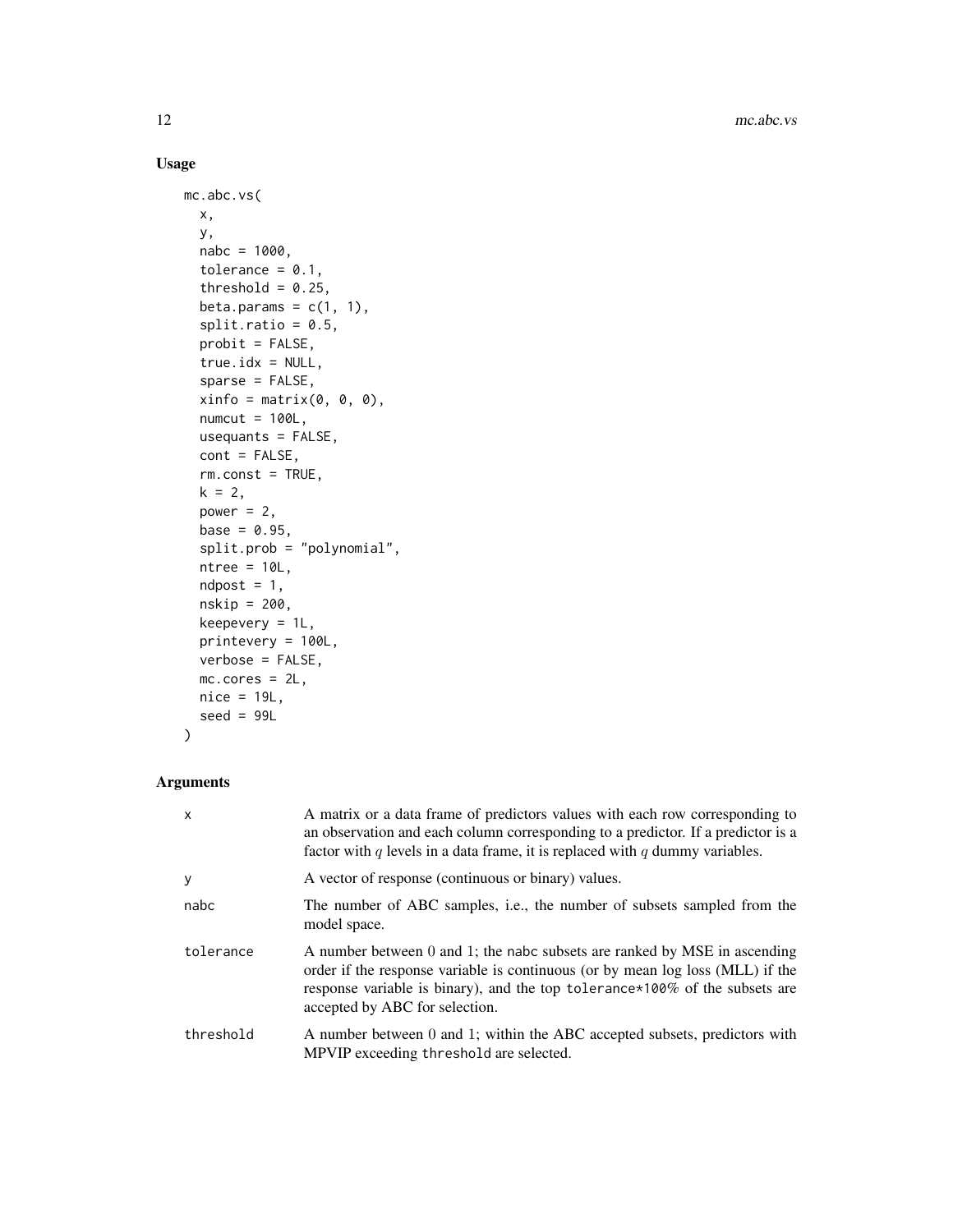| beta.params | A vector with two positive numbers; the spike-and-slab prior on the model<br>space is assumed to be a beta-binomial prior, i.e., $\theta$ Beta(beta.params[1],<br>beta.params[2]) and each predictor is included into a model by Bernoulli( $\theta$ ).                                                                                                                                                                                                                                                                                              |
|-------------|------------------------------------------------------------------------------------------------------------------------------------------------------------------------------------------------------------------------------------------------------------------------------------------------------------------------------------------------------------------------------------------------------------------------------------------------------------------------------------------------------------------------------------------------------|
| split.ratio | A number between 0 and 1; the data set $(x, y)$ is split into a training set and a<br>testing set according to the split.ratio.                                                                                                                                                                                                                                                                                                                                                                                                                      |
| probit      | A Boolean argument indicating whether the response variable is binary or con-<br>tinuous; probit=FALSE (by default) means that the response variable is contin-<br>uous.                                                                                                                                                                                                                                                                                                                                                                             |
| true.idx    | (Optional) A vector of indices of the true relevant predictors; if true .idx is<br>provided, metrics including precision, recall and F1 score are returned.                                                                                                                                                                                                                                                                                                                                                                                          |
| sparse      | A Boolean argument indicating whether to perform DART or BART.                                                                                                                                                                                                                                                                                                                                                                                                                                                                                       |
| xinfo       | A matrix of cut-points with each row corresponding to a predictor and each<br>column corresponding to a cut-point. xinfo=matrix $(0.0, 0, 0)$ indicates the<br>cut-points are specified by BART.                                                                                                                                                                                                                                                                                                                                                     |
| numcut      | The number of possible cut-points; If a single number is given, this is used<br>for all predictors; Otherwise a vector with length equal to $ncol(x)$ is required,<br>where the <i>i</i> -th element gives the number of cut-points for the <i>i</i> -th predictor<br>in x. If usequants=FALSE, numcut equally spaced cut-points are used to cover<br>the range of values in the corresponding column of x. If usequants=TRUE, then<br>$min(numcut, the number of unique values in the corresponding column of x - 1)$<br>cut-point values are used. |
| usequants   | A Boolean argument indicating how the cut-points in xinfo are generated; If<br>usequants=TRUE, uniform quantiles are used for the cut-points; Otherwise, the<br>cut-points are generated uniformly.                                                                                                                                                                                                                                                                                                                                                  |
| cont        | A Boolean argument indicating whether to assume all predictors are continuous.                                                                                                                                                                                                                                                                                                                                                                                                                                                                       |
| rm.const    | A Boolean argument indicating whether to remove constant predictors.                                                                                                                                                                                                                                                                                                                                                                                                                                                                                 |
| k           | The number of prior standard deviations that $E(Y x) = f(x)$ is away from<br>$+/-$ .5. The response (y) is internally scaled to the range from $-.5$ to .5. The<br>bigger k is, the more conservative the fitting will be.                                                                                                                                                                                                                                                                                                                           |
| power       | The power parameter of the polynomial splitting probability for the tree prior.<br>Only used if split.prob="polynomial".                                                                                                                                                                                                                                                                                                                                                                                                                             |
| base        | The base parameter of the polynomial splitting probability for the tree prior if<br>split.prob="polynomial"; if split.prob="exponential", the probability<br>of splitting a node at depth d is base <sup>d</sup> .                                                                                                                                                                                                                                                                                                                                   |
| split.prob  | A string indicating what kind of splitting probability is used for the tree prior. If<br>split.prob="polynomial", the splitting probability in Chipman et al. (2010)<br>is used; If split.prob="exponential", the splitting probability in Rockova<br>and Saha (2019) is used.                                                                                                                                                                                                                                                                       |
| ntree       | The number of trees in the ensemble.                                                                                                                                                                                                                                                                                                                                                                                                                                                                                                                 |
| ndpost      | The number of posterior samples returned.                                                                                                                                                                                                                                                                                                                                                                                                                                                                                                            |
| nskip       | The number of posterior samples burned in.                                                                                                                                                                                                                                                                                                                                                                                                                                                                                                           |
| keepevery   | Every keepevery posterior sample is kept to be returned to the user.                                                                                                                                                                                                                                                                                                                                                                                                                                                                                 |
| printevery  | As the MCMC runs, a message is printed every printevery iterations.                                                                                                                                                                                                                                                                                                                                                                                                                                                                                  |
|             |                                                                                                                                                                                                                                                                                                                                                                                                                                                                                                                                                      |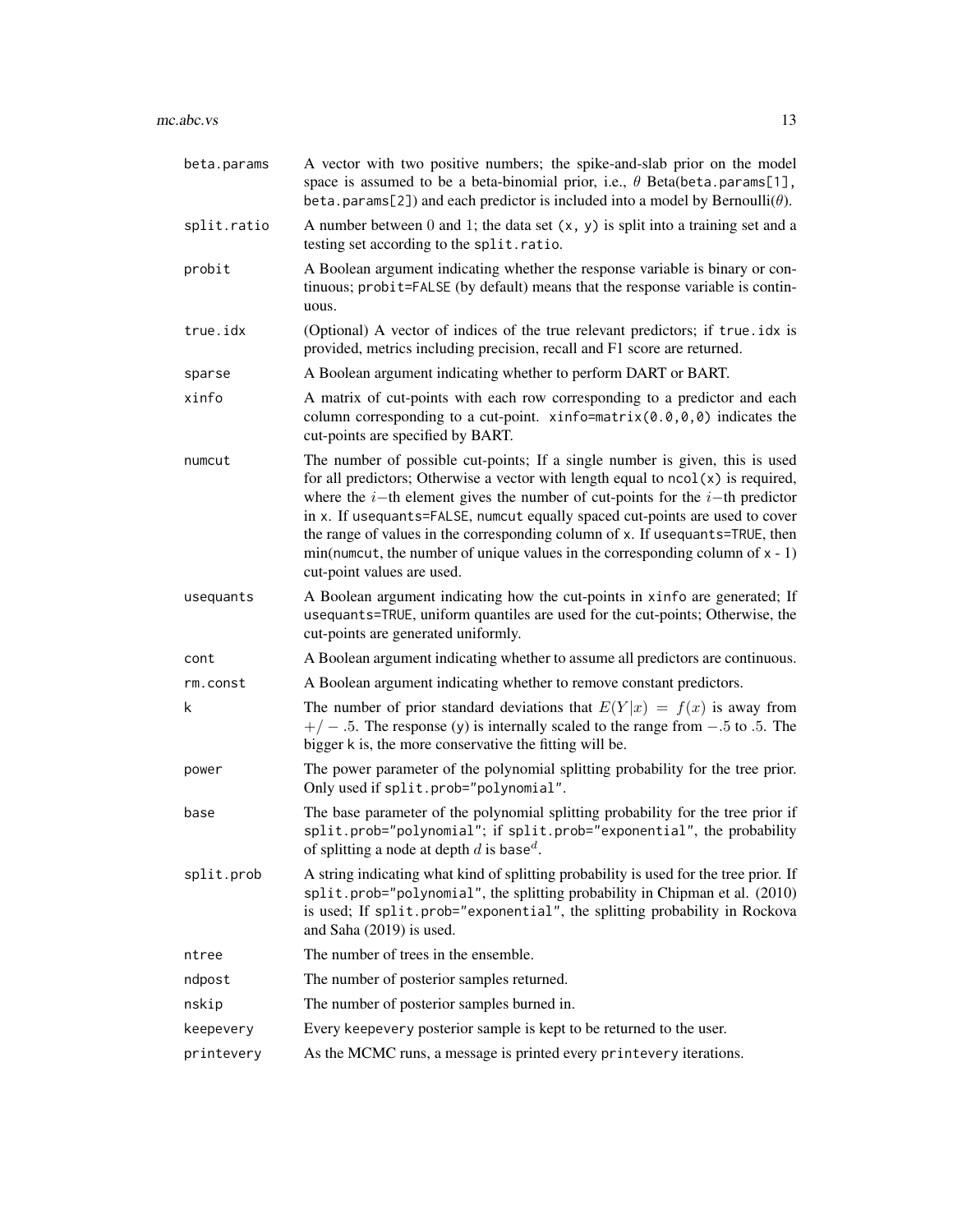| verbose  | A Boolean argument indicating whether any messages are printed out.                                        |
|----------|------------------------------------------------------------------------------------------------------------|
| mc.cores | The number of cores to employ in parallel.                                                                 |
| nice     | Set the job niceness. The default niceness is 19 and niceness goes from 0 (high-<br>est) to $19$ (lowest). |
| seed     | Seed required for reproducible MCMC.                                                                       |

# Details

At each iteration of the algorithm, the data set is randomly split into a training set and a testing set according to a certain split ratio. The algorithm proceeds by sampling a subset from the spike-andslab prior on the model space, fitting a BART model on the training set only with the predictors in the subset, and computing the root mean squared errors (RMSE) for the test set based on a posterior sample from the fitted BART model. Only those subsets that result in a low RMSE on the test set are kept for selection. ABC Bayesian forest selects predictors based on their marginal posterior variable inclusion probabilities (MPVIPs) which are estimated by computing the proportion of ABC accepted BART posterior samples that use the predictor at least one time. Given the MPVIPs, predictors with MPVIP exceeding a pre-specified threshold are selected.

See Liu, Rockova and Wang (2021) or Section 2.2.4 in Luo and Daniels (2021) for details.

# Value

The function  $mc \cdot abc \cdot vs()$  returns a list with the following components.

| theta             | The probability that a predictor is included into a model.                                                                                                                                                                                                                                                                                                                                                                                                           |
|-------------------|----------------------------------------------------------------------------------------------------------------------------------------------------------------------------------------------------------------------------------------------------------------------------------------------------------------------------------------------------------------------------------------------------------------------------------------------------------------------|
| models            | A matrix with nabc rows and $ncol(x)$ columns; each row corresponds to a ABC<br>model (or subset); if the $(i, j)$ -th element is 1, it means that the j-th predictor is<br>included in the <i>i</i> -th ABC model; if the $(i, j)$ -th element is 0, it means that the<br>$j$ -th predictor is not included in the $i$ -th ABC model.                                                                                                                               |
| actual.models     | A matrix with nabc rows and $ncol(x)$ columns; each row corresponds to a<br>ABC BART posterior sample; if the $(i, j)$ -th element is 1, it means that the j-<br>th predictor is used as a split variable at least one time in the BART posterior<br>sample of the <i>i</i> -th ABC model; if the $(i, j)$ -th element is 0, it means that the <i>j</i> -th<br>predictor is not used as a split variable in the BART posterior sample of the $i$ -th<br>$ABC$ model. |
| model.errors      | The vector of MSEs (or MLLs if the response variable is binary) for the nabc<br>ABC models.                                                                                                                                                                                                                                                                                                                                                                          |
| idx               | The vector of indices (in terms of the row numbers of models) of the ABC<br>accepted models which are the top tolerance*100% of the nabc ABC models<br>when ranked by MSE or MLL in ascending order.                                                                                                                                                                                                                                                                 |
| top.models        | A matrix with length(idx) rows and $ncol(x)$ columns, representing the ABC<br>accepted models; top.models=models[idx, ].                                                                                                                                                                                                                                                                                                                                             |
| top.actual.models |                                                                                                                                                                                                                                                                                                                                                                                                                                                                      |
|                   | A matrix with length(idx) rows and $ncol(x)$ columns, representing the ABC<br>accepted BART posterior samples; top.models=actual.models[idx, ].                                                                                                                                                                                                                                                                                                                      |
| mip               | The vector of marginal posterior variable inclusion probabilities.                                                                                                                                                                                                                                                                                                                                                                                                   |
| best.model        | The vector of predictors selected by ABC Bayesian forest.                                                                                                                                                                                                                                                                                                                                                                                                            |
|                   |                                                                                                                                                                                                                                                                                                                                                                                                                                                                      |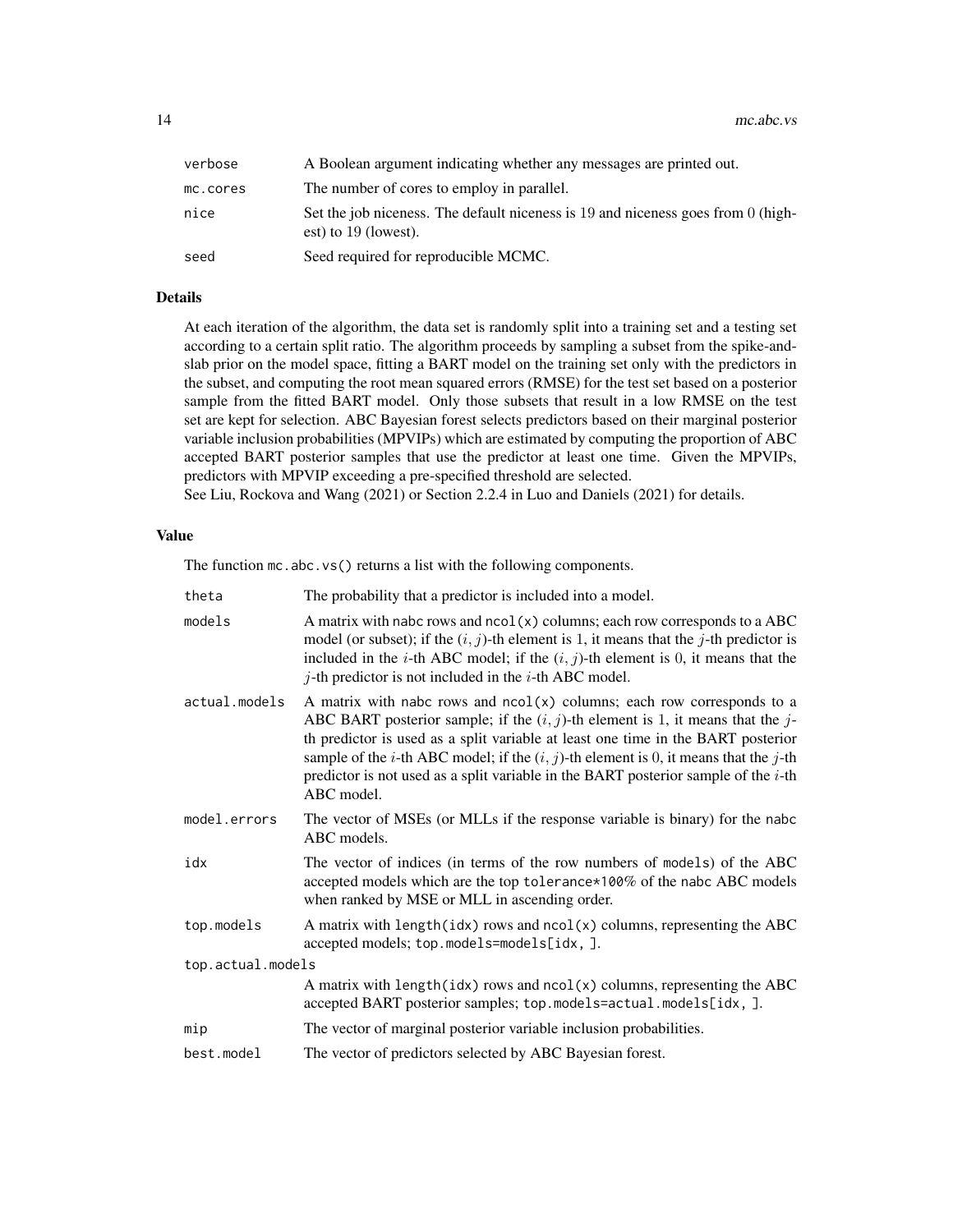#### <span id="page-14-0"></span> $mc.abc.vs$  15

| precision      | The precision score for the ABC Bayesian forest; only returned when true . idx<br>is provided. |
|----------------|------------------------------------------------------------------------------------------------|
| recall         | The recall score for the ABC Bayesian forest; only returned when true . idx is<br>provided.    |
| f <sub>1</sub> | The F1 score for the ABC Bayesian forest; only returned when true, idx is<br>provided.         |

#### Author(s)

Chuji Luo: <cjluo@ufl.edu> and Michael J. Daniels: <daniels@ufl.edu>.

#### References

Chipman, H. A., George, E. I. and McCulloch, R. E. (2010). "BART: Bayesian additive regression trees." *Ann. Appl. Stat.* 4 266–298.

Linero, A. R. (2018). "Bayesian regression trees for high-dimensional prediction and variable selection." *J. Amer. Statist. Assoc.* 113 626–636.

Liu, Yi, Veronika Rockova, and Yuexi Wang (2021). "Variable selection with ABC Bayesian forests." *J. R. Stat. Soc. Ser. B. Stat. Methodol.* 83.3, pp. 453–481.

Luo, C. and Daniels, M. J. (2021) "Variable Selection Using Bayesian Additive Regression Trees." *arXiv preprint arXiv:2112.13998*.

Rockova Veronika and Stephanie van der Pas (2020). "Posterior concentration for Bayesian regression trees and forests." *Ann. Statist.* 48.4, pp. 2108–2131.

#### See Also

[abc.vs](#page-2-1).

#### Examples

```
## simulate data (Scenario C.M.1. in Luo and Daniels (2021))
set.seed(123)
data = mixone(100, 10, 1, FALSE)
## parallel::mcparallel/mccollect do not exist on windows
if(.Platform$OS.type=='unix') {
## test mc.abc.vs() function
 res = mc.abc.vs(data$X, data$Y, nabc=100, tolerance=0.1, threshold=0.25,
 beta.params=c(1.0, 1.0), split.ratio=0.5, probit=FALSE, true.idx=c(1,2,6:8),
 ntree=10, ndpost=1, nskip=200, mc.cores=2)
}
```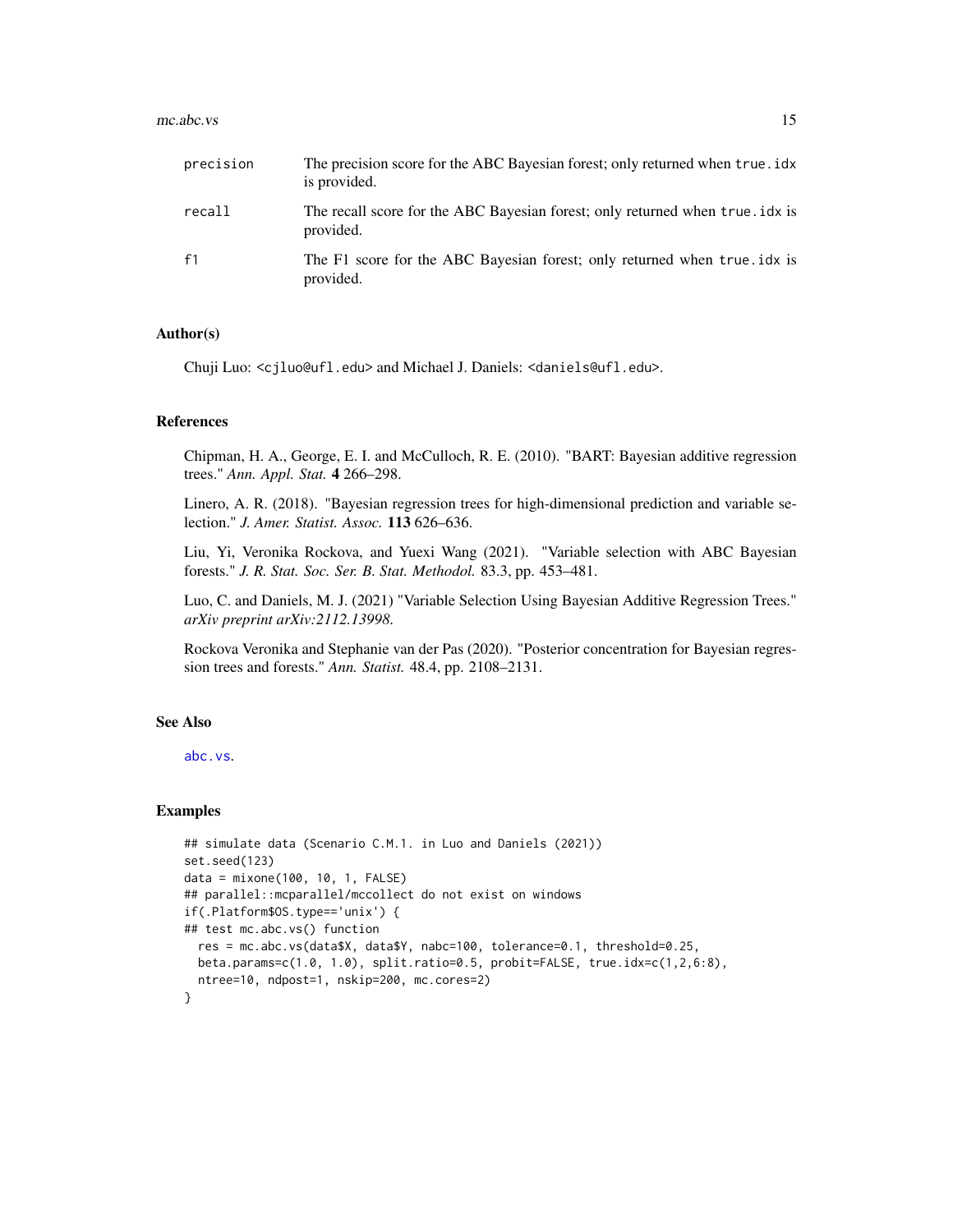<span id="page-15-1"></span><span id="page-15-0"></span>

#### Description

This function implements the backward variable selection approach for BART (see Algorithm 2 in Luo and Daniels (2021) for details). Parallel computation is used within each step of the backward selection approach.

#### Usage

```
mc.backward.vs(
  x,
  y,
  split.ratio = 0.8,
 probit = FALSE,true.idx = NULL,xinfo = matrix(0, 0, 0),
  numcut = 100L,usequants = FALSE,
  cont = FALSE,
  rm.const = TRUE,
  k = 2,power = 2,
  base = 0.95,
  split.prob = "polynomial",
  ntree = 50L,ndpost = 1000,nskip = 1000,
  keepevery = 1L,
  printevery = 100L,
  verbose = FALSE,
  mc.cores = 2L,
 nice = 19L,
  seed = 99L)
```

| X           | A matrix or a data frame of predictors values with each row corresponding to<br>an observation and each column corresponding to a predictor. If a predictor is a<br>factor with q levels in a data frame, it is replaced with q dummy variables. |
|-------------|--------------------------------------------------------------------------------------------------------------------------------------------------------------------------------------------------------------------------------------------------|
| <b>Y</b>    | A vector of response (continuous or binary) values.                                                                                                                                                                                              |
| split.ratio | A number between 0 and 1; the data set $(x, y)$ is split into a training set and a<br>testing set according to the split.ratio.                                                                                                                  |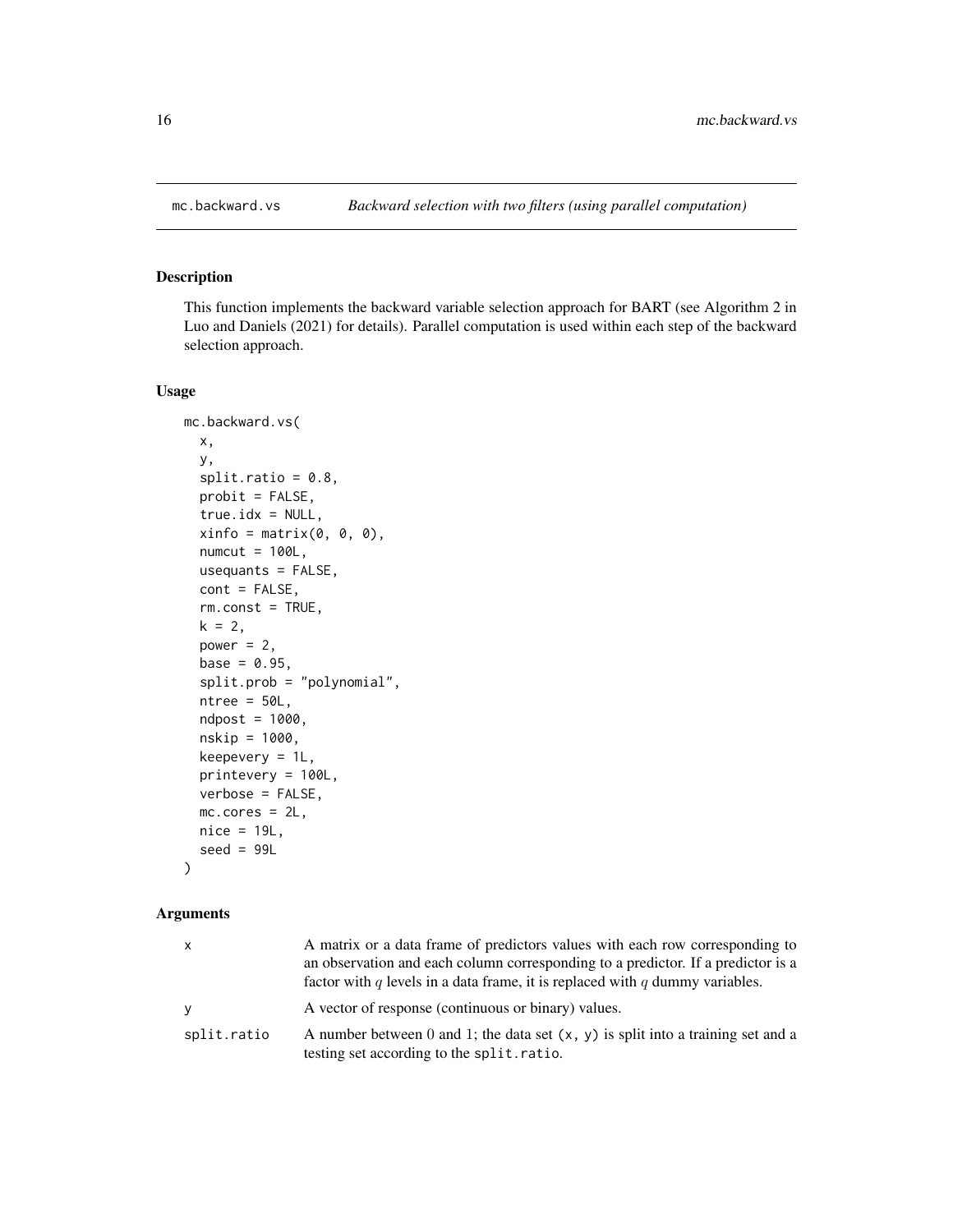| probit     | A Boolean argument indicating whether the response variable is binary or con-<br>tinuous; probit=FALSE (by default) means that the response variable is contin-<br>uous.                                                                                                                                                                                                                                                                                                                                                                   |
|------------|--------------------------------------------------------------------------------------------------------------------------------------------------------------------------------------------------------------------------------------------------------------------------------------------------------------------------------------------------------------------------------------------------------------------------------------------------------------------------------------------------------------------------------------------|
| true.idx   | (Optional) A vector of indices of the true relevant predictors; if provided, metrics<br>including precision, recall and F1 score are returned.                                                                                                                                                                                                                                                                                                                                                                                             |
| xinfo      | A matrix of cut-points with each row corresponding to a predictor and each<br>column corresponding to a cut-point. xinfo=matrix $(0.0, 0, 0)$ indicates the<br>cut-points are specified by BART.                                                                                                                                                                                                                                                                                                                                           |
| numcut     | The number of possible cut-points; If a single number is given, this is used<br>for all predictors; Otherwise a vector with length equal to $ncol(x)$ is required,<br>where the $i$ -th element gives the number of cut-points for the $i$ -th predictor<br>in x. If usequants=FALSE, numcut equally spaced cut-points are used to cover<br>the range of values in the corresponding column of x. If usequants=TRUE, then<br>$min(numcut, the number of unique values in the corresponding column of x - 1)$<br>cut-point values are used. |
| usequants  | A Boolean argument indicating how the cut-points in xinfo are generated; If<br>usequants=TRUE, uniform quantiles are used for the cut-points; Otherwise, the<br>cut-points are generated uniformly.                                                                                                                                                                                                                                                                                                                                        |
| cont       | A Boolean argument indicating whether to assume all predictors are continuous.                                                                                                                                                                                                                                                                                                                                                                                                                                                             |
| rm.const   | A Boolean argument indicating whether to remove constant predictors.                                                                                                                                                                                                                                                                                                                                                                                                                                                                       |
| k          | The number of prior standard deviations that $E(Y x) = f(x)$ is away from<br>$+/-$ .5. The response (y) is internally scaled to the range from $-.5$ to .5. The<br>bigger k is, the more conservative the fitting will be.                                                                                                                                                                                                                                                                                                                 |
| power      | The power parameter of the polynomial splitting probability for the tree prior.<br>Only used if split.prob="polynomial".                                                                                                                                                                                                                                                                                                                                                                                                                   |
| base       | The base parameter of the polynomial splitting probability for the tree prior if<br>split.prob="polynomial"; if split.prob="exponential", the probability<br>of splitting a node at depth d is base <sup>d</sup> .                                                                                                                                                                                                                                                                                                                         |
| split.prob | A string indicating what kind of splitting probability is used for the tree prior. If<br>split.prob="polynomial", the splitting probability in Chipman et al. (2010)<br>is used; If split.prob="exponential", the splitting probability in Rockova<br>and Saha (2019) is used.                                                                                                                                                                                                                                                             |
| ntree      | The number of trees in the ensemble.                                                                                                                                                                                                                                                                                                                                                                                                                                                                                                       |
| ndpost     | The number of posterior samples returned.                                                                                                                                                                                                                                                                                                                                                                                                                                                                                                  |
| nskip      | The number of posterior samples burned in.                                                                                                                                                                                                                                                                                                                                                                                                                                                                                                 |
| keepevery  | Every keepevery posterior sample is kept to be returned to the user.                                                                                                                                                                                                                                                                                                                                                                                                                                                                       |
| printevery | As the MCMC runs, a message is printed every printevery iterations.                                                                                                                                                                                                                                                                                                                                                                                                                                                                        |
| verbose    | A Boolean argument indicating whether any messages are printed out.                                                                                                                                                                                                                                                                                                                                                                                                                                                                        |
| mc.cores   | The number of cores to employ in parallel.                                                                                                                                                                                                                                                                                                                                                                                                                                                                                                 |
| nice       | Set the job niceness. The default niceness is 19 and niceness goes from 0 (high-<br>est) to 19 (lowest).                                                                                                                                                                                                                                                                                                                                                                                                                                   |
| seed       | Seed required for reproducible MCMC.                                                                                                                                                                                                                                                                                                                                                                                                                                                                                                       |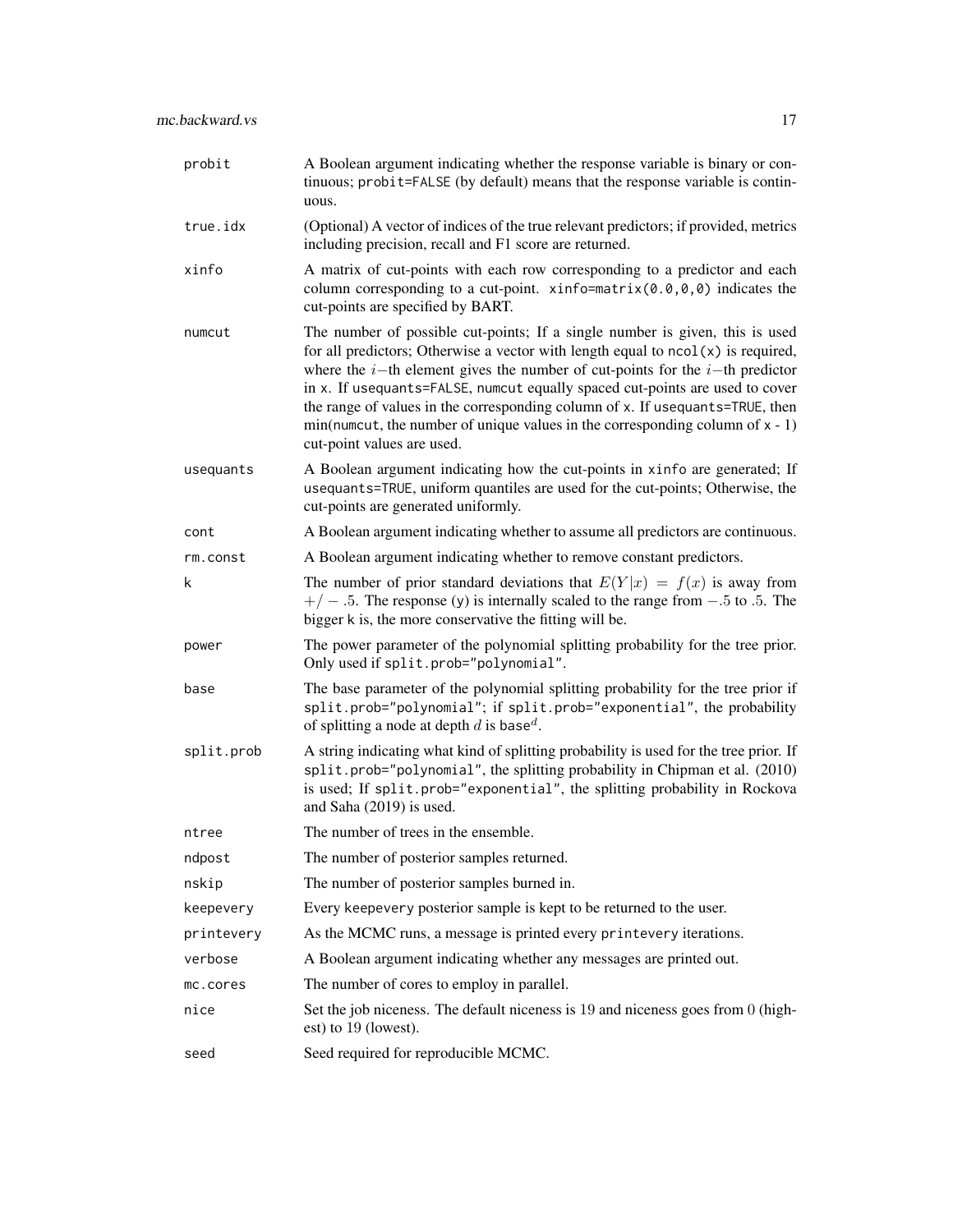# Details

The backward selection starts with the full model with all the predictors, followed by comparing the deletion of each predictor using mean squared error (MSE) if the response variable is continuous (or mean log loss (MLL) if the response variable is binary) and then deleting the predictor whose loss gives the smallest MSE (or MLL). This process is repeated until there is only one predictor in the model and ultimately returns  $ncol(x)$  "winner" models with different model sizes ranging from 1 to  $ncol(x)$ .

Given the  $ncol{x}$  "winner" models, the one with the largest expected log pointwise predictive density based on leave-one-out (LOO) cross validation is the best model. See Section 3.3 in Luo and Daniels (2021) for details.

If true. idx is provided, the precision, recall and F1 scores are returned.

#### Value

The function  $mc$ . backward. vs() returns a list with the following components.

best.model.names The vector of column names of the predictors selected by the backward selection approach. best.model.cols The vector of column indices of the predictors selected by the backward selection approach. best.model.order The step where the best model is located. models The list of winner models from each step of the backward selection procedure; length equals  $ncol(x)$ .

model.errors The vector of MSEs (or MLLs if the response variable is binary) for the ncol{ $x$ } winner models.

elpd.loos The vector of LOO scores for the  $ncol\{x\}$  winner models.

all.models The list of all the evaluated models.

all.model.errors

| The vector of MSEs (or MLLs if the response variable is binary) for all the |  |  |  |
|-----------------------------------------------------------------------------|--|--|--|
| evaluated models.                                                           |  |  |  |

precision The precision score for the backward selection approach; only returned if true.idx is provided.

```
recall The recall score for the backward selection approach; only returned if true.idx
                 is provided.
```

```
f1 The F1 score for the backward selection approach; only returned if true.idx is
                provided.
```
#### Author(s)

Chuji Luo: <cjluo@ufl.edu> and Michael J. Daniels: <daniels@ufl.edu>.

all.models.idx The vector of Boolean arguments indicating whether the corresponding model in all.models is acceptable or not; a model containing all the relevant predictors is an acceptable model; only returned if true.idx is provided.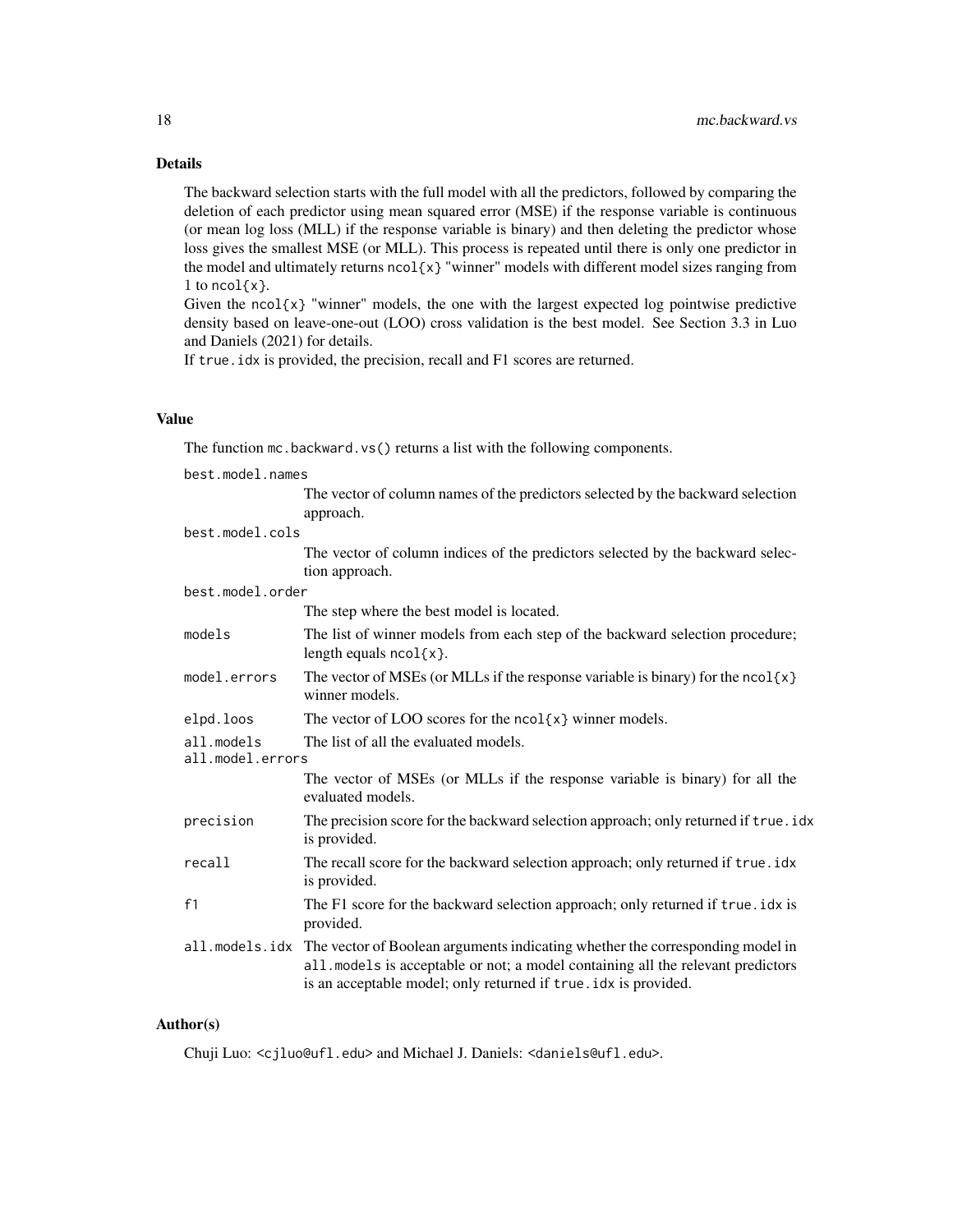#### <span id="page-18-0"></span>References

Chipman, H. A., George, E. I. and McCulloch, R. E. (2010). "BART: Bayesian additive regression trees." *Ann. Appl. Stat.* 4 266–298.

Luo, C. and Daniels, M. J. (2021) "Variable Selection Using Bayesian Additive Regression Trees." *arXiv preprint arXiv:2112.13998*.

Rockova V, Saha E (2019). "On theory for BART." *In The 22nd International Conference on Artificial Intelligence and Statistics* (pp. 2839–2848). PMLR.

Vehtari, Aki, Andrew Gelman, and Jonah Gabry (2017). "Erratum to: Practical Bayesian model evaluation using leave-one-out cross-validation and WAIC." *Stat. Comput.* 27.5, p. 1433.

#### See Also

[permute.vs](#page-47-1), [medianInclusion.vs](#page-36-1) and [abc.vs](#page-2-1).

#### Examples

```
## simulate data (Scenario C.C.1. in Luo and Daniels (2021))
set.seed(123)
data = friedman(100, 5, 1, FALSE)
## parallel::mcparallel/mccollect do not exist on windows
if(.Platform$OS.type=='unix') {
## test mc.backward.vs() function
 res = mc.backward.vs(data$X, data$Y, split.ratio=0.8, probit=FALSE,
 true.idx=c(1:5), ntree=10, ndpost=100, nskip=100, mc.cores=2)
}
```
mc.cores.openmp *Detecting OpenMP*

#### Description

This function is inherited from the CRAN R package 'BART' and was designed for OpenMP. For example, the pwbart function can use OpenMP or the 'parallel' R package for multi-threading. On UNIX/Unix-like systems, OpenMP, if available, is discovered at install time. However, we know of no GPL licensed code available to detect OpenMP on Windows (for Artistic licensed OpenMP detection code on Windows, see the Bioconductor R package 'rGADEM'). To determine whether OpenMP is available at run time, we provide the function documented here.

#### Usage

```
mc.cores.openmp()
```
#### Value

This function returns 0 when OpenMP is not available; otherwise, an integer greater than 0 is returned when OpenMP is available (1 is returned unless you are running in a multi-threaded process)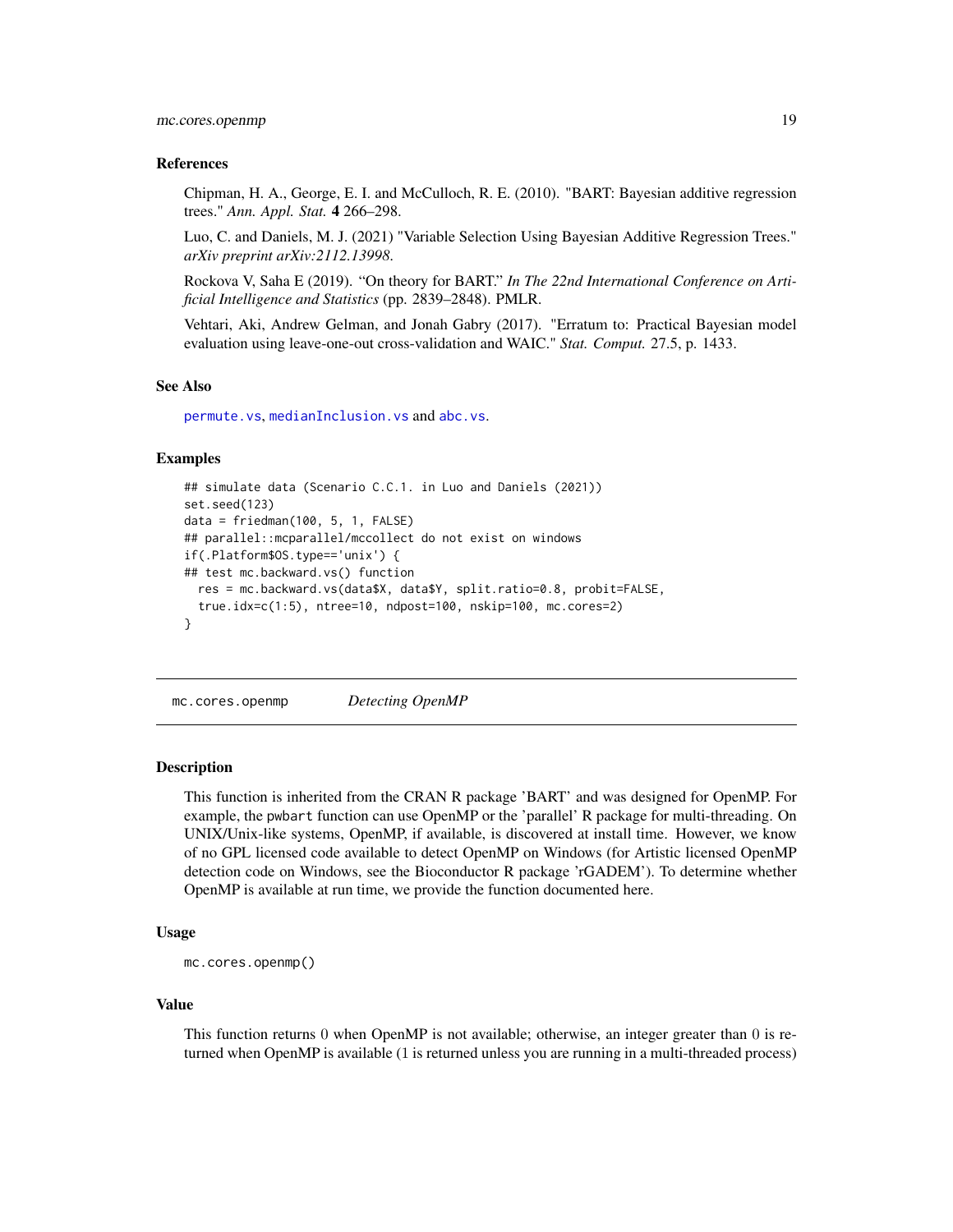#### <span id="page-19-0"></span>Author(s)

Chuji Luo: <cjluo@ufl.edu> and Michael J. Daniels: <daniels@ufl.edu>.

#### References

Chipman, H. A., George, E. I. and McCulloch, R. E. (2010). "BART: Bayesian additive regression trees." *Ann. Appl. Stat.* 4 266–298.

Linero, A. R. (2018). "Bayesian regression trees for high-dimensional prediction and variable selection." *J. Amer. Statist. Assoc.* 113 626–636.

Luo, C. and Daniels, M. J. (2021) "Variable Selection Using Bayesian Additive Regression Trees." *arXiv preprint arXiv:2112.13998*.

Rockova V, Saha E (2019). "On theory for BART." *In The 22nd International Conference on Artificial Intelligence and Statistics* (pp. 2839–2848). PMLR.

Sparapani, R., Spanbauer, C. and McCulloch, R. (2021). "Nonparametric machine learning and efficient computation with bayesian additive regression trees: the BART R package." *J. Stat. Softw.* 97 1–66.

#### See Also

[pwbart](#page-55-1).

#### Examples

mc.cores.openmp()

<span id="page-19-1"></span>mc.pbart *Probit BART for binary responses with parallel computation*

#### Description

BART is a Bayesian approach to nonparametric function estimation and inference using a sum of trees.

For a binary response y and a p–dimensional vector of predictors  $x = (x_1, ..., x_p)'$ , probit BART models  $y$  and  $x$  using

$$
P(Y=1|x) = \Phi[f(x)],
$$

where  $\Phi$  is the CDF of the standard normal distribution and f is a sum of Bayesian regression trees function.

The function mc.pbart() is inherited from the CRAN R package 'BART' and is a variant of the function pbart() with parallel computation.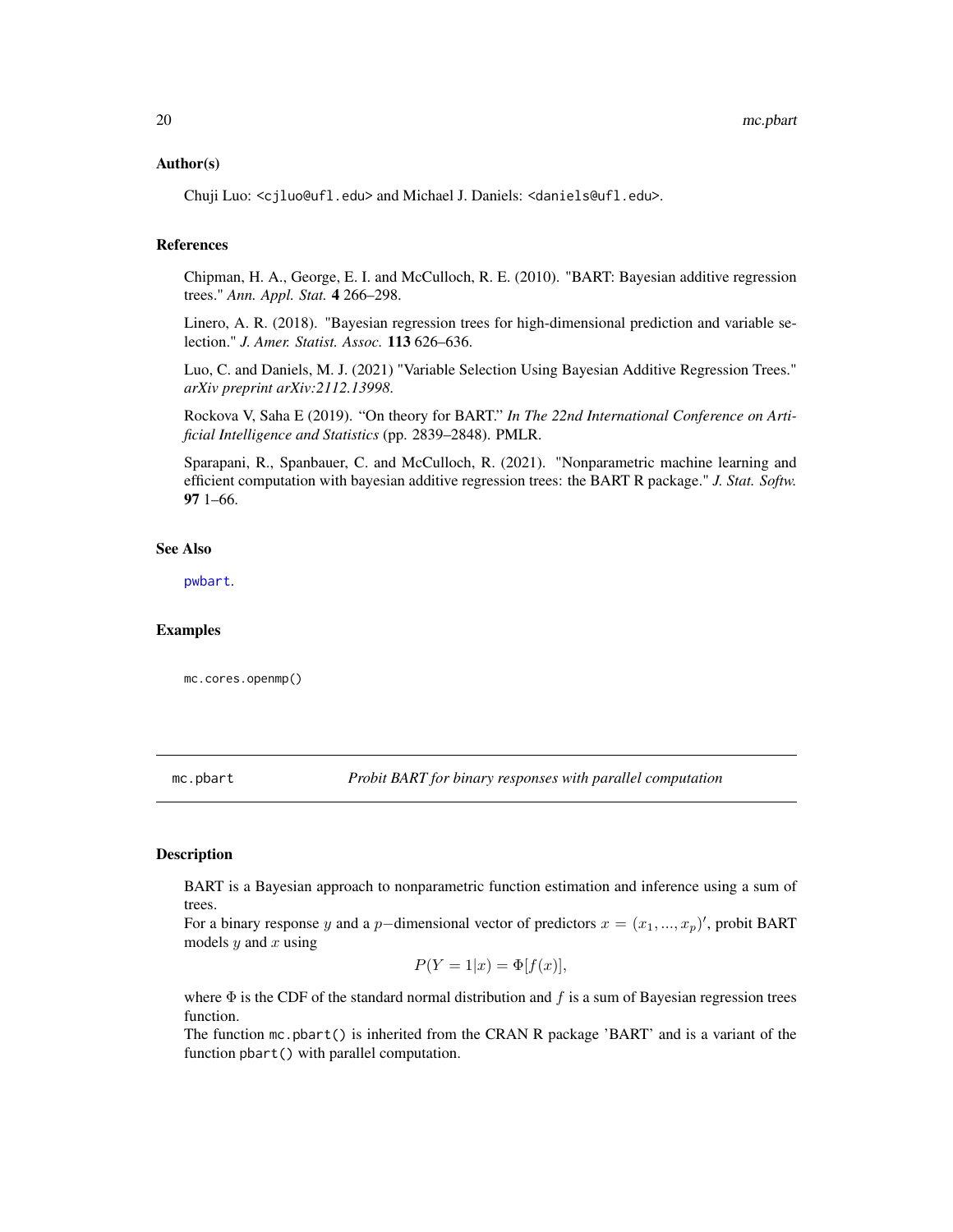mc.pbart 21

# Usage

```
mc.pbart(
  x.train,
  y.train,
  x.test = matrix(0, 0L, 0L),
  sparse = FALSE,
  theta = 0,
  omega = 1,
  a = 0.5,
  b = 1,augment = FALSE,
  rho = NULL,
  xinfo = matrix(0, 0, 0),numcut = 100L,usequants = FALSE,
  cont = FALSE,
  rm.const = TRUE,
  k = 2,power = 2,
  base = 0.95,
  split.prob = "polynomial",
  binaryOffset = NULL,
  ntree = 50L,
  ndpost = 1000L,nskip = 100L,
  keepevery = 1L,
  printevery = 100L,
  keeptrainfits = TRUE,
  transposed = FALSE,
  verbose = FALSE,
  mc.cores = 2L,
  nice = 19L,
  seed = 99L
\mathcal{L}
```

| x.train | A matrix or a data frame of predictors values (for training) with each row cor-<br>responding to an observation and each column corresponding to a predictor. If<br>a predictor is a factor with q levels in a data frame, it is replaced with q dummy<br>variables. |
|---------|----------------------------------------------------------------------------------------------------------------------------------------------------------------------------------------------------------------------------------------------------------------------|
| y.train | A vector of continuous response values for training.                                                                                                                                                                                                                 |
| x.test  | A matrix or a data frame of predictors values for testing, which has the same<br>structure as x.train.                                                                                                                                                               |
| sparse  | A Boolean argument indicating whether to replace the discrete uniform distri-<br>bution for selecting a split variable with a categorical distribution whose event<br>probabilities follow a Dirichlet distribution (see Linero (2018) for details).                 |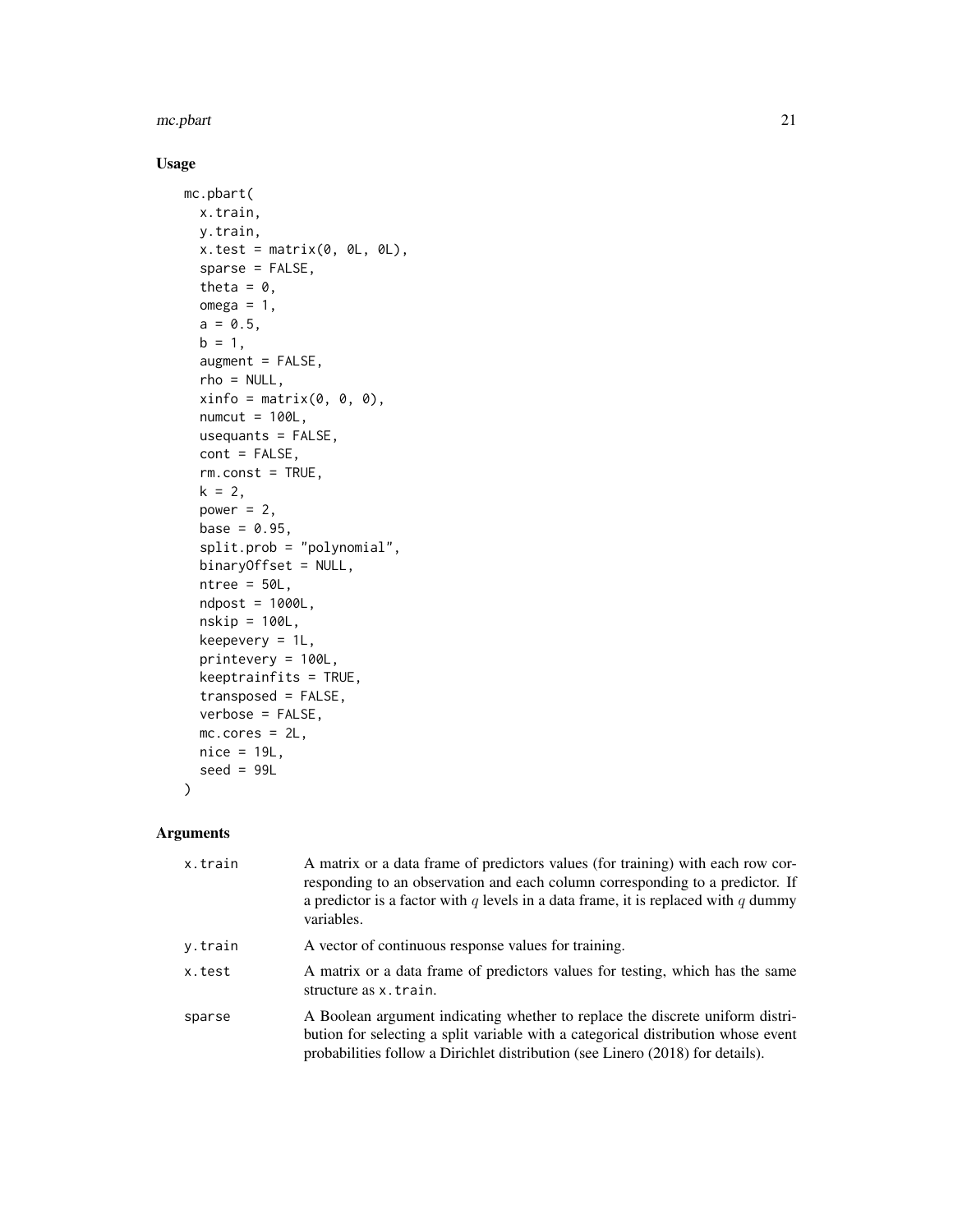| theta        | Set theta parameter; zero means random.                                                                                                                                                                                                                                                                                                                                                                                                                                                                                                                            |
|--------------|--------------------------------------------------------------------------------------------------------------------------------------------------------------------------------------------------------------------------------------------------------------------------------------------------------------------------------------------------------------------------------------------------------------------------------------------------------------------------------------------------------------------------------------------------------------------|
| omega        | Set omega parameter; zero means random.                                                                                                                                                                                                                                                                                                                                                                                                                                                                                                                            |
| a            | A sparse parameter of $Beta(a, b)$ hyper-prior where $0.5 \le a \le 1$ ; a lower<br>value induces more sparsity.                                                                                                                                                                                                                                                                                                                                                                                                                                                   |
| b            | A sparse parameter of $Beta(a, b)$ hyper-prior; typically, $b = 1$ .                                                                                                                                                                                                                                                                                                                                                                                                                                                                                               |
| augment      | A Boolean argument indicating whether data augmentation is performed in the<br>variable selection procedure of Linero (2018).                                                                                                                                                                                                                                                                                                                                                                                                                                      |
| rho          | A sparse parameter; typically $\rho = p$ where p is the number of predictors.                                                                                                                                                                                                                                                                                                                                                                                                                                                                                      |
| xinfo        | A matrix of cut-points with each row corresponding to a predictor and each<br>column corresponding to a cut-point. xinfo=matrix $(0.0, 0, 0)$ indicates the<br>cut-points are specified by BART.                                                                                                                                                                                                                                                                                                                                                                   |
| numcut       | The number of possible cut-points; If a single number is given, this is used<br>for all predictors; Otherwise a vector with length equal to $ncol(x.train)$ is<br>required, where the $i$ -th element gives the number of cut-points for the $i$ -th<br>predictor in x.train. If usequants=FALSE, numcut equally spaced cut-points<br>are used to cover the range of values in the corresponding column of x.train.<br>If usequants=TRUE, then min(numcut, the number of unique values in the cor-<br>responding column of x.train - 1) cut-point values are used. |
| usequants    | A Boolean argument indicating how the cut-points in xinfo are generated; If<br>usequants=TRUE, uniform quantiles are used for the cut-points; Otherwise, the<br>cut-points are generated uniformly.                                                                                                                                                                                                                                                                                                                                                                |
| cont         | A Boolean argument indicating whether to assume all predictors are continuous.                                                                                                                                                                                                                                                                                                                                                                                                                                                                                     |
| rm.const     | A Boolean argument indicating whether to remove constant predictors.                                                                                                                                                                                                                                                                                                                                                                                                                                                                                               |
| k            | The number of prior standard deviations that $E(Y x) = f(x)$ is away from<br>$+/-$ .5. The response (y. train) is internally scaled to the range from $-.5$ to<br>.5. The bigger k is, the more conservative the fitting will be.                                                                                                                                                                                                                                                                                                                                  |
| power        | The power parameter of the polynomial splitting probability for the tree prior.<br>Only used if split.prob="polynomial".                                                                                                                                                                                                                                                                                                                                                                                                                                           |
| base         | The base parameter of the polynomial splitting probability for the tree prior if<br>split.prob="polynomial"; if split.prob="exponential", the probability<br>of splitting a node at depth d is base <sup>d</sup> .                                                                                                                                                                                                                                                                                                                                                 |
| split.prob   | A string indicating what kind of splitting probability is used for the tree prior. If<br>split.prob="polynomial", the splitting probability in Chipman et al. (2010)<br>is used; If split.prob="exponential", the splitting probability in Rockova<br>and Saha (2019) is used.                                                                                                                                                                                                                                                                                     |
| binaryOffset | The binary offset term in the probit BART model, i.e., $P(Y = 1 x) = \Phi[f(x) +$<br>$binaryOffset$ .                                                                                                                                                                                                                                                                                                                                                                                                                                                              |
| ntree        | The number of trees in the ensemble.                                                                                                                                                                                                                                                                                                                                                                                                                                                                                                                               |
| ndpost       | The number of posterior samples returned.                                                                                                                                                                                                                                                                                                                                                                                                                                                                                                                          |
| nskip        | The number of posterior samples burned in.                                                                                                                                                                                                                                                                                                                                                                                                                                                                                                                         |
| keepevery    | Every keepevery posterior sample is kept to be returned to the user.                                                                                                                                                                                                                                                                                                                                                                                                                                                                                               |
| printevery   | As the MCMC runs, a message is printed every printevery iterations.                                                                                                                                                                                                                                                                                                                                                                                                                                                                                                |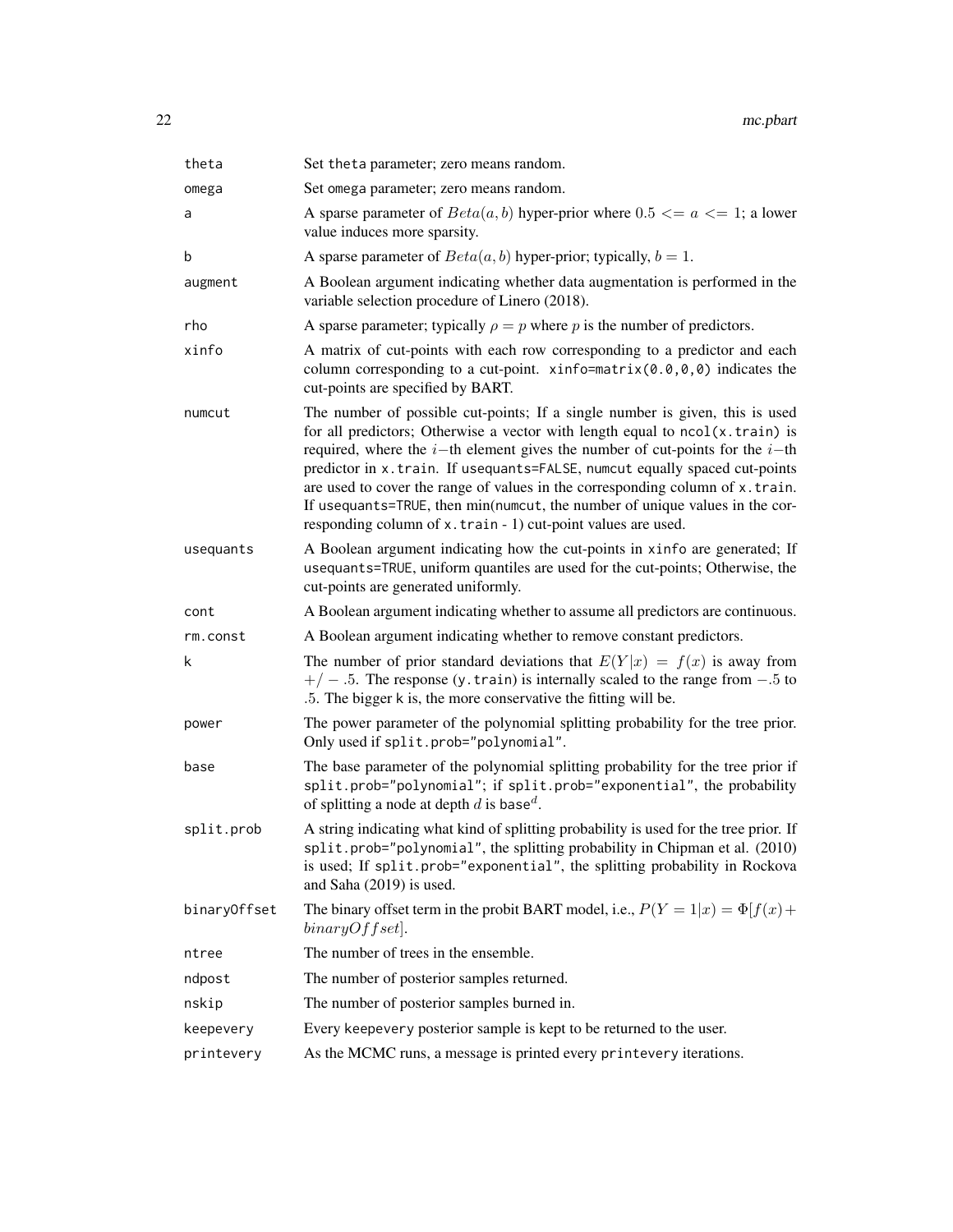#### mc.pbart 23

| keeptrainfits | A Boolean argument indicating whether to keep yhat. train or not.                                        |
|---------------|----------------------------------------------------------------------------------------------------------|
| transposed    | A Boolean argument indicating whether the matrices x.train and x.test are<br>transposed.                 |
| verbose       | A Boolean argument indicating whether any messages are printed out.                                      |
| mc.cores      | The number of cores to employ in parallel.                                                               |
| nice          | Set the job niceness. The default niceness is 19 and niceness goes from 0 (high-<br>est) to 19 (lowest). |
| seed          | Seed required for reproducible MCMC.                                                                     |

#### Details

This function is inherited from BART::mc.pbart() and is a variant of the function pbart() with parallel computation. While the original features of BART::pbart() are preserved, two modifications are made.

The first modification is to provide two types of split probability for BART. One split probability is proposed in Chipman et al. (2010) and defined as

$$
p(d) = \gamma * (1+d)^{-\beta},
$$

where d is the depth of the node,  $\gamma \in (0, 1)$  and  $\beta \in (0, \infty)$ . The other split probability is proposed by Rockova and Saha (2019) and defined as

$$
p(d) = \gamma^d,
$$

where  $\gamma \in (1/n, 1/2)$ . BART with the second split probability is proved to achieve the optimal posterior contraction.

The second modification is to provide five types of variable importance measures (vip, within.type.vip, pvip, varprob.mean and mi) in the return object, for the sake of the existence of mixed-type predictors.

#### Value

The function pbart() returns an object of type pbart which essentially is a list consisting of the following components.

| yhat.train      | A matrix with ndpost rows and nrow(x.train) columns with each row cor-<br>responding to a draw $f$ from the posterior of f and each column correspond-<br>ing to a training data point. The $(i, j)$ -th element of the matrix is $f * (x) +$<br>$binaryOffset$ for the <i>i</i> -th kept draw of f and the j-th training data point. Burn-<br>in posterior samples are dropped. |
|-----------------|----------------------------------------------------------------------------------------------------------------------------------------------------------------------------------------------------------------------------------------------------------------------------------------------------------------------------------------------------------------------------------|
| prob.train      | A matrix with the same structure as yhat. train and the $(i, j)$ -th element of<br>prob. train is $\Phi[f \ast (x) + binaryOffset]$ for the <i>i</i> -th kept draw of f and the<br>$j$ -th training data point.                                                                                                                                                                  |
| prob.train.mean |                                                                                                                                                                                                                                                                                                                                                                                  |
|                 | A vector which is colMeans (prob. train).                                                                                                                                                                                                                                                                                                                                        |
| yhat.test       | A matrix with ndpost rows and nrow(x, test) columns with each row corre-<br>sponding to a draw $f$ from the posterior of f and each column corresponding to<br>a test data point. The $(i, j)$ -th element of the matrix is $f * (x) + binaryOffset$<br>for the <i>i</i> -th kept draw of $f$ and the $j$ -th test data point. Burn-in posterior samples<br>are dropped.         |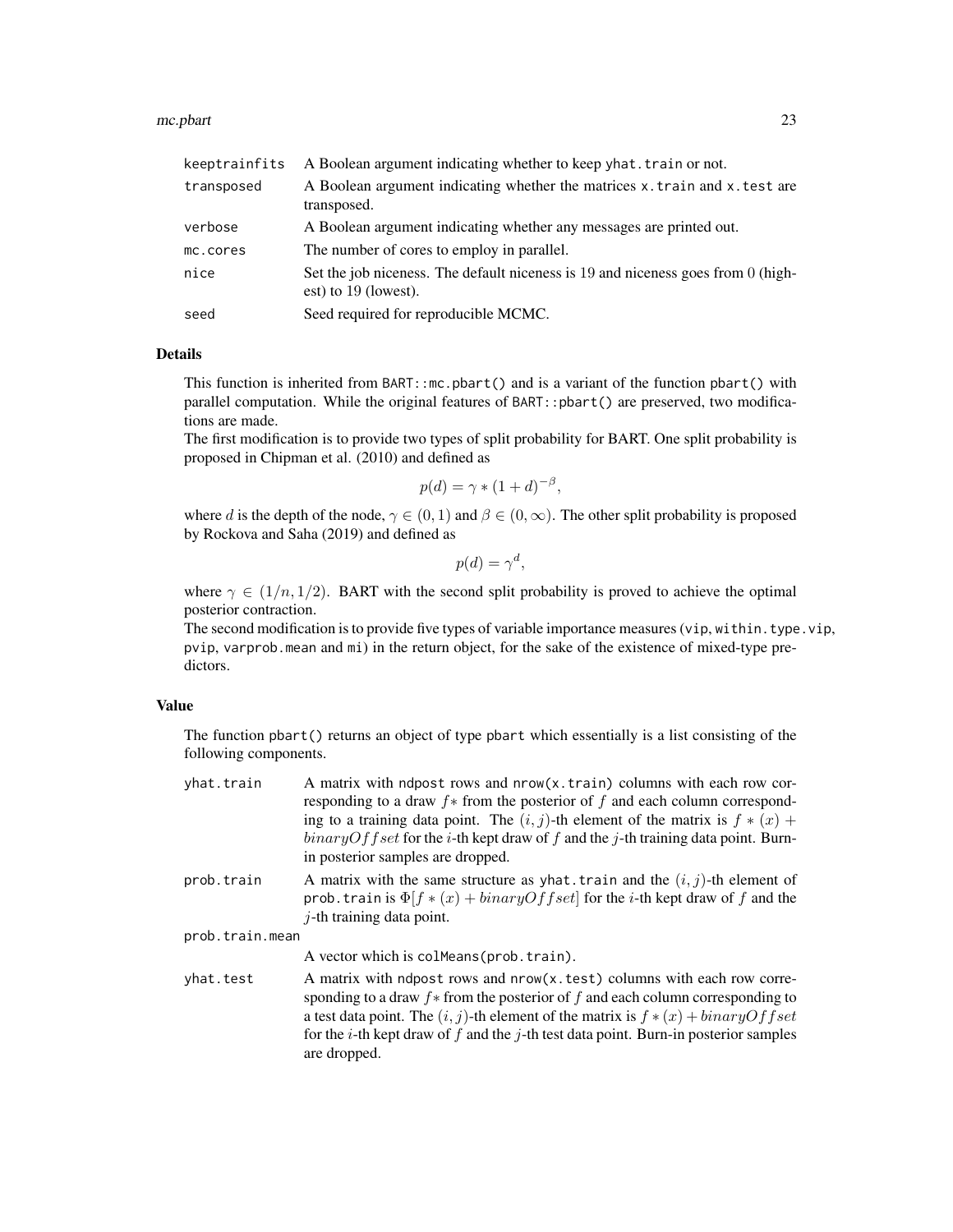| prob.test       | A matrix with the same structure as yhat test and the $(i, j)$ -th element of<br>prob. test is $\Phi[f * (x) + binaryOffset]$ for the <i>i</i> -th kept draw of f and the<br>$j$ -th test data point.                                                                                                                       |  |
|-----------------|-----------------------------------------------------------------------------------------------------------------------------------------------------------------------------------------------------------------------------------------------------------------------------------------------------------------------------|--|
|                 | prob.test.mean A vector which is colMeans(prob.test).                                                                                                                                                                                                                                                                       |  |
| varcount        | A matrix with ndpost rows and ncol(x.train) columns with each row corre-<br>sponding to a draw of the ensemble and each column corresponding to a predic-<br>tor. The $(i, j)$ -th element is the number of times that the j-th predictor is used<br>as a split variable in the $i$ -th posterior sample.                   |  |
| varprob         | A matrix with ndpost rows and ncol(x.train) columns with each row corre-<br>sponding to a draw of the ensemble and each column corresponding to a predic-<br>tor. The $(i, j)$ -th element is the split probability of the j-th predictor in the i-th<br>posterior sample. Only useful when DART is fit, i.e., sparse=TRUE. |  |
| treedraws       | A list containing the posterior samples of the ensembles (trees structures, split<br>variables and split values); Can be used for prediction.                                                                                                                                                                               |  |
| proc.time       | The process time of running the function $\mathsf{wbart}()$ .                                                                                                                                                                                                                                                               |  |
| vip             | A vector of variable inclusion proportions (VIP) proposed in Chipman et al.<br>(2010).                                                                                                                                                                                                                                      |  |
| within.type.vip |                                                                                                                                                                                                                                                                                                                             |  |
|                 | A vector of within-type VIPs proposed in Luo and Daniels (2021).                                                                                                                                                                                                                                                            |  |
| pvip            | A vector of marginal posterior variable inclusion probabilities (PVIP) proposed<br>in Linero (2018); Only useful when DART is fit, i.e., sparse=TRUE.                                                                                                                                                                       |  |
| varprob.mean    | A vector of posterior split probabilities (PSP) proposed in Linero (2018); Only<br>useful when DART is fit, i.e., sparse=TRUE.                                                                                                                                                                                              |  |
| mr.vecs         | A list of $ncol(x, train)$ sub-lists with each corresponding to a predictor; Each<br>sub-list contains ndpost vectors with each vector containing the (birth) Metropo-<br>lis ratios for splits using the predictor as the split variable in that posterior sam-<br>ple.                                                    |  |
| mr.mean         | A matrix with ndpost rows and ncol(x.train) columns with each row corre-<br>sponding to a draw of the ensemble and each column corresponding to a predic-<br>tor. The $(i, j)$ -th element is the average Metropolis acceptance ratio per splitting<br>rule using the $j$ -th predictor in the $i$ -th posterior sample.    |  |
| mi              | A vector of Metropolis importance (MI) proposed in Luo and Daniels (2021).                                                                                                                                                                                                                                                  |  |
| rm.const        | A vector of indicators for the predictors (after dummification) used in BART;<br>when the indicator is negative, it refers to remove that predictor.                                                                                                                                                                        |  |
| binaryOffset    | The binary offset term used in BART.                                                                                                                                                                                                                                                                                        |  |
| ndpost          | The number of posterior samples returned.                                                                                                                                                                                                                                                                                   |  |

# Author(s)

Chuji Luo: <cjluo@ufl.edu> and Michael J. Daniels: <daniels@ufl.edu>.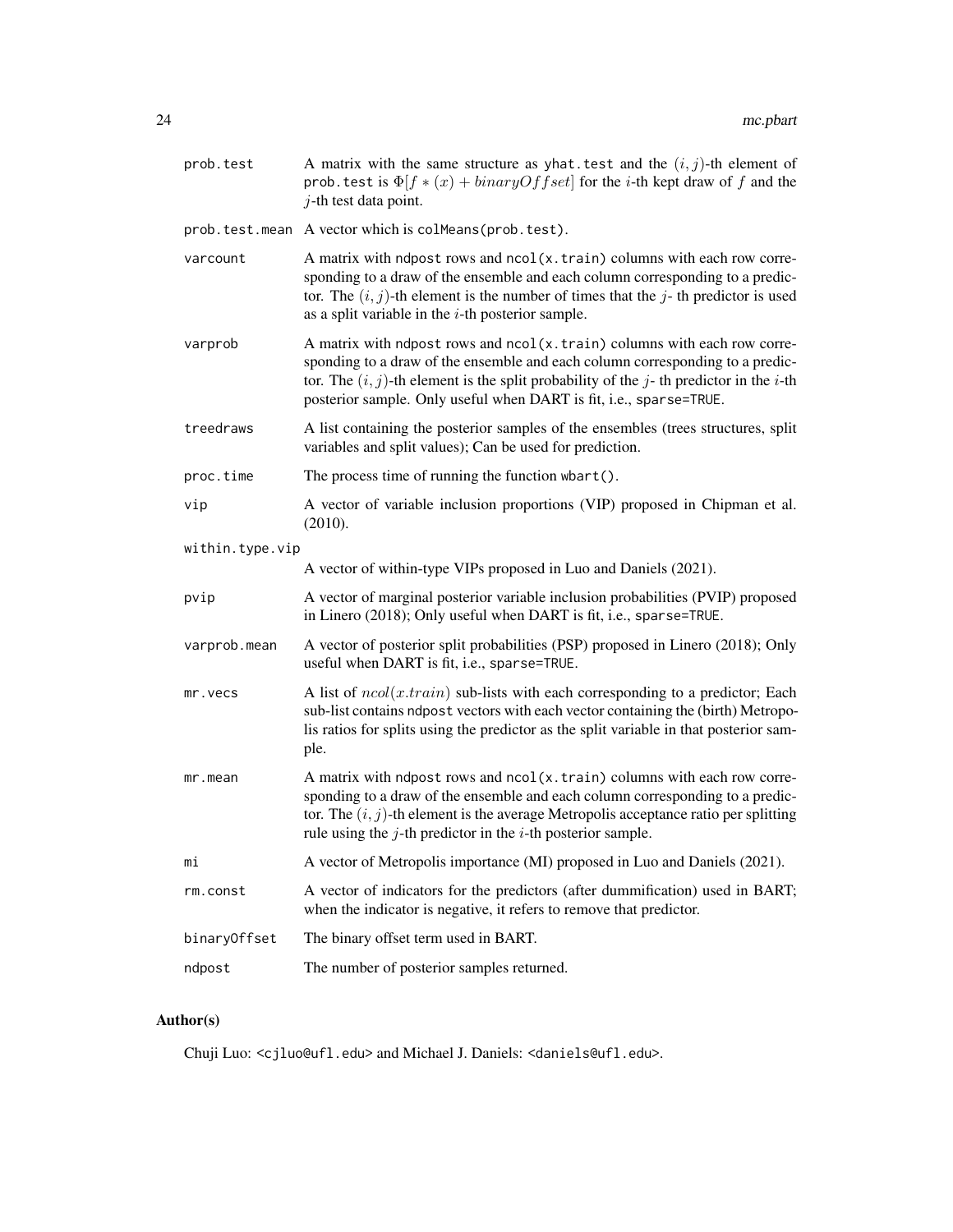#### <span id="page-24-0"></span>mc.permute.vs 25

#### References

Chipman, H. A., George, E. I. and McCulloch, R. E. (2010). "BART: Bayesian additive regression trees." *Ann. Appl. Stat.* 4 266–298.

Linero, A. R. (2018). "Bayesian regression trees for high-dimensional prediction and variable selection." *J. Amer. Statist. Assoc.* 113 626–636.

Luo, C. and Daniels, M. J. (2021) "Variable Selection Using Bayesian Additive Regression Trees." *arXiv preprint arXiv:2112.13998*.

Rockova V, Saha E (2019). "On theory for BART." *In The 22nd International Conference on Artificial Intelligence and Statistics* (pp. 2839–2848). PMLR.

Sparapani, R., Spanbauer, C. and McCulloch, R. (2021). "Nonparametric machine learning and efficient computation with bayesian additive regression trees: the BART R package." *J. Stat. Softw.* 97 1–66.

#### See Also

[pbart](#page-42-1).

#### Examples

```
## simulate data (Scenario B.M.1. in Luo and Daniels (2021))
set.seed(123)
data = mixone(100, 10, 1, TRUE)
## parallel::mcparallel/mccollect do not exist on windows
if(.Platform$OS.type=='unix') {
## test mc.pbart() function
 res = mc.pbart(data$X, data$Y, ntree=10, nskip=100, ndpost=100, mc.cores=2)
}
```
<span id="page-24-1"></span>

mc.permute.vs *Permutation-based variable selection approach with parallel computation*

#### Description

This function implements the permutation-based variable selection approach for BART (see Algorithm 1 in Luo and Daniels (2021) for details) with parallel computation used in computing the null variable importance scores. Three types of variable importance measures are considered: BART variable inclusion proportions (VIP), BART within-type variable inclusion proportions (within-type VIP) and BART Metropolis Importance (MI).

The permutation-based variable selection approach using BART VIP as the variable importance measure is proposed by Bleich et al. (2014). BART within-type VIP and BART MI are proposed by Luo and Daniels (2021), for the sake of the existence of mixed-type predictors and the goal of allowing more relevant predictors into the model.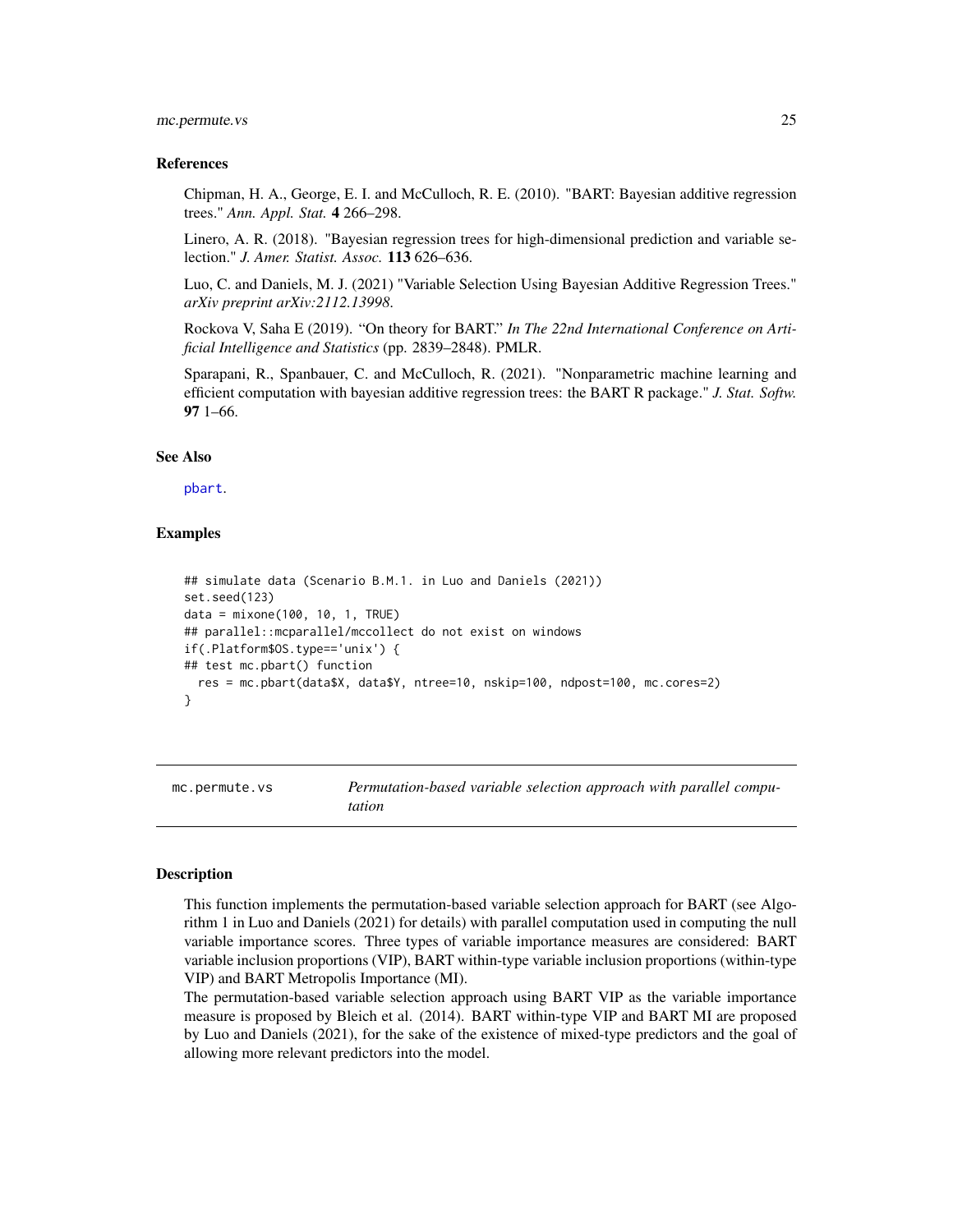# Usage

```
mc.permute.vs(
 x.train,
 y.train,
 probit = FALSE,npermute = 100L,
 nreps = 10L,
 alpha = 0.05,
  true.idx = NULL,plot = TRUE,
 n.var.plot = Inf,
 xinfo = matrix(0, 0, 0),numcut = 100L,usequants = FALSE,
 cont = FALSE,rm.const = TRUE,
 k = 2,power = 2,
 base = 0.95,split.prob = "polynomial",
 ntree = 20L,ndpost = 1000,nskip = 1000,
 keepevery = 1L,
 verbose = FALSE,
 mc.cores = 2L,
 nice = 19L,seed = 99L)
```

| x.train  | A matrix or a data frame of predictors values with each row corresponding to<br>an observation and each column corresponding to a predictor. If a predictor is a<br>factor with q levels in a data frame, it is replaced with q dummy variables. |
|----------|--------------------------------------------------------------------------------------------------------------------------------------------------------------------------------------------------------------------------------------------------|
| y.train  | A vector of response (continuous or binary) values.                                                                                                                                                                                              |
| probit   | A Boolean argument indicating whether the response variable is binary or con-<br>tinuous; probit=FALSE (by default) means that the response variable is contin-<br>uous.                                                                         |
| npermute | The number of permutations for estimating the null distributions of the variable<br>importance scores.                                                                                                                                           |
| nreps    | The number of replications for obtaining the averaged (or median) variable im-<br>portance scores based on the original data set.                                                                                                                |
| alpha    | A number between 0 and 1; a predictor is selected if its averaged (or median)<br>variable importance score exceeds the $1 - \alpha$ quantile of the corresponding null<br>distribution.                                                          |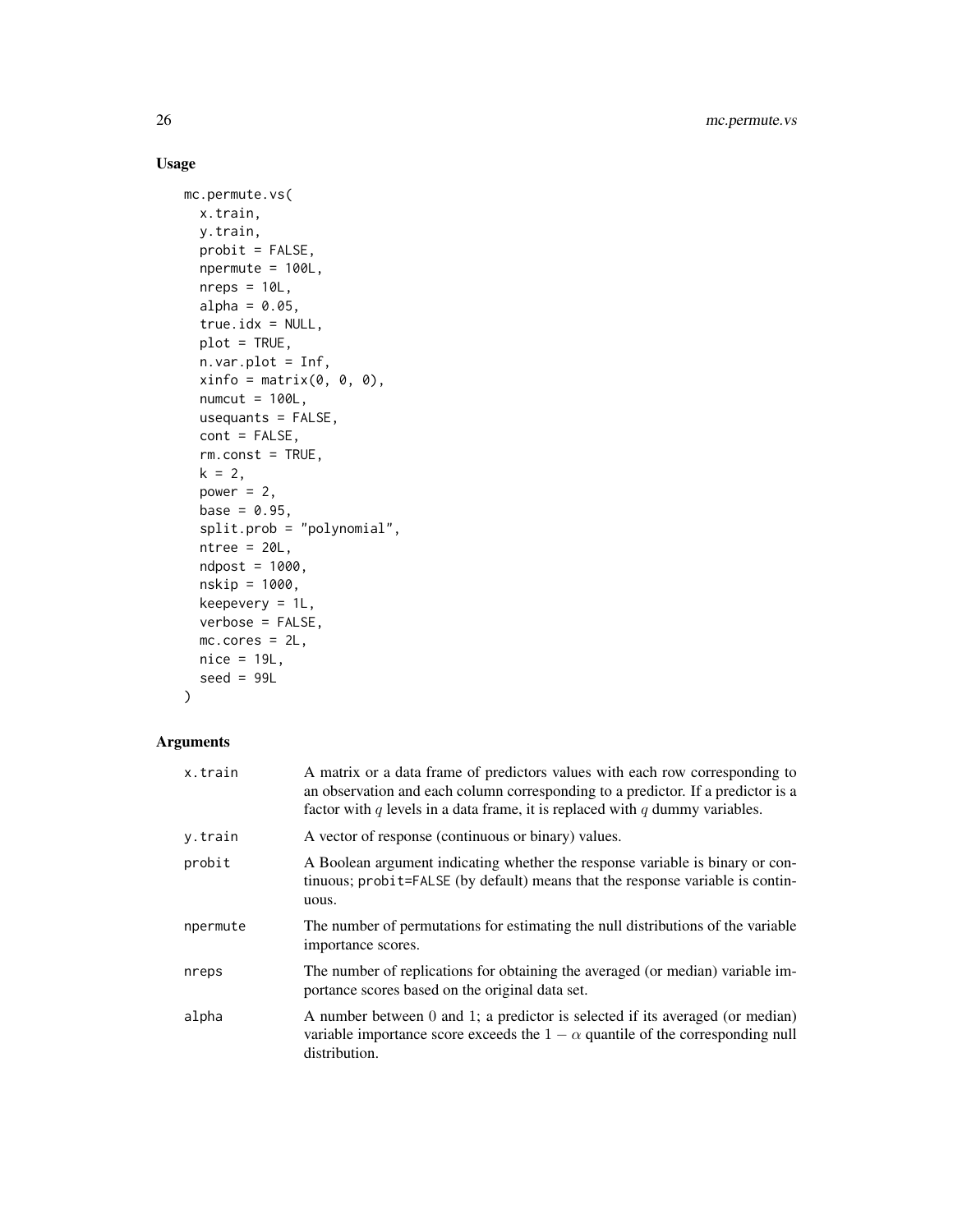| true.idx   | (Optional) A vector of indices of the true relevant predictors; if provided, metrics<br>including precision, recall and F1 score will be returned.                                                                                                                                                                                                                                                                                                                                                                                                               |
|------------|------------------------------------------------------------------------------------------------------------------------------------------------------------------------------------------------------------------------------------------------------------------------------------------------------------------------------------------------------------------------------------------------------------------------------------------------------------------------------------------------------------------------------------------------------------------|
| plot       | (Optional) A Boolean argument indicating whether plots are returned or not.                                                                                                                                                                                                                                                                                                                                                                                                                                                                                      |
| n.var.plot | The number of variables to be plotted.                                                                                                                                                                                                                                                                                                                                                                                                                                                                                                                           |
| xinfo      | A matrix of cut-points with each row corresponding to a predictor and each<br>column corresponding to a cut-point. $\xi$ info=matrix(0.0,0,0) indicates the<br>cut-points are specified by BART.                                                                                                                                                                                                                                                                                                                                                                 |
| numcut     | The number of possible cut-points; If a single number is given, this is used<br>for all predictors; Otherwise a vector with length equal to ncol(x.train) is<br>required, where the $i$ -th element gives the number of cut-points for the $i$ -th<br>predictor in x.train. If usequants=FALSE, numcut equally spaced cut-points<br>are used to cover the range of values in the corresponding column of x.train.<br>If usequants=TRUE, then min(numcut, the number of unique values in the cor-<br>responding column of x.train - 1) cut-point values are used. |
| usequants  | A Boolean argument indicating how the cut-points in xinfo are generated; If<br>usequants=TRUE, uniform quantiles are used for the cut-points; Otherwise, the<br>cut-points are generated uniformly.                                                                                                                                                                                                                                                                                                                                                              |
| cont       | A Boolean argument indicating whether to assume all predictors are continuous.                                                                                                                                                                                                                                                                                                                                                                                                                                                                                   |
| rm.const   | A Boolean argument indicating whether to remove constant predictors.                                                                                                                                                                                                                                                                                                                                                                                                                                                                                             |
| k          | The number of prior standard deviations that $E(Y x) = f(x)$ is away from<br>$+/-$ .5. The response (y. train) is internally scaled to the range from $-.5$ to<br>.5. The bigger k is, the more conservative the fitting will be.                                                                                                                                                                                                                                                                                                                                |
| power      | The power parameter of the polynomial splitting probability for the tree prior.<br>Only used if split.prob="polynomial".                                                                                                                                                                                                                                                                                                                                                                                                                                         |
| base       | The base parameter of the polynomial splitting probability for the tree prior if<br>split.prob="polynomial"; if split.prob="exponential", the probability<br>of splitting a node at depth d is base <sup>d</sup> .                                                                                                                                                                                                                                                                                                                                               |
| split.prob | A string indicating what kind of splitting probability is used for the tree prior. If<br>split.prob="polynomial", the splitting probability in Chipman et al. (2010)<br>is used; If split.prob="exponential", the splitting probability in Rockova<br>and Saha (2019) is used.                                                                                                                                                                                                                                                                                   |
| ntree      | The number of trees in the ensemble.                                                                                                                                                                                                                                                                                                                                                                                                                                                                                                                             |
| ndpost     | The number of posterior samples returned.                                                                                                                                                                                                                                                                                                                                                                                                                                                                                                                        |
| nskip      | The number of posterior samples burned in.                                                                                                                                                                                                                                                                                                                                                                                                                                                                                                                       |
| keepevery  | Every keepevery posterior sample is kept to be returned to the user.                                                                                                                                                                                                                                                                                                                                                                                                                                                                                             |
| verbose    | A Boolean argument indicating whether any messages are printed out.                                                                                                                                                                                                                                                                                                                                                                                                                                                                                              |
| mc.cores   | The number of cores to employ in parallel.                                                                                                                                                                                                                                                                                                                                                                                                                                                                                                                       |
| nice       | Set the job niceness. The default niceness is 19 and niceness goes from 0 (high-<br>est) to 19 (lowest).                                                                                                                                                                                                                                                                                                                                                                                                                                                         |
| seed       | Seed required for reproducible MCMC.                                                                                                                                                                                                                                                                                                                                                                                                                                                                                                                             |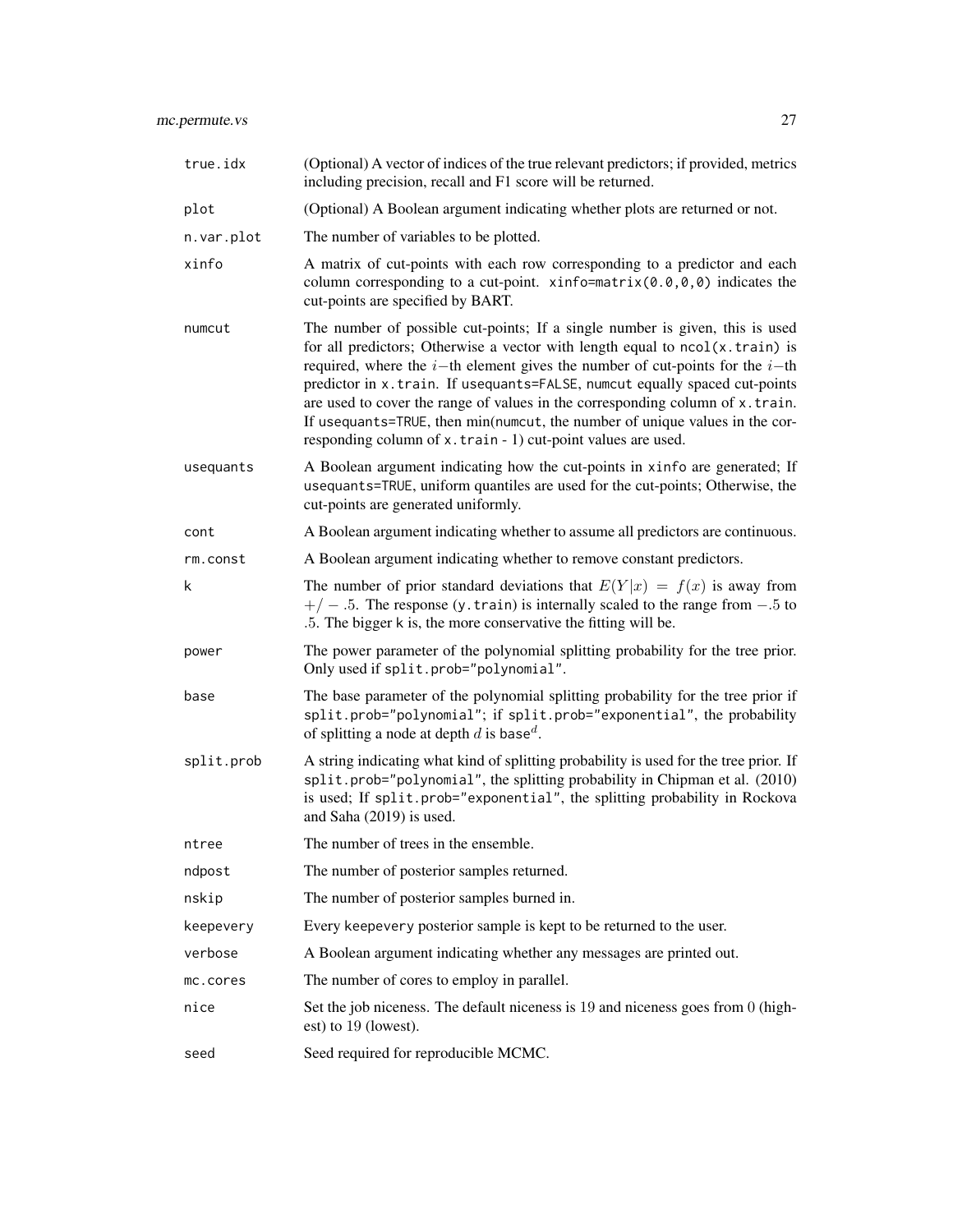# Details

The detailed algorithm can be found in Algorithm 1 in Luo and Daniels (2021). The permutationbased variable selection approach using within-type VIP as the variable importance measure is only used when the predictors are of mixed-type; otherwise, it is the same as the one using VIP as the variable importance measure.

If true.idx is provided, the precision, recall and F1 scores will be returned for the three (or two if the predictors are of the same type) methods.

If plot=TRUE, three (or two if the predictors are of the same type) plots showing which predictors are selected are generated.

# Value

The function mc.permute.vs() returns three (or two if the predictors are of the same type) plots if plot=TRUE and a list with the following components.

| vip.imp.cols              | The vector of column indices of the predictors selected by the approach using<br>VIP as the variable importance score.                                             |
|---------------------------|--------------------------------------------------------------------------------------------------------------------------------------------------------------------|
| vip.imp.names             | The vector of column names of the predictors selected by the approach using<br>VIP as the variable importance score.                                               |
| avg.vip                   | The vector (length= $ncol(x.train)$ ) of the averaged VIPs based on the original<br>data set; avg. vip=colMeans(avg. vip.mtx).                                     |
| avg.vip.mtx               | A matrix of VIPs based on the original data set, with each row corresponding to<br>a repetition and each column corresponding to a predictor.                      |
| permute.vips              | A matrix of VIPs based on the null data sets, with each row corresponding to a<br>permutation (null data set) and each column corresponding to a predictor.        |
| within.type.vip.imp.cols  |                                                                                                                                                                    |
|                           | The vector of column indices of the predictors selected by the approach using<br>within-type VIP as the variable importance score.                                 |
| within.type.vip.imp.names |                                                                                                                                                                    |
|                           | The vector of column names of the predictors selected by the approach using<br>within-type VIP as the variable importance score.                                   |
| avg.within.type.vip       |                                                                                                                                                                    |
|                           | The vector (length=ncol(x.train)) of the averaged within-type VIPs based on<br>the original data set; avg.within.type.vip=colMeans(avg.within.type.vip.mtx).       |
| avg.within.type.vip.mtx   |                                                                                                                                                                    |
|                           | A matrix of within-type VIPs based on the original data set, with each row<br>corresponding to a repetition and each column corresponding to a predictor.          |
| permute.within.type.vips  |                                                                                                                                                                    |
|                           | A matrix of within VIPs based on the null data sets, with each row corresponding<br>to a permutation (null data set) and each column corresponding to a predictor. |
| mi.imp.cols               | The vector of column indices of the predictors selected by the approach using<br>MI as the variable importance score.                                              |
| mi.imp.names              | The vector of column names of the predictors selected by the approach using MI<br>as the variable importance score.                                                |
| median.mi                 | The vector (length= $ncol(x.train)$ ) of the median MIs based on the original<br>data set; median.mi=colMeans(median.mi.mtx).                                      |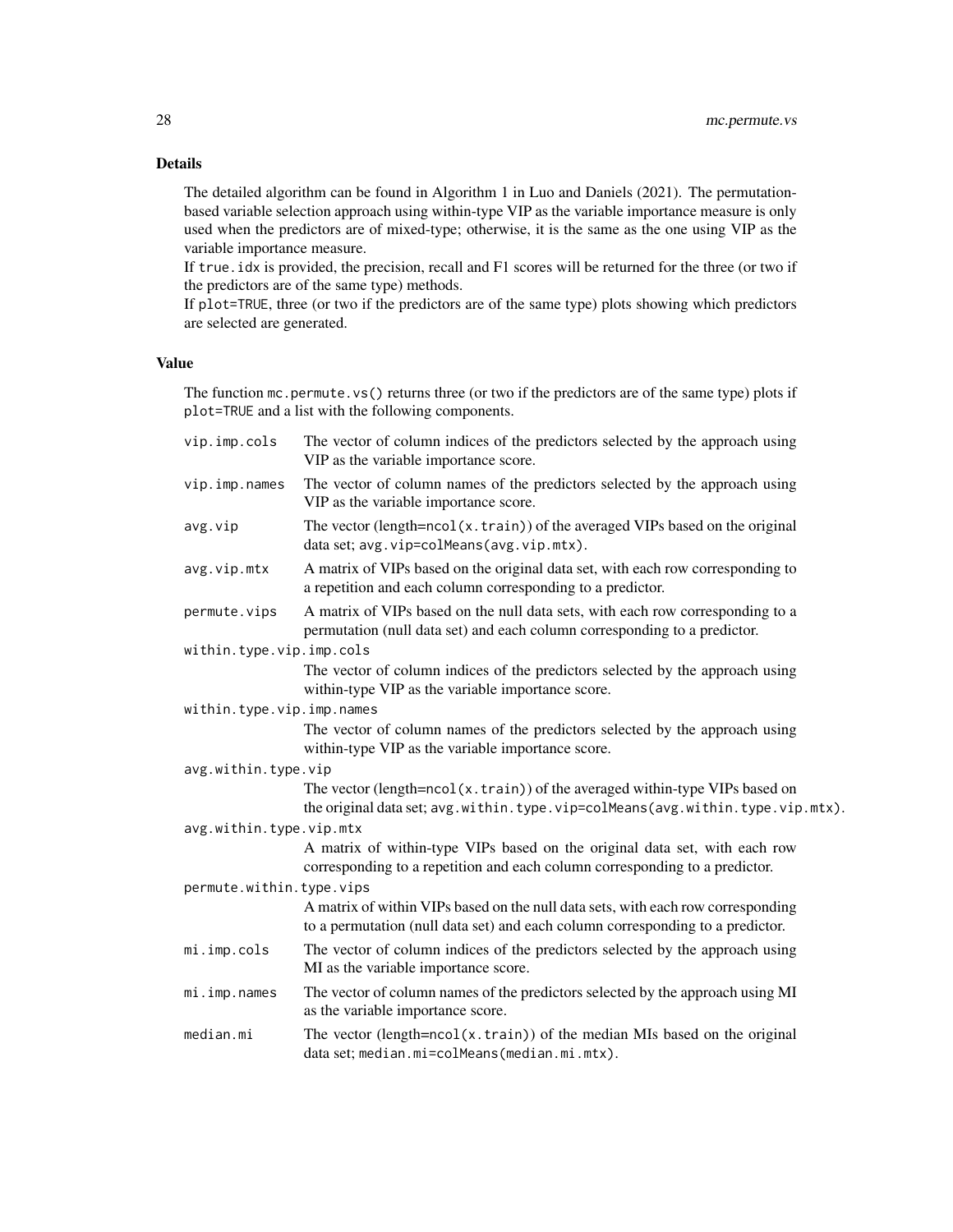| median.mi.mtx    | A matrix of MIs based on the original data set, with each row corresponding to<br>a repetition and each column corresponding to a predictor.                                      |
|------------------|-----------------------------------------------------------------------------------------------------------------------------------------------------------------------------------|
| permute.mis      | A matrix of MIs based on the null data sets, with each row corresponding to a<br>permutation (null data set) and each column corresponding to a predictor.                        |
| true.idx         | A vector of indices of the true relevant predictors; only returned if true. idx is<br>provided as inputs.                                                                         |
| vip.precision    | The precision score for the approach using VIP as the variable importance score;<br>only returned if true. idx is provided.                                                       |
| vip.recall       | The recall score for the approach using VIP as the variable importance score;<br>only returned if true. idx is provided.                                                          |
| vip.f1           | The F1 score for the approach using VIP as the variable importance score; only<br>returned if true. idx is provided.                                                              |
| wt.vip.precision |                                                                                                                                                                                   |
|                  | The precision score for the approach using within-VIP as the variable impor-<br>tance score; only returned when the predictors are of the same type and true. idx<br>is provided. |
| wt.vip.recall    | The recall score for the approach using within-VIP as the variable importance<br>score; only returned when the predictors are of the same type and true. idx is<br>provided.      |
| wt.vip.f1        | The F1 score for the approach using within-VIP as the variable importance<br>score; only returned when the predictors are of the same type and true.idx<br>is provided.           |
| mi.precision     | The precision score for the approach using MI as the variable importance score;<br>only returned if true. idx is provided.                                                        |
| mi.recall        | The recall score for the approach using MI as the variable importance score;<br>only returned if true. idx is provided.                                                           |
| mi.f1            | The F1 score for the approach using MI as the variable importance score; only<br>returned if true. idx is provided.                                                               |

# Author(s)

Chuji Luo: <cjluo@ufl.edu> and Michael J. Daniels: <daniels@ufl.edu>.

#### References

Bleich, Justin et al. (2014). "Variable selection for BART: an application to gene regulation." *Ann. Appl. Stat.* 8.3, pp 1750–1781.

Chipman, H. A., George, E. I. and McCulloch, R. E. (2010). "BART: Bayesian additive regression trees." *Ann. Appl. Stat.* 4 266–298.

Luo, C. and Daniels, M. J. (2021) "Variable Selection Using Bayesian Additive Regression Trees." *arXiv preprint arXiv:2112.13998*.

Rockova V, Saha E (2019). "On theory for BART." *In The 22nd International Conference on Artificial Intelligence and Statistics* (pp. 2839–2848). PMLR.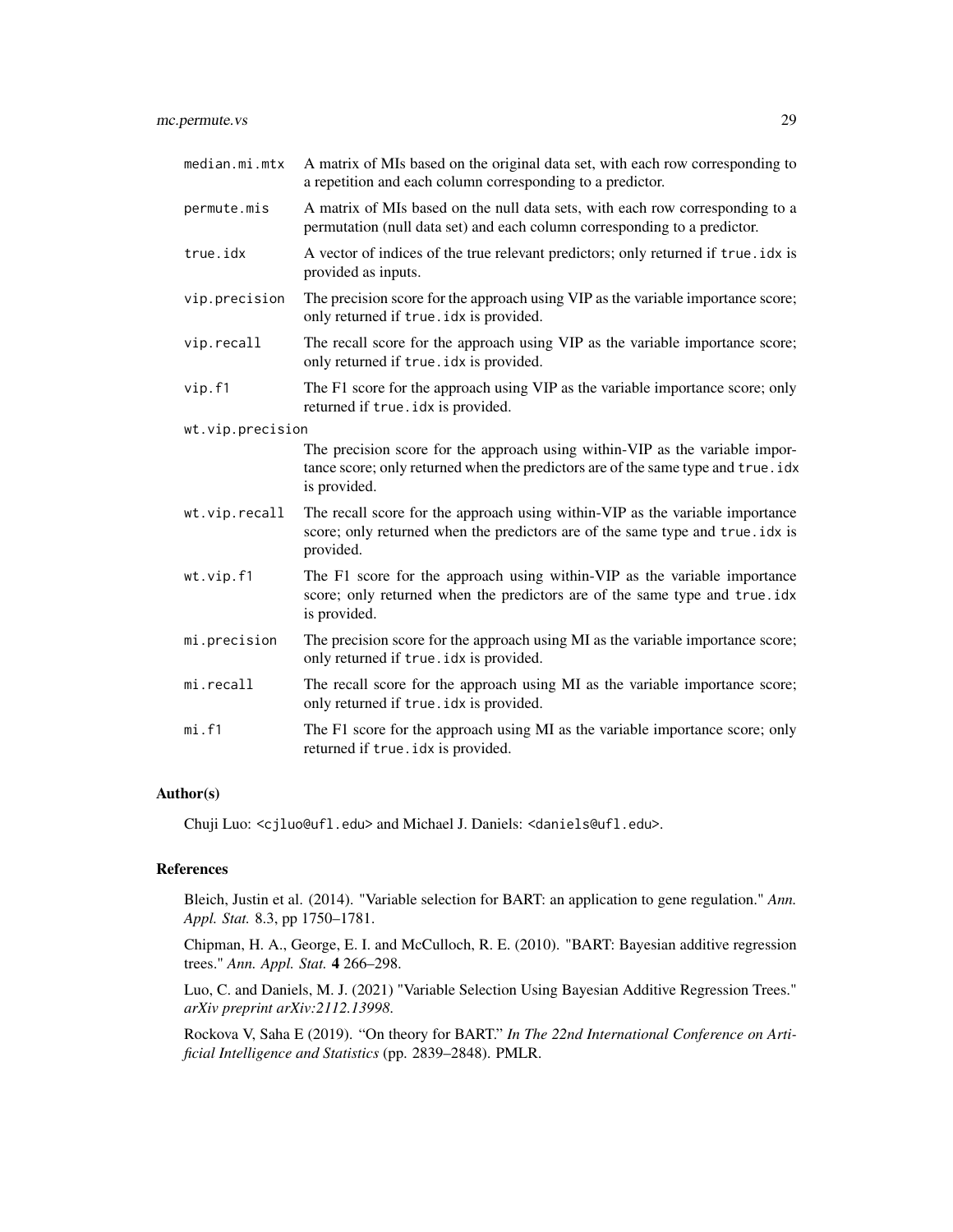#### See Also

```
permute.vs, medianInclusion.vs, mc.backward.vs and abc.vs.
```
#### Examples

```
## simulate data (Scenario C.M.1. in Luo and Daniels (2021))
set.seed(123)
data = mixone(100, 10, 1, FALSE)
## parallel::mcparallel/mccollect do not exist on windows
if(.Platform$OS.type=='unix') {
## test mc.permute.vs() function
  res = mc.permute.vs(data$X, data$Y, probit=FALSE, npermute=100, nreps=10, alpha=0.05,
  true.idx=c(1, 2, 6:8), plot=FALSE, ntree=10, ndpost=100, nskip=100, mc.cores=2)
}
```
<span id="page-29-1"></span>mc.pwbart *Predicting new observations based on a previously fitted BART model with parallel computation*

#### Description

BART is a Bayesian approach to nonparametric function estimation and inference using a sum of trees.

For a continuous response y and a p-dimensional vector of predictors  $x = (x_1, ..., x_p)'$ , BART models  $y$  and  $x$  using

$$
y = f(x) + \epsilon,
$$

where f is a sum of Bayesian regression trees function and  $\epsilon N(0, \sigma^2)$ . For a binary response  $y$ , probit BART models  $y$  and  $x$  using

$$
P(Y=1|x) = \Phi[f(x)],
$$

where  $\Phi$  is the CDF of the standard normal distribution and  $f$  is a sum of Bayesian regression trees function.

The function mc.pwbart() is inherited from the CRAN R package 'BART'.

#### Usage

```
mc.pwbart(
 x.test,
  treedraws,
  rm.const,
 mu = 0.
 mc.cores = 2L,
  transposed = FALSE,
 dodraws = TRUE,
  nice = 19L)
```
<span id="page-29-0"></span>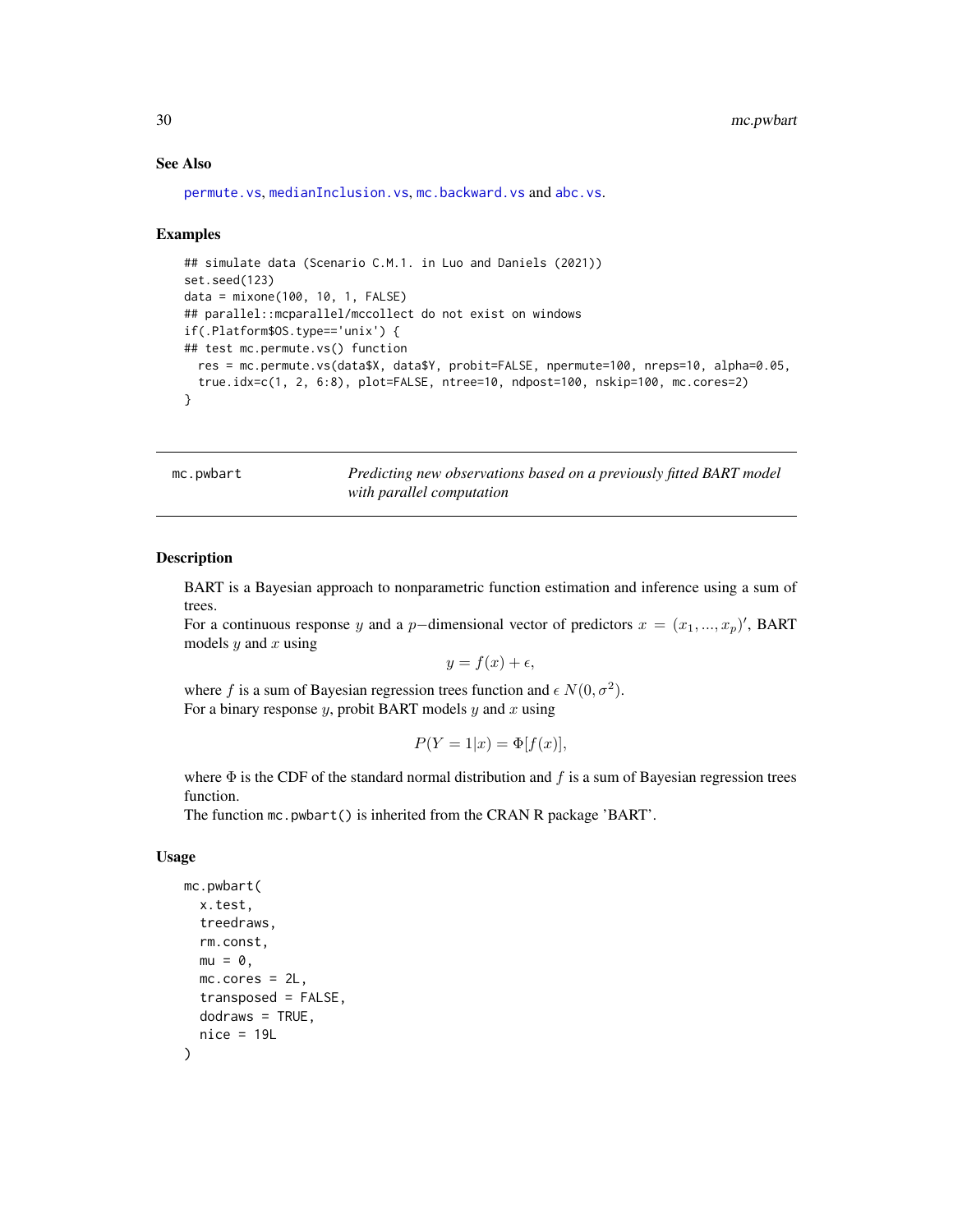#### <span id="page-30-0"></span>mc.pwbart 31

#### Arguments

| x.test     | A matrix or a data frame of predictors values for prediction with each row cor-<br>responding to an observation and each column corresponding to a predictor.                                                                             |
|------------|-------------------------------------------------------------------------------------------------------------------------------------------------------------------------------------------------------------------------------------------|
| treedraws  | A list which is the \$treedraws returned from the function whart () or $\mathsf{pbart}()$ .                                                                                                                                               |
| rm.const   | A vector which is the $\frac{1}{2}$ m. const returned from the function wbart() or pbart().                                                                                                                                               |
| mu         | Mean to add on to y prediction.                                                                                                                                                                                                           |
| mc.cores   | The number of threads to utilize.                                                                                                                                                                                                         |
| transposed | A Boolean argument indicating whether the matrix x test is transposed. When<br>running pwbart() or mc.pwbart() in parallel, it is more memory-efficient to<br>transpose x test prior to calling the internal versions of these functions. |
| dodraws    | A Boolean argument indicating whether to return the draws themselves (the de-<br>fault), or whether to return the mean of the draws as specified by dodraws=FALSE.                                                                        |
| nice       | Set the job niceness. The default niceness is 19 and niceness goes from 0 (high-<br>est) to 19 (lowest).                                                                                                                                  |

#### Value

Returns the predictions for x.test. If dodraws=TRUE, return a matrix of prediction with each row corresponding to a draw and each column corresponding to a new observation; if dodraws=FALSE, return a vector of predictions which are the mean of the draws.

#### Author(s)

Chuji Luo: <cjluo@ufl.edu> and Michael J. Daniels: <daniels@ufl.edu>.

#### References

Chipman, H. A., George, E. I. and McCulloch, R. E. (2010). "BART: Bayesian additive regression trees." *Ann. Appl. Stat.* 4 266–298.

Linero, A. R. (2018). "Bayesian regression trees for high-dimensional prediction and variable selection." *J. Amer. Statist. Assoc.* 113 626–636.

Luo, C. and Daniels, M. J. (2021) "Variable Selection Using Bayesian Additive Regression Trees." *arXiv preprint arXiv:2112.13998*.

Rockova V, Saha E (2019). "On theory for BART." *In The 22nd International Conference on Artificial Intelligence and Statistics* (pp. 2839–2848). PMLR.

Sparapani, R., Spanbauer, C. and McCulloch, R. (2021). "Nonparametric machine learning and efficient computation with bayesian additive regression trees: the BART R package." *J. Stat. Softw.* 97 1–66.

#### See Also

[wbart](#page-56-1), [pbart](#page-42-1) and [mc.pwbart](#page-29-1).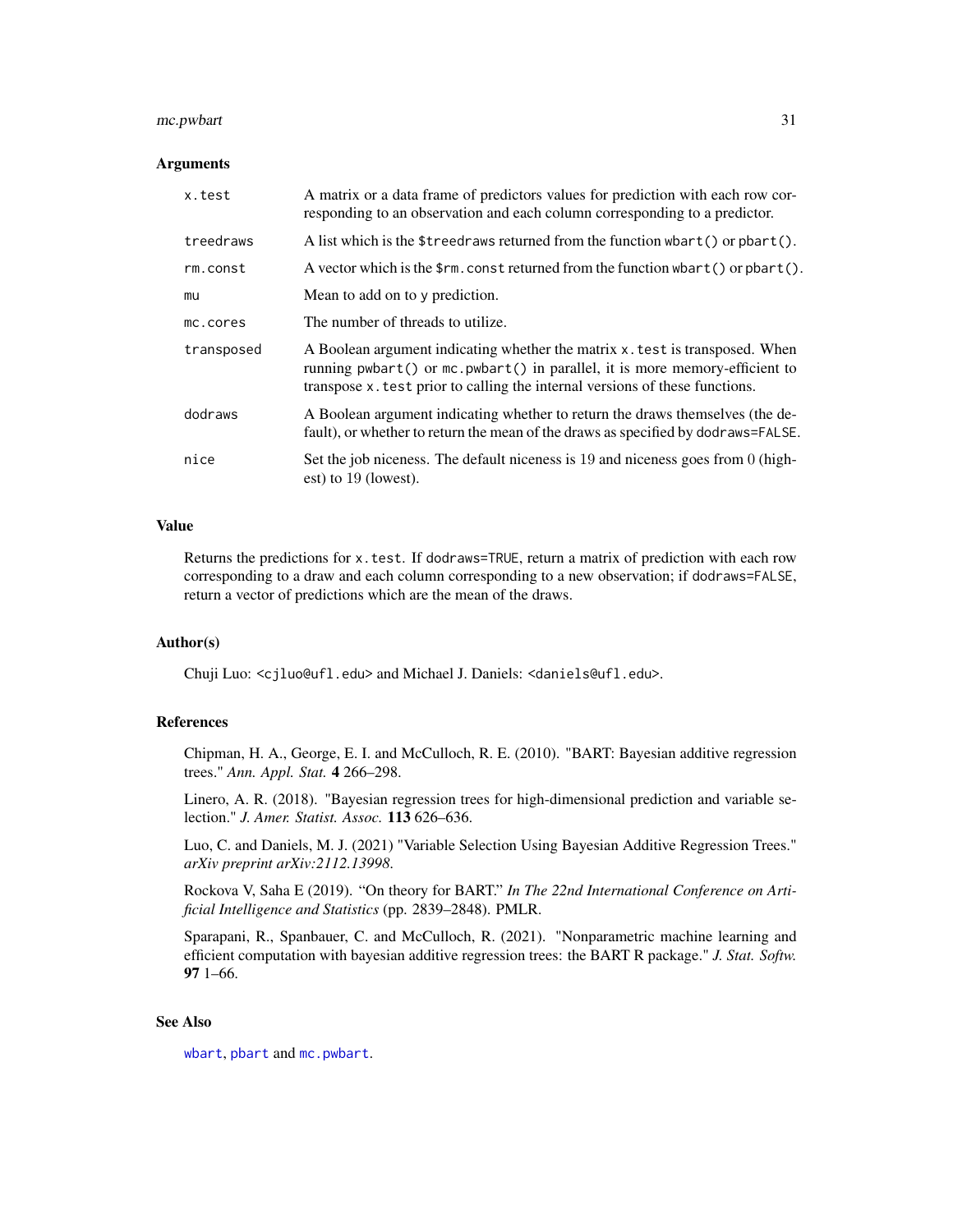#### Examples

```
## simulate data (Scenario C.M.1. in Luo and Daniels (2021))
set.seed(123)
data = mixone(100, 10, 1, FALSE)
## run wbart() function
res = wbart(data$X, data$Y, ntree=10, nskip=100, ndpost=100)
## parallel::mcparallel/mccollect do not exist on windows
if(.Platform$OS.type=='unix') {
## test pwbart() function
 x.test = mixone(5, 10, 1, FALSE)$X
  pred = mc.pwbart(x.test, res$treedraws, res$rm.const, mu=mean(data$Y), mc.cores=2)
}
```
<span id="page-31-1"></span>mc.wbart *BART for continuous responses with parallel computation*

#### **Description**

BART is a Bayesian approach to nonparametric function estimation and inference using a sum of trees.

For a continuous response y and a p-dimensional vector of predictors  $x = (x_1, ..., x_p)'$ , BART models  $y$  and  $x$  using

$$
y = f(x) + \epsilon,
$$

where f is a sum of Bayesian regression trees function and  $\epsilon N(0, \sigma^2)$ . The function mc.wbart() is inherited from the CRAN R package 'BART' and is a variant of the function wbart() with parallel computation.

#### Usage

```
mc.wbart(
  x.train,
 y.train,
  x.test = matrix(0, 0, 0),sparse = FALSE,
  theta = 0,
  omega = 1,
  a = 0.5,
  b = 1,augment = FALSE,rho = NULL,
  xinfo = matrix(0, 0, 0),
  numcut = 100L,
  usequants = FALSE,
  cont = FALSE,rm.const = TRUE,power = 2,
```
<span id="page-31-0"></span>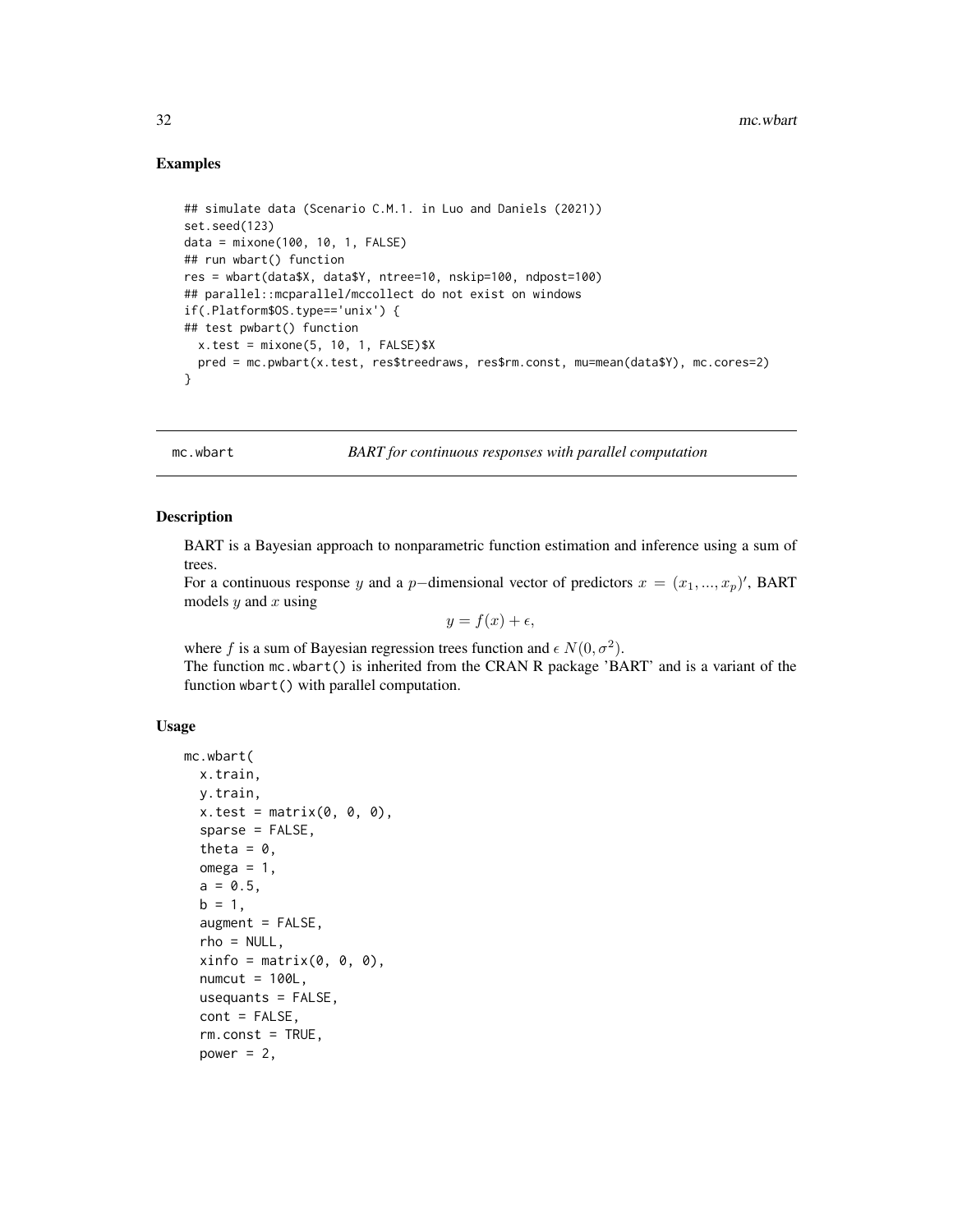#### mc.wbart 33

```
base = 0.95,
  split.prob = "polynomial",
 k = 2,signaf = NA,
  sigest = NA,
  sigdf = 3,
 sigquant = 0.9,
 lambda = NA,
  fmean = mean(y.train),
 w = rep(1, length(y.train)),ntree = 200L,
 ndpost = 1000L,
 nskip = 100L,
 keepevery = 1L,
 printevery = 100L,
 keeptrainfits = TRUE,
  transposed = FALSE,
 verbose = FALSE,
 mc.cores = 2L,
 nice = 19L,seed = 99L)
```

| x.train | A matrix or a data frame of predictors values (for training) with each row cor-<br>responding to an observation and each column corresponding to a predictor. If<br>a predictor is a factor with q levels in a data frame, it is replaced with q dummy<br>variables. |
|---------|----------------------------------------------------------------------------------------------------------------------------------------------------------------------------------------------------------------------------------------------------------------------|
| y.train | A vector of continuous response values for training.                                                                                                                                                                                                                 |
| x.test  | A matrix or a data frame of predictors values for testing, which has the same<br>structure as x. train.                                                                                                                                                              |
| sparse  | A Boolean argument indicating whether to replace the discrete uniform distri-<br>bution for selecting a split variable with a categorical distribution whose event<br>probabilities follow a Dirichlet distribution (see Linero (2018) for details).                 |
| theta   | Set the ta parameter; zero means random.                                                                                                                                                                                                                             |
| omega   | Set omega parameter; zero means random.                                                                                                                                                                                                                              |
| a       | A sparse parameter of $Beta(a, b)$ hyper-prior where $0.5 \le a \le 1$ ; a lower<br>value induces more sparsity.                                                                                                                                                     |
| b       | A sparse parameter of $Beta(a, b)$ hyper-prior; typically, $b = 1$ .                                                                                                                                                                                                 |
| augment | A Boolean argument indicating whether data augmentation is performed in the<br>variable selection procedure of Linero (2018).                                                                                                                                        |
| rho     | A sparse parameter; typically $\rho = p$ where p is the number of predictors.                                                                                                                                                                                        |
| xinfo   | A matrix of cut-points with each row corresponding to a predictor and each<br>column corresponding to a cut-point. $\xi$ info=matrix(0.0,0,0) indicates the<br>cut-points are specified by BART.                                                                     |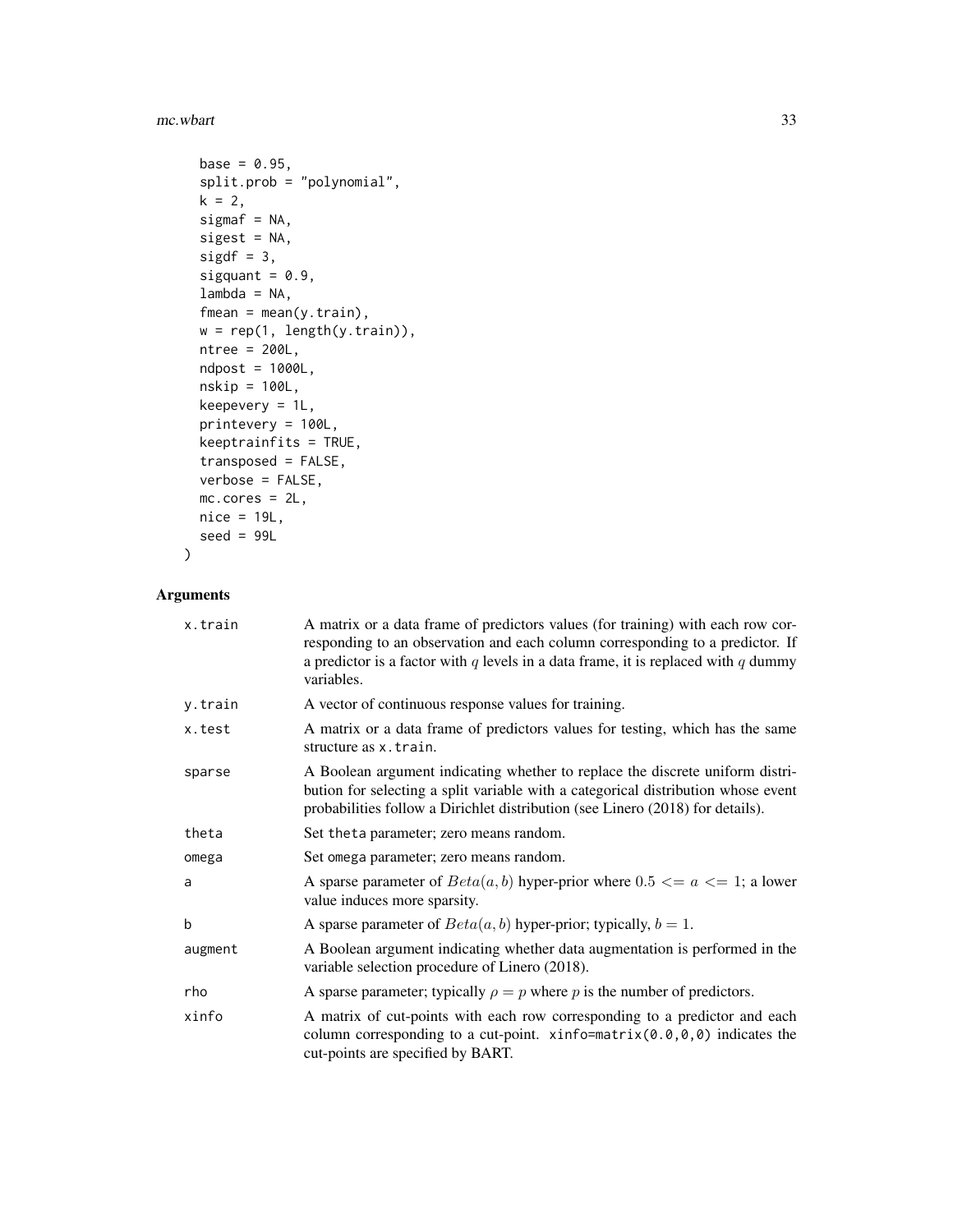| numcut        | The number of possible cut-points; If a single number is given, this is used<br>for all predictors; Otherwise a vector with length equal to $ncol(x.train)$ is<br>required, where the $i$ -th element gives the number of cut-points for the $i$ -th<br>predictor in x.train. If usequants=FALSE, numcut equally spaced cut-points<br>are used to cover the range of values in the corresponding column of x.train.<br>If usequants=TRUE, then min(numcut, the number of unique values in the cor-<br>responding column of x.train - 1) cut-point values are used. |
|---------------|--------------------------------------------------------------------------------------------------------------------------------------------------------------------------------------------------------------------------------------------------------------------------------------------------------------------------------------------------------------------------------------------------------------------------------------------------------------------------------------------------------------------------------------------------------------------|
| usequants     | A Boolean argument indicating how the cut-points in xinfo are generated; If<br>usequants=TRUE, uniform quantiles are used for the cut-points; Otherwise, the<br>cut-points are generated uniformly.                                                                                                                                                                                                                                                                                                                                                                |
| cont          | A Boolean argument indicating whether to assume all predictors are continuous.                                                                                                                                                                                                                                                                                                                                                                                                                                                                                     |
| rm.const      | A Boolean argument indicating whether to remove constant predictors.                                                                                                                                                                                                                                                                                                                                                                                                                                                                                               |
| power         | The power parameter of the polynomial splitting probability for the tree prior.<br>Only used if split.prob="polynomial".                                                                                                                                                                                                                                                                                                                                                                                                                                           |
| base          | The base parameter of the polynomial splitting probability for the tree prior if<br>split.prob="polynomial"; if split.prob="exponential", the probability<br>of splitting a node at depth d is base <sup>d</sup> .                                                                                                                                                                                                                                                                                                                                                 |
| split.prob    | A string indicating what kind of splitting probability is used for the tree prior. If<br>split.prob="polynomial", the splitting probability in Chipman et al. (2010)<br>is used; If split.prob="exponential", the splitting probability in Rockova<br>and Saha (2019) is used.                                                                                                                                                                                                                                                                                     |
| k             | The number of prior standard deviations that $E(Y x) = f(x)$ is away from<br>$+/-$ .5. The response (y. train) is internally scaled to the range from $-.5$ to<br>.5. The bigger k is, the more conservative the fitting will be.                                                                                                                                                                                                                                                                                                                                  |
| sigmaf        | The standard deviation of f.                                                                                                                                                                                                                                                                                                                                                                                                                                                                                                                                       |
| sigest        | A rough estimate of the error standard deviation, the square of which follows<br>an inverse chi-squared prior. If sigest=NA, the rough estimate will be the usual<br>least square estimator; Otherwise, the supplied value will be used.                                                                                                                                                                                                                                                                                                                           |
| sigdf         | The degrees of freedom for the error variance prior.                                                                                                                                                                                                                                                                                                                                                                                                                                                                                                               |
| sigquant      | The quantile of the error variance prior, where sigest is placed. The closer the<br>quantile is to 1, the more aggressive the fit will be.                                                                                                                                                                                                                                                                                                                                                                                                                         |
| lambda        | The scale parameter of the error variance prior.                                                                                                                                                                                                                                                                                                                                                                                                                                                                                                                   |
| fmean         | BART operates on y. train centered by fmean.                                                                                                                                                                                                                                                                                                                                                                                                                                                                                                                       |
| W             | A vector of weights which multiply the standard deviation.                                                                                                                                                                                                                                                                                                                                                                                                                                                                                                         |
| ntree         | The number of trees in the ensemble.                                                                                                                                                                                                                                                                                                                                                                                                                                                                                                                               |
| ndpost        | The number of posterior samples returned.                                                                                                                                                                                                                                                                                                                                                                                                                                                                                                                          |
| nskip         | The number of posterior samples burned in.                                                                                                                                                                                                                                                                                                                                                                                                                                                                                                                         |
| keepevery     | Every keepevery posterior sample is kept to be returned to the user.                                                                                                                                                                                                                                                                                                                                                                                                                                                                                               |
| printevery    | As the MCMC runs, a message is printed every printevery iterations.                                                                                                                                                                                                                                                                                                                                                                                                                                                                                                |
| keeptrainfits | A Boolean argument indicating whether to keep yhat. train or not.                                                                                                                                                                                                                                                                                                                                                                                                                                                                                                  |
| transposed    | A Boolean argument indicating whether the matrices x.train and x.test are<br>transposed.                                                                                                                                                                                                                                                                                                                                                                                                                                                                           |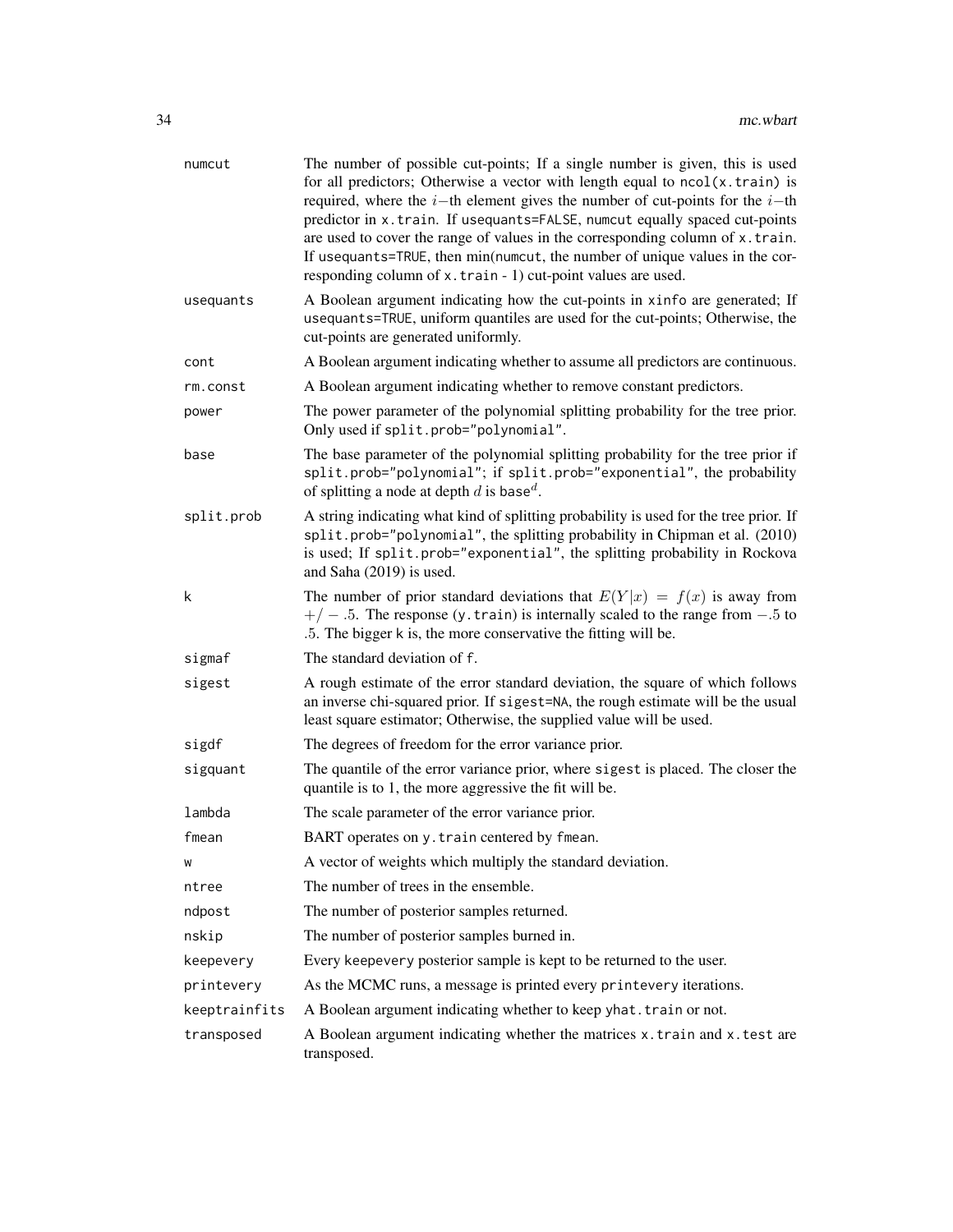| verbose  | A Boolean argument indicating whether any messages are printed out.                                        |
|----------|------------------------------------------------------------------------------------------------------------|
| mc.cores | The number of cores to employ in parallel.                                                                 |
| nice     | Set the job niceness. The default niceness is 19 and niceness goes from 0 (high-<br>est) to $19$ (lowest). |
| seed     | Seed required for reproducible MCMC.                                                                       |

#### Details

This function is inherited from BART::mc.wbart() and is a variant of the function wbart() with parallel computation.

While the original features of BART::wbart() are preserved, two modifications are made. The first modification is to provide two types of split probability for BART. One split probability is proposed in Chipman et al. (2010) and defined as

$$
p(d) = \gamma * (1+d)^{-\beta},
$$

where d is the depth of the node,  $\gamma \in (0, 1)$  and  $\beta \in (0, \infty)$ . The other split probability is proposed by Rockova and Saha (2019) and defined as

$$
p(d) = \gamma^d,
$$

where  $\gamma \in (1/n, 1/2)$ . BART with the second split probability is proved to achieve the optimal posterior contraction.

The second modification is to provide five types of variable importance measures (vip, within.type.vip, pvip, varprob.mean and mi) in the return object, for the sake of the existence of mixed-type predictors.

#### Value

The function mc.wbart() returns an object of type wbart which essentially is a list consisting of the following components.

| A vector with nskip+ndpost*keepevery posterior samples of $\sigma$<br>sigma |  |
|-----------------------------------------------------------------------------|--|
|-----------------------------------------------------------------------------|--|

yhat.train.mean

colMeans(yhat.train).

- yhat.train A matrix with ndpost rows and nrow(x.train) columns with each row corresponding to a draw  $f*$  from the posterior of f and each column corresponding to a training data point. The  $(i, j)$ -th element of the matrix is  $f * (x)$  for the *i*-th kept draw of  $f$  and the  $j$ -th training data point. Burn-in posterior samples are dropped.
- yhat.test.mean colMeans(yhat.test).

yhat.test A matrix with ndpost rows and nrow(x.test) columns with each row corresponding to a draw  $f*$  from the posterior of f and each column corresponding to a test data point. The  $(i, j)$ -th element of the matrix is  $f * (x)$  for the *i*-th kept draw of  $f$  and the  $j$ -th test data point. Burn-in posterior samples are dropped.

varcount  $\blacksquare$  A matrix with ndpost rows and ncol(x, train) columns with each row corresponding to a draw of the ensemble and each column corresponding to a predictor. The  $(i, j)$ -th element is the number of times that the j-th predictor is used as a split variable in the  $i$ -th posterior sample.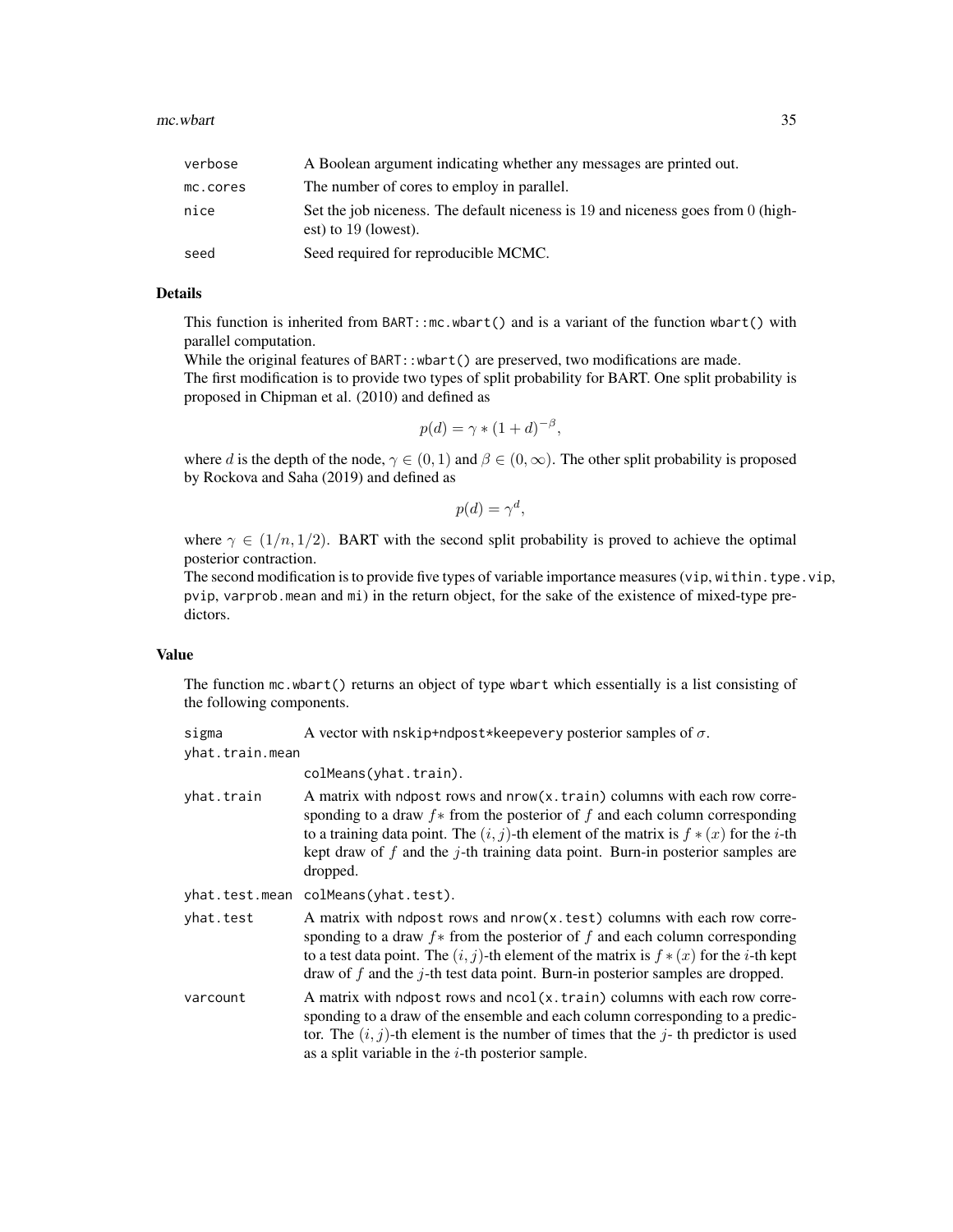| varprob         | A matrix with ndpost rows and ncol(x.train) columns with each row corre-<br>sponding to a draw of the ensemble and each column corresponding to a predic-<br>tor. The $(i, j)$ -th element is the split probability of the j-th predictor in the i-th<br>posterior sample. Only useful when DART is fit, i.e., sparse=TRUE. |
|-----------------|-----------------------------------------------------------------------------------------------------------------------------------------------------------------------------------------------------------------------------------------------------------------------------------------------------------------------------|
| treedraws       | A list containing the posterior samples of the ensembles (trees structures, split<br>variables and split values); Can be used for prediction.                                                                                                                                                                               |
| proc.time       | The process time of running the function $\mathsf{wbart}()$ .                                                                                                                                                                                                                                                               |
| mu              | BART operates on y. train centered by fmean.                                                                                                                                                                                                                                                                                |
| mr.vecs         | A list of $ncol(x.train)$ sub-lists with each corresponding to a predictor; Each<br>sub-list contains ndpost vectors with each vector containing the (birth) Metropo-<br>lis ratios for splits using the predictor as the split variable in that posterior sam-<br>ple.                                                     |
| vip             | A vector of variable inclusion proportions (VIP) proposed in Chipman et al.<br>(2010).                                                                                                                                                                                                                                      |
| within.type.vip |                                                                                                                                                                                                                                                                                                                             |
|                 | A vector of within-type VIPs proposed in Luo and Daniels (2021).                                                                                                                                                                                                                                                            |
| pvip            | A vector of marginal posterior variable inclusion probabilities (PVIP) proposed<br>in Linero (2018); Only useful when DART is fit, i.e., sparse=TRUE.                                                                                                                                                                       |
| varprob.mean    | A vector of posterior split probabilities (PSP) proposed in Linero (2018); Only<br>useful when DART is fit, i.e., sparse=TRUE.                                                                                                                                                                                              |
| mr.mean         | A matrix with ndpost rows and ncol(x.train) columns with each row corre-<br>sponding to a draw of the ensemble and each column corresponding to a predic-<br>tor. The $(i, j)$ -th element is the average Metropolis acceptance ratio per splitting<br>rule using the $j$ -th predictor in the $i$ -th posterior sample.    |
| mi              | A vector of Metropolis importance (MI) proposed in Luo and Daniels (2021).                                                                                                                                                                                                                                                  |
| rm.const        | A vector of indicators for the predictors (after dummification) used in BART;<br>when the indicator is negative, it refers to remove that predictor.                                                                                                                                                                        |
| ndpost          | The number of posterior samples returned.                                                                                                                                                                                                                                                                                   |

#### Author(s)

Chuji Luo: <cjluo@ufl.edu> and Michael J. Daniels: <daniels@ufl.edu>.

#### References

Chipman, H. A., George, E. I. and McCulloch, R. E. (2010). "BART: Bayesian additive regression trees." *Ann. Appl. Stat.* 4 266–298.

Linero, A. R. (2018). "Bayesian regression trees for high-dimensional prediction and variable selection." *J. Amer. Statist. Assoc.* 113 626–636.

Luo, C. and Daniels, M. J. (2021) "Variable Selection Using Bayesian Additive Regression Trees." *arXiv preprint arXiv:2112.13998*.

Rockova V, Saha E (2019). "On theory for BART." *In The 22nd International Conference on Artificial Intelligence and Statistics* (pp. 2839–2848). PMLR.

Sparapani, R., Spanbauer, C. and McCulloch, R. (2021). "Nonparametric machine learning and efficient computation with bayesian additive regression trees: the BART R package." *J. Stat. Softw.* 97 1–66.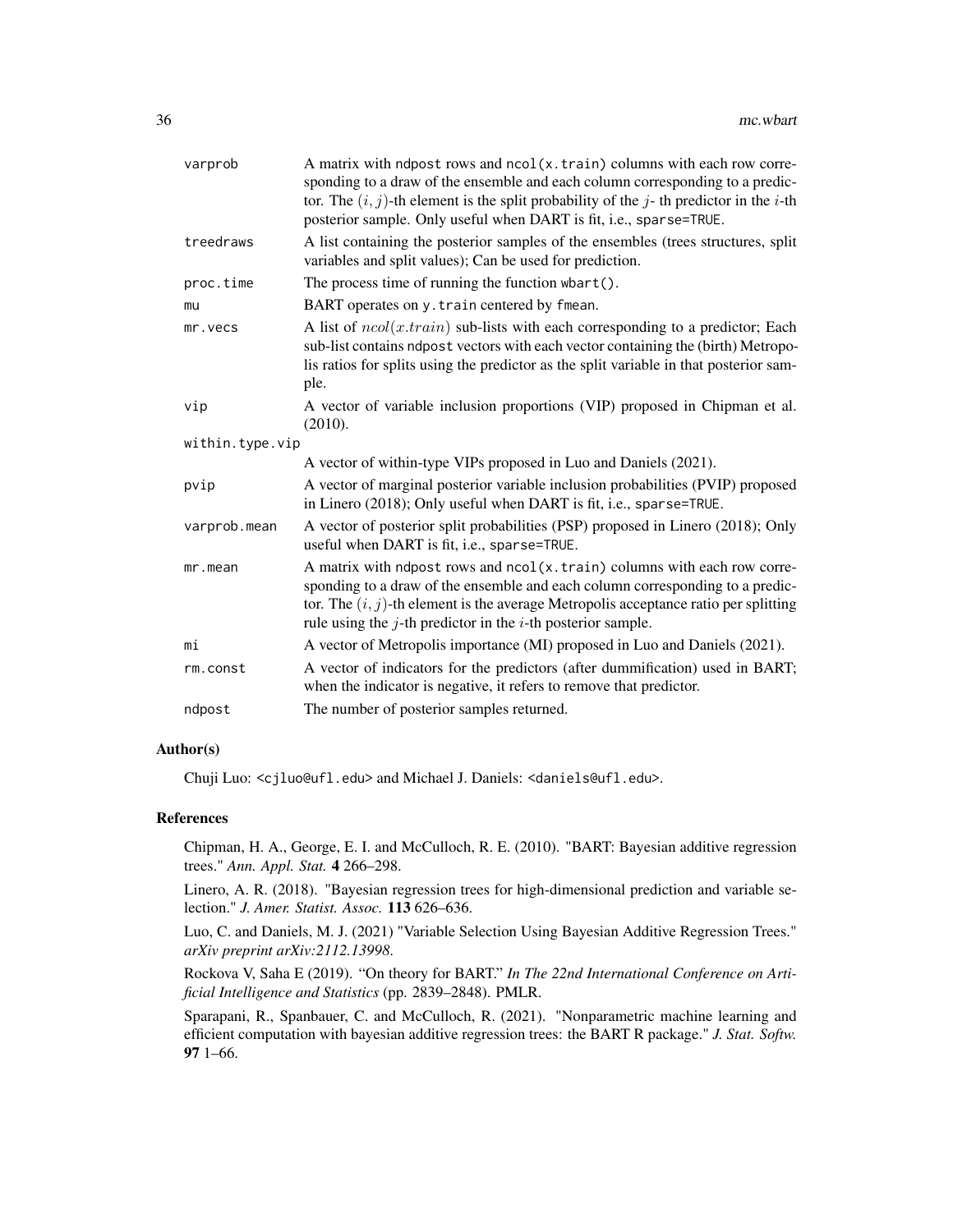#### <span id="page-36-0"></span>medianInclusion.vs 37

#### See Also

[wbart](#page-56-1).

#### Examples

```
## simulate data (Scenario C.M.1. in Luo and Daniels (2021))
set.seed(123)
data = mixone(100, 10, 1, FALSE)
## parallel::mcparallel/mccollect do not exist on windows
if(.Platform$OS.type=='unix') {
## test mc.wbart() function
  res = mc.wbart(data$X, data$Y, ntree=10, nskip=100, ndpost=100, mc.cores=2)
}
```
<span id="page-36-1"></span>medianInclusion.vs *Variable selection with DART*

#### **Description**

This function implements the variable selection approach proposed in Linero (2018). Linero (2018) proposes DART, a variant of BART, which replaces the discrete uniform distribution for selecting a split variable with a categorical distribution of which the event probabilities follow a Dirichlet distribution. DART estimates the marginal posterior variable inclusion probability (MPVIP) for a predictor by the proportion of the posterior samples of the trees structures where the predictor is used as a split variable at least once, and selects predictors with MPVIP at least 0.5, yielding a median probability model.

#### Usage

```
medianInclusion.vs(
 x.train,
 y.train,
 probit = FALSE,vip.selection = TRUE,
  true.idx = NULL,plot = FALSE,num.var.plot = Inf,
  theta = \theta,
  omega = 1,
  a = 0.5,
 b = 1,
  augment = FALSE,rho = NULL,
  xinfo = matrix(0, 0, 0),
  numcut = 100L,usequants = FALSE,
  cont = FALSE,
```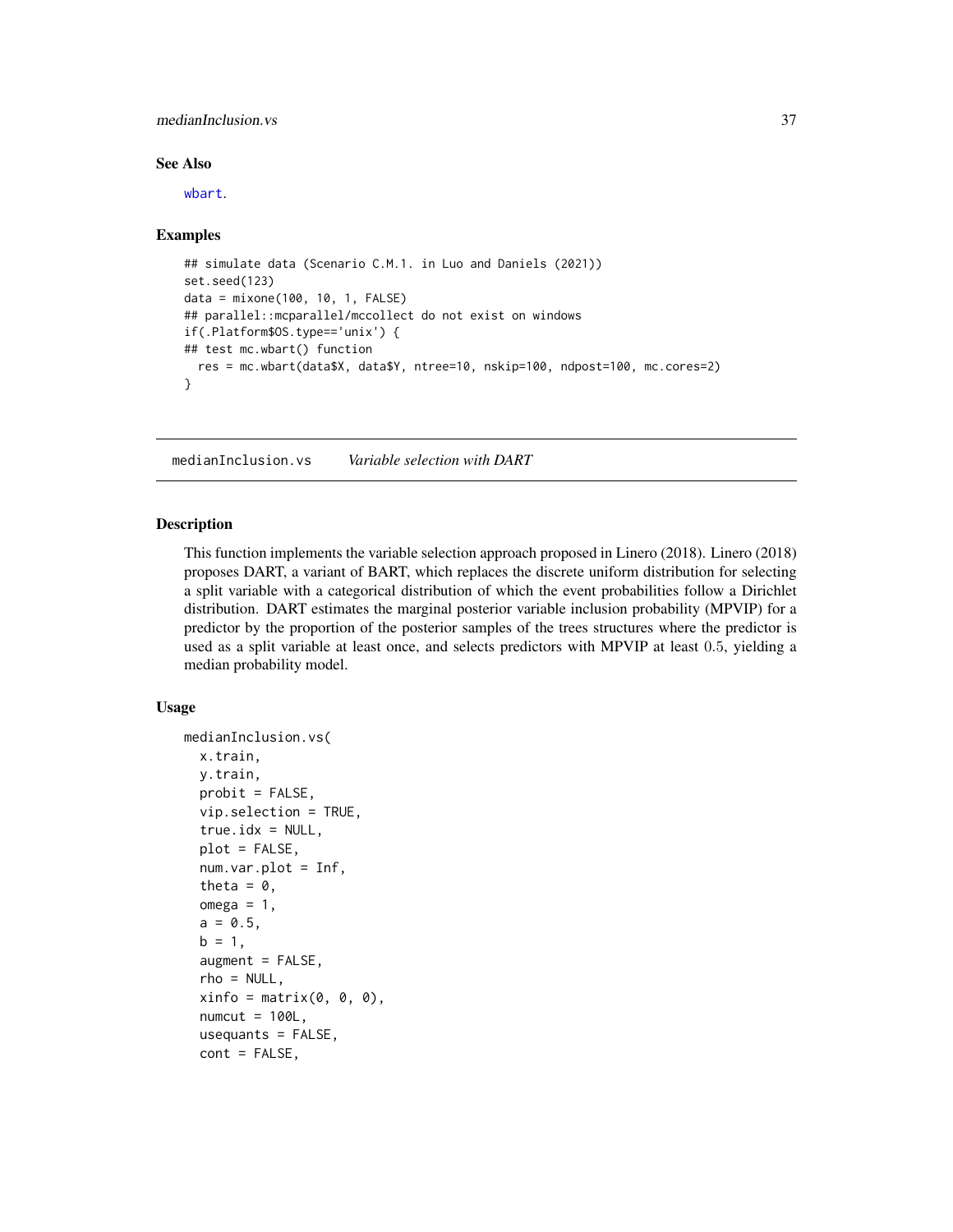```
rm.const = TRUE,power = 2,
 base = 0.95,
 split.prob = "polynomial",
 k = 2,ntree = 20L,ndpost = 1000L,
 nskip = 1000L,
 keepevery = 1L,
 printevery = 100L,
 verbose = FALSE
\mathcal{L}
```

| x.train       | A matrix or a data frame of predictors values with each row corresponding to<br>an observation and each column corresponding to a predictor. If a predictor is a<br>factor with $q$ levels in a data frame, it is replaced with $q$ dummy variables.                                                                                                                                                                                                                                                                                                             |
|---------------|------------------------------------------------------------------------------------------------------------------------------------------------------------------------------------------------------------------------------------------------------------------------------------------------------------------------------------------------------------------------------------------------------------------------------------------------------------------------------------------------------------------------------------------------------------------|
| y.train       | A vector of response (continuous or binary) values.                                                                                                                                                                                                                                                                                                                                                                                                                                                                                                              |
| probit        | A Boolean argument indicating whether the response variable is binary or con-<br>tinuous; probit=FALSE (by default) means that the response variable is contin-<br>uous.                                                                                                                                                                                                                                                                                                                                                                                         |
| vip.selection | A Boolean argument indicating whether to select predictors using BART VIPs.                                                                                                                                                                                                                                                                                                                                                                                                                                                                                      |
| true.idx      | (Optional) A vector of indices of the true relevant predictors; if provided, metrics<br>including precision, recall and F1 score are returned.                                                                                                                                                                                                                                                                                                                                                                                                                   |
| plot          | (Optional) A Boolean argument indicating whether plots are returned or not.                                                                                                                                                                                                                                                                                                                                                                                                                                                                                      |
| num.var.plot  | The number of variables to be plotted.                                                                                                                                                                                                                                                                                                                                                                                                                                                                                                                           |
| theta         | Set theta parameter; zero means random.                                                                                                                                                                                                                                                                                                                                                                                                                                                                                                                          |
| omega         | Set omega parameter; zero means random.                                                                                                                                                                                                                                                                                                                                                                                                                                                                                                                          |
| a             | A sparse parameter of $Beta(a, b)$ hyper-prior where 0.5 $\le a \le 1$ ; a lower<br>value induces more sparsity.                                                                                                                                                                                                                                                                                                                                                                                                                                                 |
| b             | A sparse parameter of $Beta(a, b)$ hyper-prior; typically, $b = 1$ .                                                                                                                                                                                                                                                                                                                                                                                                                                                                                             |
| augment       | A Boolean argument indicating whether data augmentation is performed in the<br>variable selection procedure of Linero (2018).                                                                                                                                                                                                                                                                                                                                                                                                                                    |
| rho           | A sparse parameter; typically $\rho = p$ where p is the number of predictors.                                                                                                                                                                                                                                                                                                                                                                                                                                                                                    |
| xinfo         | A matrix of cut-points with each row corresponding to a predictor and each<br>column corresponding to a cut-point. $\xi$ info=matrix(0.0,0,0) indicates the<br>cut-points are specified by BART.                                                                                                                                                                                                                                                                                                                                                                 |
| numcut        | The number of possible cut-points; If a single number is given, this is used<br>for all predictors; Otherwise a vector with length equal to ncol(x.train) is<br>required, where the $i$ -th element gives the number of cut-points for the $i$ -th<br>predictor in x.train. If usequants=FALSE, numcut equally spaced cut-points<br>are used to cover the range of values in the corresponding column of x.train.<br>If usequants=TRUE, then min(numcut, the number of unique values in the cor-<br>responding column of x.train - 1) cut-point values are used. |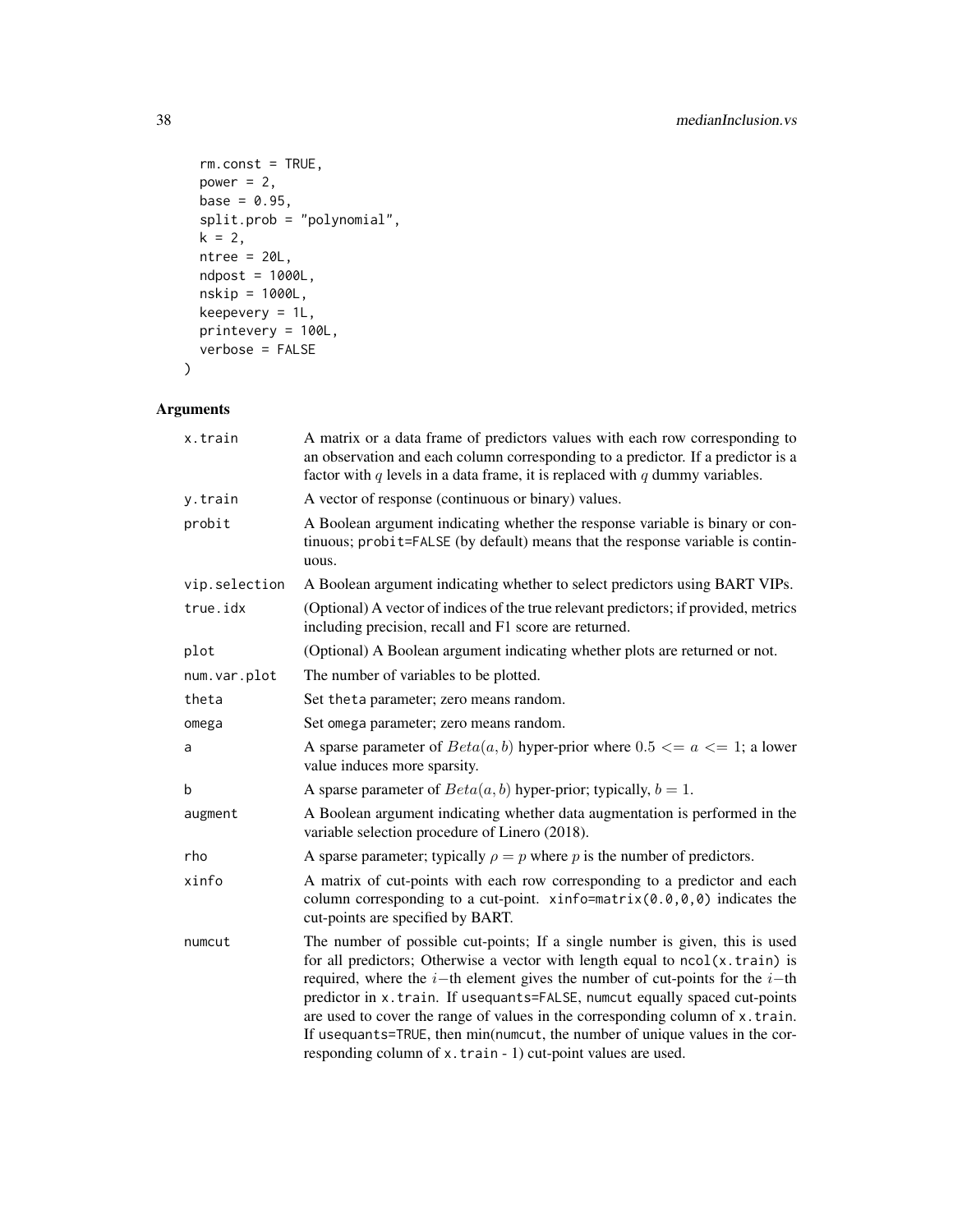| usequants  | A Boolean argument indicating how the cut-points in xinfo are generated; If<br>usequants=TRUE, uniform quantiles are used for the cut-points; Otherwise, the<br>cut-points are generated uniformly.                                                                              |
|------------|----------------------------------------------------------------------------------------------------------------------------------------------------------------------------------------------------------------------------------------------------------------------------------|
| cont       | A Boolean argument indicating whether to assume all predictors are continuous.                                                                                                                                                                                                   |
| rm.const   | A Boolean argument indicating whether to remove constant predictors.                                                                                                                                                                                                             |
| power      | The power parameter of the polynomial splitting probability for the tree prior.<br>Only used if split.prob="polynomial".                                                                                                                                                         |
| base       | The base parameter of the polynomial splitting probability for the tree prior if<br>split.prob="polynomial"; if split.prob="exponential", the probability<br>of splitting a node at depth d is base <sup>d</sup> .                                                               |
| split.prob | A string indicating what kind of splitting probability is used for the tree prior. If<br>split.prob="polynomial", the splitting probability in Chipman et al. (2010)<br>is used; If split.prob="exponential", the splitting probability in Rockova<br>and Saha $(2019)$ is used. |
| k          | The number of prior standard deviations that $E(Y x) = f(x)$ is away from<br>$+/-$ .5. The response (y. train) is internally scaled to the range from $-.5$ to<br>.5. The bigger k is, the more conservative the fitting will be.                                                |
| ntree      | The number of trees in the ensemble.                                                                                                                                                                                                                                             |
| ndpost     | The number of posterior samples returned.                                                                                                                                                                                                                                        |
| nskip      | The number of posterior samples burned in.                                                                                                                                                                                                                                       |
| keepevery  | Every keepevery posterior sample is kept to be returned to the user.                                                                                                                                                                                                             |
| printevery | As the MCMC runs, a message is printed every printevery iterations.                                                                                                                                                                                                              |
| verbose    | A Boolean argument indicating whether any messages are printed out.                                                                                                                                                                                                              |
|            |                                                                                                                                                                                                                                                                                  |

#### Details

See Linero (2018) or Section 2.2.3 in Luo and Daniels (2021) for details.

If vip.selection=TRUE, this function also does variable selection by selecting variables whose BART VIP exceeds 1/ncol{x.train}.

If true.idx is provided, the precision, recall and F1 scores are returned.

If plot=TRUE, plots showing which predictors are selected are generated.

# Value

The function medianInclusion.vs() returns two (or one if vip.selection=FALSE) plots if plot=TRUE and a list with the following components.

| dart.pvip           | The vector of DART MPVIPs.                                                                            |  |
|---------------------|-------------------------------------------------------------------------------------------------------|--|
| dart.pvip.imp.names |                                                                                                       |  |
|                     | The vector of column names of the predictors with DART MPVIP at least 0.5.                            |  |
| dart.pvip.imp.cols  |                                                                                                       |  |
|                     | The vector of column indices of the predictors with DART MPVIP at least 0.5.                          |  |
|                     | dart.precision The precision score for the DART approach; only returned if true.idx is pro-<br>vided. |  |
| dart.recall         | The recall score for the DART approach; only returned if true . idx is provided.                      |  |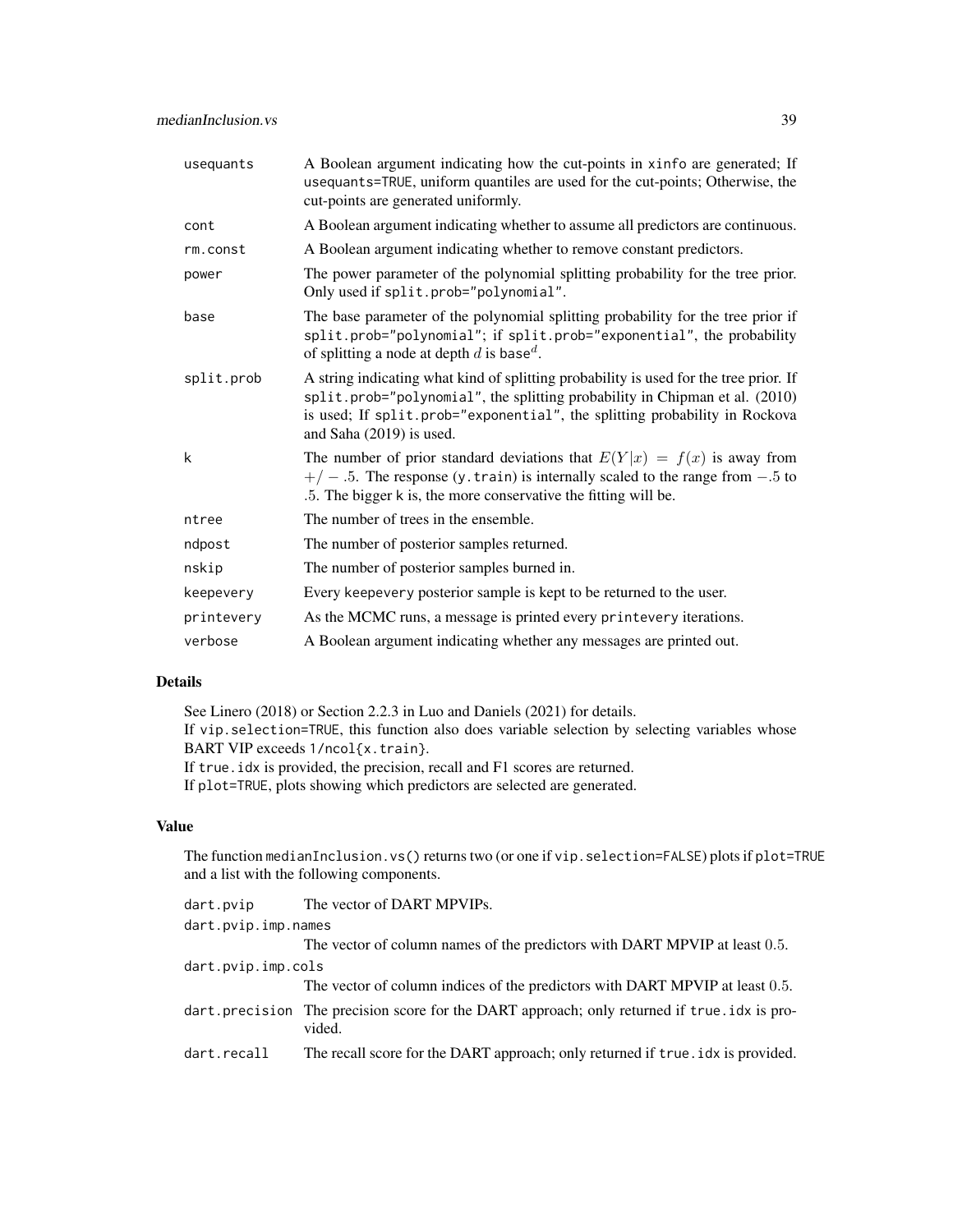<span id="page-39-0"></span>

| dart.f1            | The F1 score for the DART approach; only returned if true . idx is provided.                                                      |
|--------------------|-----------------------------------------------------------------------------------------------------------------------------------|
| bart.vip           | The vector of BART VIPs; only returned if vip. selection=TRUE.                                                                    |
| bart.vip.imp.names |                                                                                                                                   |
|                    | The vector of column names of the predictors with BART VIP exceeding $1/ncol(x, train);$<br>only returned if vip. selection=TRUE. |
| bart.vip.imp.cols  |                                                                                                                                   |
|                    | The vector of column indicies of the predictors with BART VIP exceeding<br>1/ncol{x.train}; only returned if vip.selection=TRUE.  |
|                    | bart.precision The precision score for the BART approach; only returned if vip.selection=TRUE<br>and true. idx is provided.       |
| bart.recall        | The recall score for the BART approach; only returned if vip. selection=TRUE<br>and true. idx is provided.                        |
| bart.f1            | The F1 score for the BART approach; only returned if vip. selection=TRUE<br>and true. idx is provided.                            |

#### Author(s)

Chuji Luo: <cjluo@ufl.edu> and Michael J. Daniels: <daniels@ufl.edu>.

#### References

Chipman, H. A., George, E. I. and McCulloch, R. E. (2010). "BART: Bayesian additive regression trees." *Ann. Appl. Stat.* 4 266–298.

Linero, A. R. (2018). "Bayesian regression trees for high-dimensional prediction and variable selection." *J. Amer. Statist. Assoc.* 113 626–636.

Luo, C. and Daniels, M. J. (2021) "Variable Selection Using Bayesian Additive Regression Trees." *arXiv preprint arXiv:2112.13998*.

Rockova V, Saha E (2019). "On theory for BART." *In The 22nd International Conference on Artificial Intelligence and Statistics* (pp. 2839–2848). PMLR.

#### See Also

[permute.vs](#page-47-1), [mc.backward.vs](#page-15-1) and [abc.vs](#page-2-1).

# Examples

```
## simulate data (Scenario C.M.1. in Luo and Daniels (2021))
set.seed(123)
data = mixone(100, 10, 1, FALSE)
## test medianInclusion.vs() function
res = medianInclusion.vs(data$X, data$Y, probit=FALSE, vip.selection=TRUE,
true.idx=c(1, 2, 6:8), plot=FALSE, ntree=10, ndpost=100, nskip=100, verbose=FALSE)
```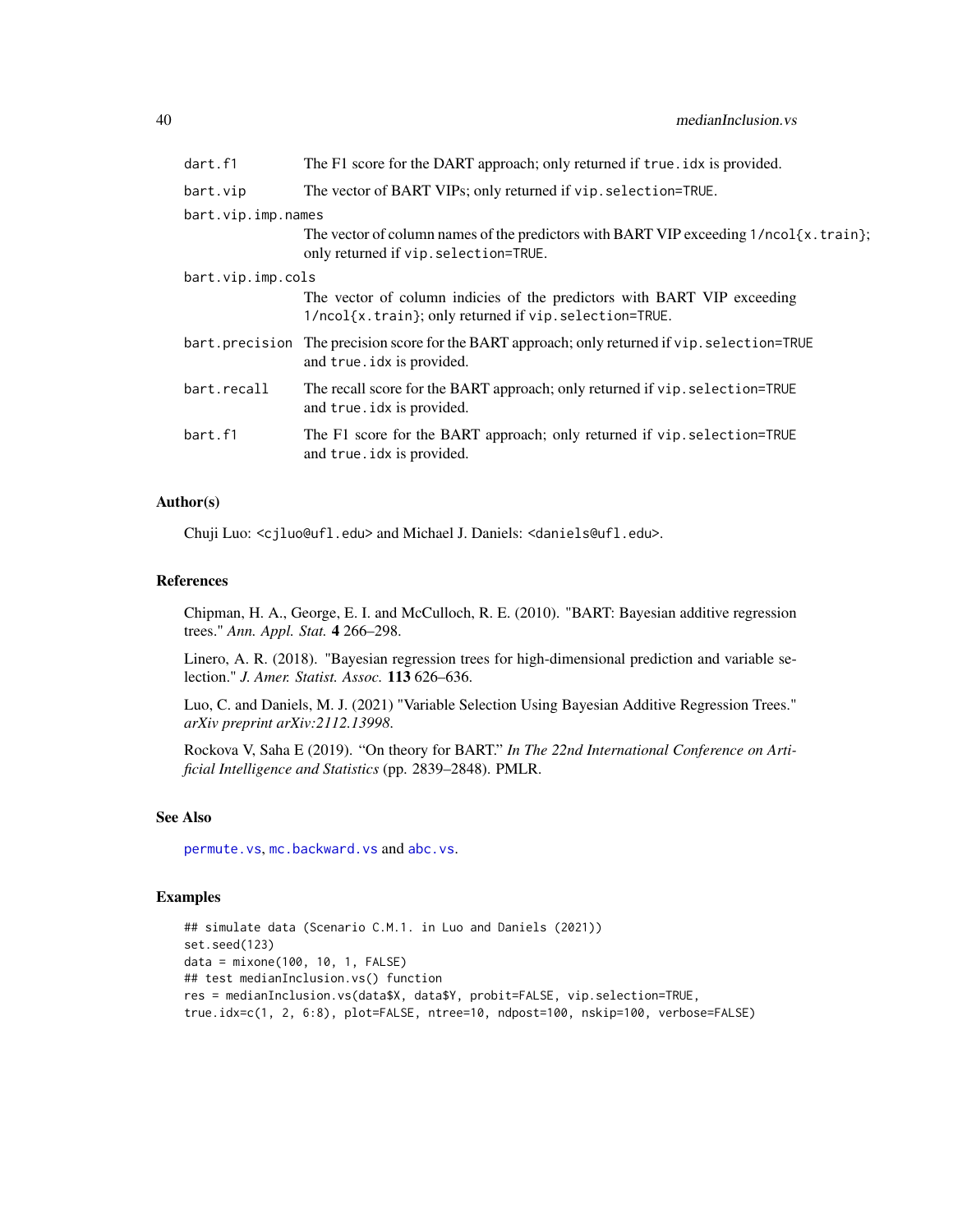<span id="page-40-0"></span>

#### Description

Generate data including responses and predictors values, of which predictors are independent and of mixed types.

#### Usage

mixone(n, p, sigma, binary)

# Arguments

| n      | The number of observations.                                                                                                                                |
|--------|------------------------------------------------------------------------------------------------------------------------------------------------------------|
| р      | The number of predictors.                                                                                                                                  |
| sigma  | The error variance.                                                                                                                                        |
| binary | A boolean argument: binary = TRUE indicates that binary responses are gener-<br>ated and binary = FALSE indicates that continuous responses are generated. |

# Details

Sample the predictors  $x_1, ..., x_{ceiling(p/2)}$  from Bernoulli(0.5) independently and  $x_{ceiling(p/2)+1}, ..., x_p$ from Uniform $(0, 1)$  independently. If binary = FALSE, sample the continuous response  $y$  from Normal $(f0(x), \sigma^2)$ , where

$$
f0(x) = 10\sin(\pi x_{ceiling(p/2)+1} * x_{ceiling(p/2)+2}) + 20(x_{ceiling(p/2)+3} - 0.5)^2 + 10x_1 + 5x_2.
$$

If binary = TRUE, sample the binary response y from Bernoulli( $\Phi(f(0(x)))$ ) where f0 is defined above and Φ is the cumulative density function of the standard normal distribution.

#### Value

Return a list with the following components.

| X     | An n by p data frame representing predictors values, with each row correspond-<br>ing an observation.           |
|-------|-----------------------------------------------------------------------------------------------------------------|
| Υ     | A vector of length a representing response values.                                                              |
| f0    | A vector of length n representing the values of $f(x)$ .                                                        |
| sigma | The error variance which is only returned when binary $=$ FALSE.                                                |
| prob  | A vector of length n representing the values of $\Phi(f(0))$ , which is only returned<br>when $binary = TRUE$ . |

#### Author(s)

Chuji Luo: <cjluo@ufl.edu> and Michael J. Daniels: <daniels@ufl.edu>.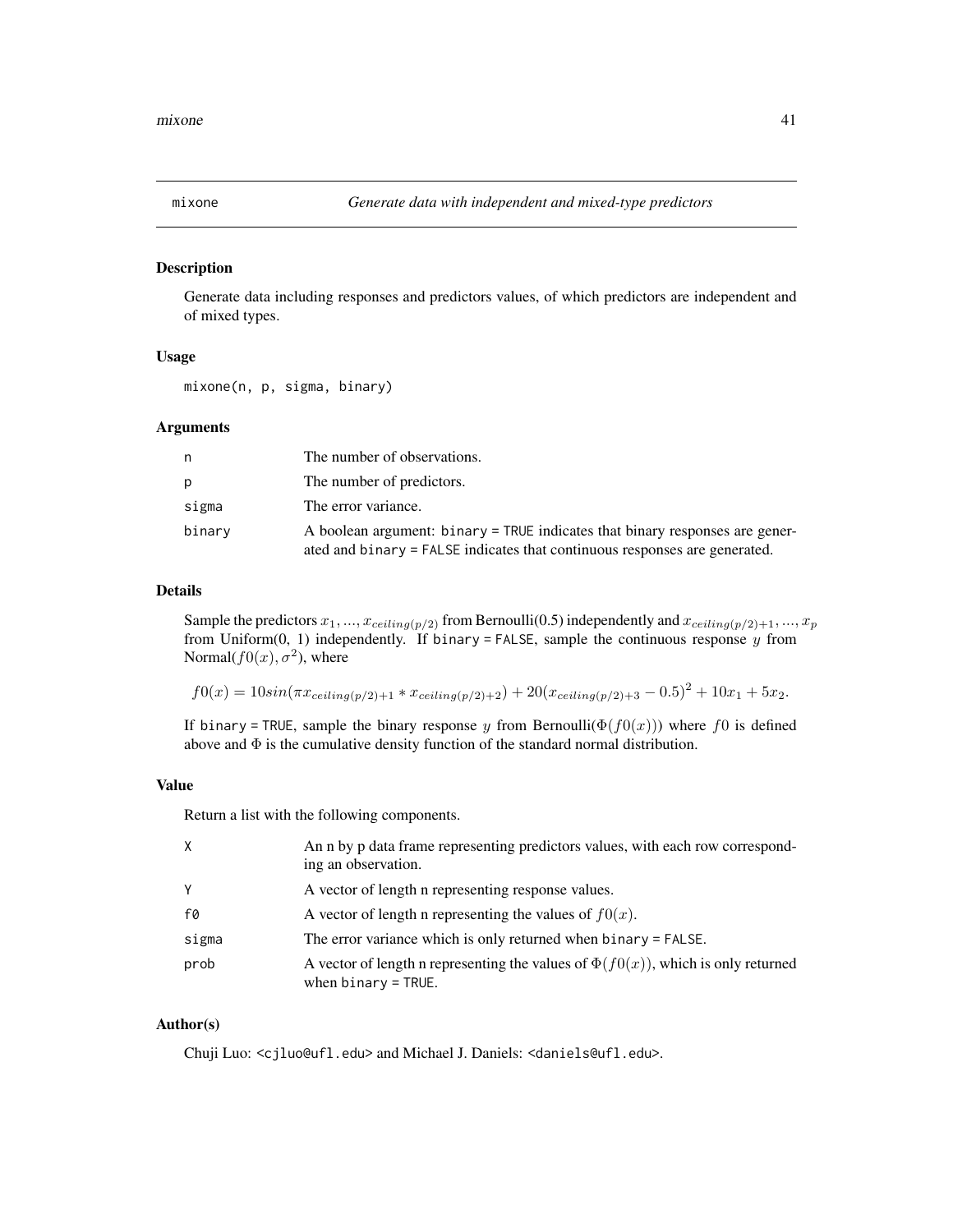#### <span id="page-41-0"></span>References

Luo, C. and Daniels, M. J. (2021) "Variable Selection Using Bayesian Additive Regression Trees." *arXiv preprint arXiv:2112.13998*.

#### Examples

```
data = mixone(100, 10, 1, FALSE)
```
mixtwo *Generate data with correlated and mixed-type predictors*

#### Description

Generate data including responses and predictors values, of which predictors are correlated and of mixed types.

#### Usage

mixtwo(n, sigma, binary)

#### **Arguments**

| n      | The number of observations.                                                  |
|--------|------------------------------------------------------------------------------|
| sigma  | The error variance.                                                          |
| binary | A boolean argument: binary = TRUE indicates that binary responses are gener- |
|        | ated and binary = FALSE indicates that continuous responses are generated.   |

# Details

Sample the predictors  $x_1, ..., x_{20}$  from Bernoulli(0.2) independently,  $x_{21}, ..., x_{40}$  from Bernoulli(0.5) independently, and  $x_{41},..., x_{84}$  from a multivariate normal distribution with mean 0, variance 1 and correlation 0.3. If binary = FALSE, sample the continuous response y from Normal( $f0(x)$ ,  $\sigma^2$ ), where

$$
f0(x) = -4 + x_1 + \sin(\pi x_1 * x_{44}) - x_{21} + 0.6x_{41} * x_{42} - \exp[-2(x_{42} + 1)^2] - x_{43}^2 + 0.5x_{44}.
$$

If binary = TRUE, sample the binary response y from Bernoulli( $\Phi(f0(x))$ ) where f0 is defined above and  $\Phi$  is the cumulative density function of the standard normal distribution.

# Value

Return a list with the following components.

| Χ     | An n by p data frame representing predictors values, with each row correspond-<br>ing an observation.              |
|-------|--------------------------------------------------------------------------------------------------------------------|
| Υ     | A vector of length a representing response values.                                                                 |
| f0    | A vector of length n representing the values of $f(x)$ .                                                           |
| sigma | The error variance which is only returned when $binary = FALSE$ .                                                  |
| prob  | A vector of length n representing the values of $\Phi(f(0(x)))$ , which is only returned<br>when $binary = TRUE$ . |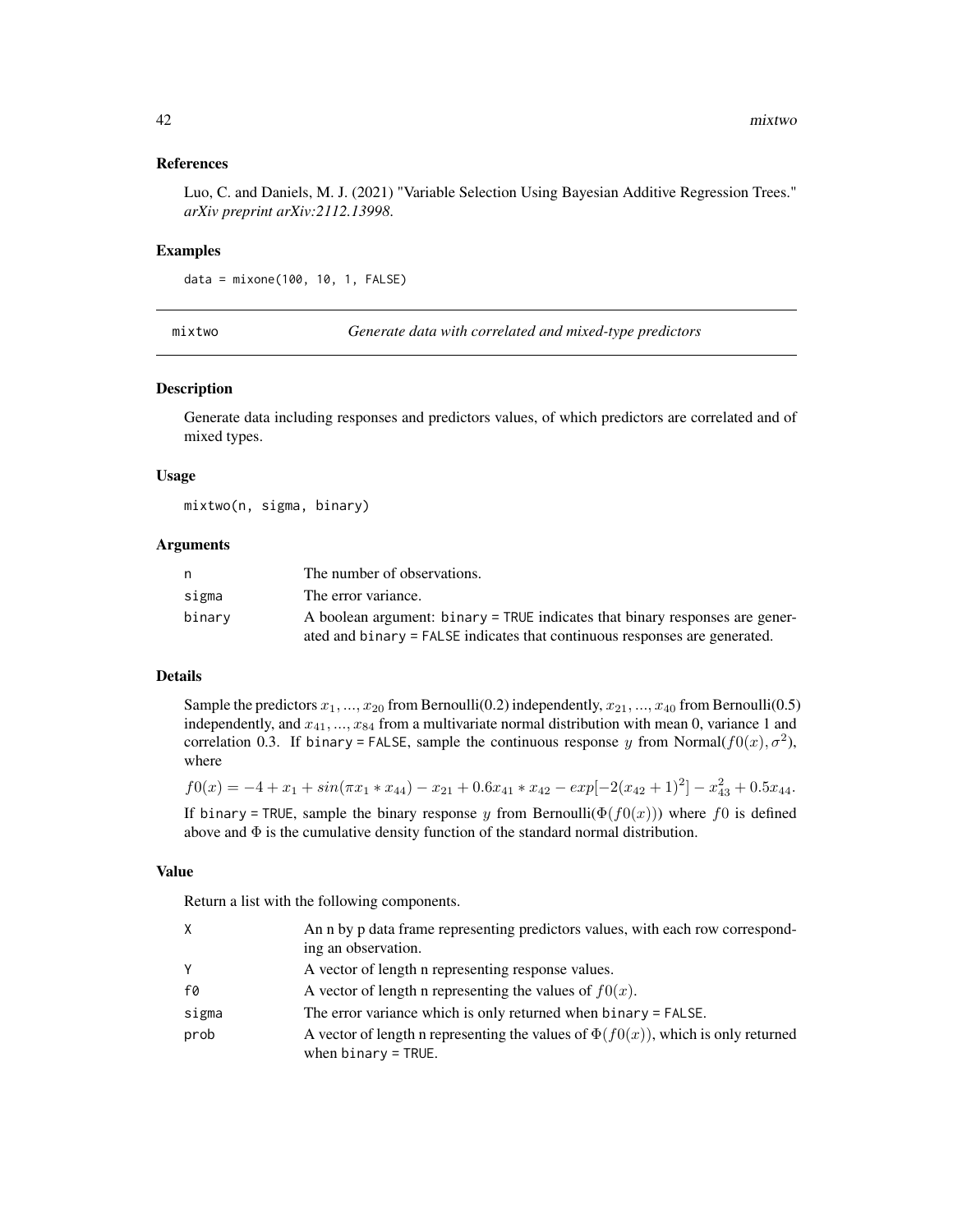#### <span id="page-42-0"></span>pbart the contract of the contract of the contract of the contract of the contract of the contract of the contract of the contract of the contract of the contract of the contract of the contract of the contract of the cont

#### Author(s)

Chuji Luo: <cjluo@ufl.edu> and Michael J. Daniels: <daniels@ufl.edu>.

#### References

Luo, C. and Daniels, M. J. (2021) "Variable Selection Using Bayesian Additive Regression Trees." *arXiv preprint arXiv:2112.13998*.

# Examples

 $data = mixtwo(100, 1, FALSE)$ 

<span id="page-42-1"></span>

pbart *Probit BART for binary responses with Normal latents*

#### Description

BART is a Bayesian approach to nonparametric function estimation and inference using a sum of trees.

For a binary response y and a p–dimensional vector of predictors  $x = (x_1, ..., x_p)'$ , probit BART models  $y$  and  $x$  using

$$
P(Y=1|x) = \Phi[f(x)],
$$

where  $\Phi$  is the CDF of the standard normal distribution and f is a sum of Bayesian regression trees function.

The function pbart() is inherited from the CRAN R package 'BART' and two modifications are made for the splitting probability and variable importance (see Details).

#### Usage

```
pbart(
  x.train,
  y.train,
  x.test = matrix(0, 0, 0),sparse = FALSE,
  theta = 0,
  omega = 1,
  a = 0.5,
  b = 1,augment = FALSE,rho = NULL,
  xinfo = matrix(0, 0, 0),
  numcut = 100L,
  usequants = FALSE,
  cont = FALSE,rm.const = TRUE,grp = NULL,
```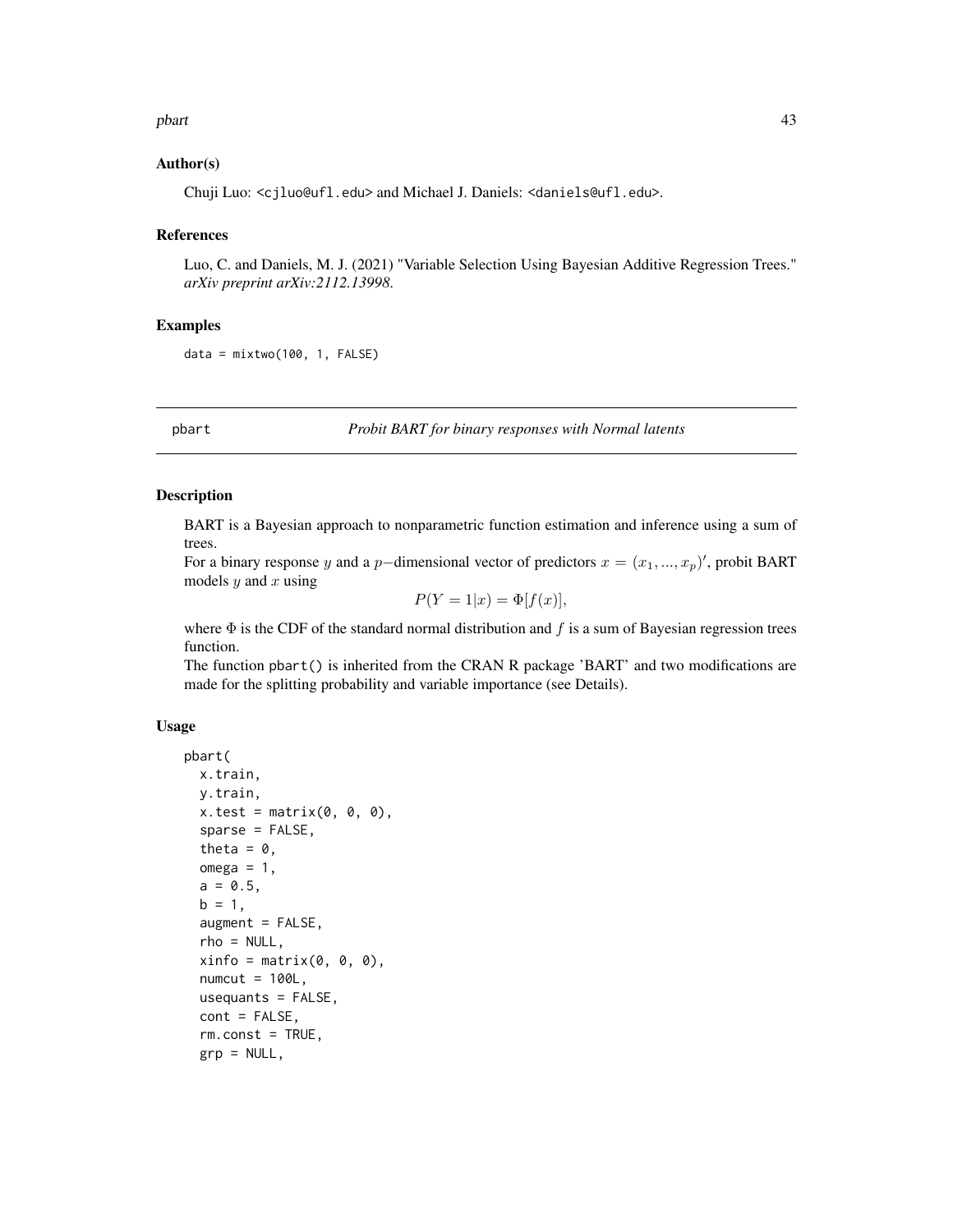```
xnames = NULL,
 categorical.idx = NULL,
 k = 2,power = 2,
 base = -1,
  split.prob = "polynomial",
 binaryOffset = NULL,
 ntree = 50L,
 ndpost = 1000L,
 nskip = 1000L,
 keepevery = 1L,
 nkeeptrain = ndpost,
 nkeeptest = ndpost,
 nkeeptreedraws = ndpost,
 printevery = 100L,
  transposed = FALSE,
  verbose = FALSE
\mathcal{L}
```

| x.train | A matrix or a data frame of predictors values (for training) with each row cor-<br>responding to an observation and each column corresponding to a predictor. If<br>a predictor is a factor with $q$ levels in a data frame, it is replaced with $q$ dummy<br>variables. |
|---------|--------------------------------------------------------------------------------------------------------------------------------------------------------------------------------------------------------------------------------------------------------------------------|
| y.train | A vector of continuous response values for training.                                                                                                                                                                                                                     |
| x.test  | A matrix or a data frame of predictors values for testing, which has the same<br>structure as x.train.                                                                                                                                                                   |
| sparse  | A Boolean argument indicating whether to replace the discrete uniform distri-<br>bution for selecting a split variable with a categorical distribution whose event<br>probabilities follow a Dirichlet distribution (see Linero (2018) for details).                     |
| theta   | Set the ta parameter; zero means random.                                                                                                                                                                                                                                 |
| omega   | Set omega parameter; zero means random.                                                                                                                                                                                                                                  |
| a       | A sparse parameter of $Beta(a, b)$ hyper-prior where $0.5 \le a \le 1$ ; a lower<br>value induces more sparsity.                                                                                                                                                         |
| b       | A sparse parameter of $Beta(a, b)$ hyper-prior; typically, $b = 1$ .                                                                                                                                                                                                     |
| augment | A Boolean argument indicating whether data augmentation is performed in the<br>variable selection procedure of Linero (2018).                                                                                                                                            |
| rho     | A sparse parameter; typically $\rho = p$ where p is the number of predictors.                                                                                                                                                                                            |
| xinfo   | A matrix of cut-points with each row corresponding to a predictor and each<br>column corresponding to a cut-point. xinfo=matrix $(0.0, 0, 0)$ indicates the<br>cut-points are specified by BART.                                                                         |
| numcut  | The number of possible cut-points; If a single number is given, this is used<br>for all predictors; Otherwise a vector with length equal to $ncol(x.train)$ is<br>required, where the $i$ -th element gives the number of cut-points for the $i$ -th                     |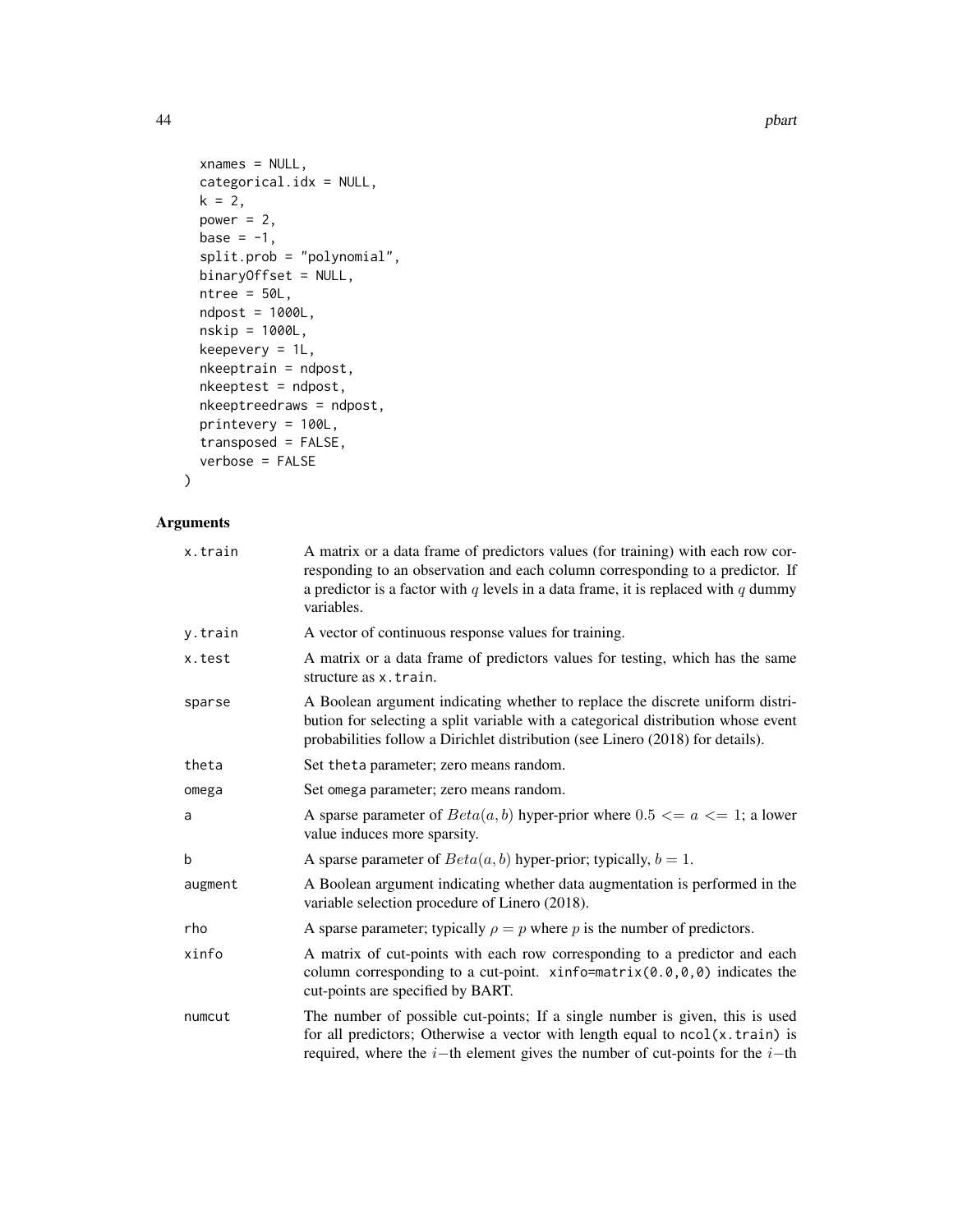|                 | predictor in x.train. If usequants=FALSE, numcut equally spaced cut-points<br>are used to cover the range of values in the corresponding column of x.train.<br>If usequants=TRUE, then min(numcut, the number of unique values in the cor-<br>responding column of x.train - 1) cut-point values are used. |
|-----------------|------------------------------------------------------------------------------------------------------------------------------------------------------------------------------------------------------------------------------------------------------------------------------------------------------------|
| usequants       | A Boolean argument indicating how the cut-points in xinfo are generated; If<br>usequants=TRUE, uniform quantiles are used for the cut-points; Otherwise, the<br>cut-points are generated uniformly.                                                                                                        |
| cont            | A Boolean argument indicating whether to assume all predictors are continuous.                                                                                                                                                                                                                             |
| rm.const        | A Boolean argument indicating whether to remove constant predictors.                                                                                                                                                                                                                                       |
| grp             | A vector of group indices for predictors. For example, if 2 appears 3 times in<br>grp, the second predictor of x.train is a categorical predictor with 3 levels.<br>grp is required if transposed=TRUE.                                                                                                    |
| xnames          | Column names of x.train. xnames is required if transposed=TRUE.                                                                                                                                                                                                                                            |
| categorical.idx |                                                                                                                                                                                                                                                                                                            |
|                 | A vector of the column indices of categorical predictors in x. train. categorical.idx<br>is required if transposed=TRUE.                                                                                                                                                                                   |
| k               | The number of prior standard deviations that $E(Y x) = f(x)$ is away from<br>$+/-$ .5. The response (y. train) is internally scaled to the range from $-.5$ to<br>.5. The bigger k is, the more conservative the fitting will be.                                                                          |
| power           | The power parameter of the polynomial splitting probability for the tree prior.<br>Only used if split.prob="polynomial".                                                                                                                                                                                   |
| base            | The base parameter of the polynomial splitting probability for the tree prior if<br>split.prob="polynomial"; if split.prob="exponential", the probability<br>of splitting a node at depth d is base <sup>d</sup> .                                                                                         |
| split.prob      | A string indicating what kind of splitting probability is used for the tree prior. If<br>split.prob="polynomial", the splitting probability in Chipman et al. (2010)<br>is used; If split.prob="exponential", the splitting probability in Rockova<br>and Saha (2019) is used.                             |
| binaryOffset    | The binary offset term in the probit BART model, i.e., $P(Y = 1 x) = \Phi[f(x) +$<br>$binaryOffset$ .                                                                                                                                                                                                      |
| ntree           | The number of trees in the ensemble.                                                                                                                                                                                                                                                                       |
| ndpost          | The number of posterior samples returned.                                                                                                                                                                                                                                                                  |
| nskip           | The number of posterior samples burned in.                                                                                                                                                                                                                                                                 |
| keepevery       | Every keepevery posterior sample is kept to be returned to the user.                                                                                                                                                                                                                                       |
| nkeeptrain      | The number of posterior samples returned for the train data.                                                                                                                                                                                                                                               |
| nkeeptest       | The number of posterior samples returned for the test data.                                                                                                                                                                                                                                                |
| nkeeptreedraws  | The number of posterior samples returned for the tree draws.                                                                                                                                                                                                                                               |
| printevery      | As the MCMC runs, a message is printed every printevery iterations.                                                                                                                                                                                                                                        |
| transposed      | A Boolean argument indicating whether the matrices x.train and x.test are<br>transposed.                                                                                                                                                                                                                   |
| verbose         | A Boolean argument indicating whether any messages are printed out.                                                                                                                                                                                                                                        |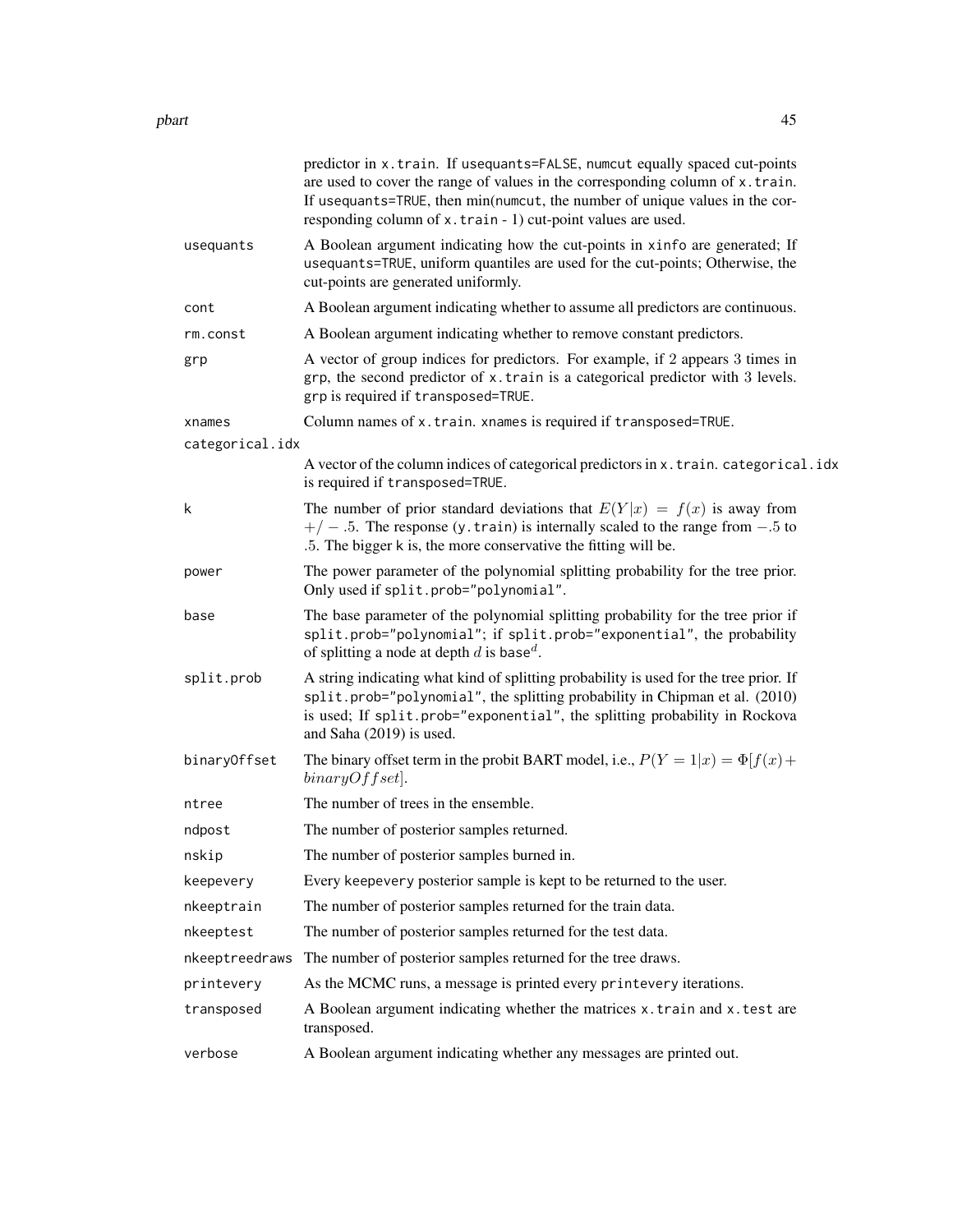## Details

This function is inherited from BART::pbart(). While the original features of BART::pbart() are preserved, two modifications are made.

The first modification is to provide two types of split probability for BART. One split probability is proposed in Chipman et al. (2010) and defined as

$$
p(d) = \gamma * (1+d)^{-\beta},
$$

where d is the depth of the node,  $\gamma \in (0, 1)$  and  $\beta \in (0, \infty)$ . The other split probability is proposed by Rockova and Saha (2019) and defined as

$$
p(d) = \gamma^d,
$$

where  $\gamma \in (1/n, 1/2)$ . BART with the second split probability is proved to achieve the optimal posterior contraction.

The second modification is to provide five types of variable importance measures (vip, within.type.vip, pvip, varprob.mean and mi) in the return object, for the sake of the existence of mixed-type predictors.

## Value

The function pbart() returns an object of type pbart which essentially is a list consisting of the following components.

| yhat.train      | A matrix with ndpost rows and nrow(x.train) columns with each row cor-<br>responding to a draw $f$ from the posterior of f and each column correspond-<br>ing to a training data point. The $(i, j)$ -th element of the matrix is $f * (x) +$<br>$binaryOffset$ for the <i>i</i> -th kept draw of f and the j-th training data point. Burn-<br>in posterior samples are dropped. |
|-----------------|----------------------------------------------------------------------------------------------------------------------------------------------------------------------------------------------------------------------------------------------------------------------------------------------------------------------------------------------------------------------------------|
| prob.train      | A matrix with the same structure as yhat. train and the $(i, j)$ -th element of<br>prob. train is $\Phi[f \ast (x) + binaryOffset]$ for the <i>i</i> -th kept draw of f and the<br>$j$ -th training data point.                                                                                                                                                                  |
| prob.train.mean |                                                                                                                                                                                                                                                                                                                                                                                  |
|                 | A vector which is colmeans (prob. train).                                                                                                                                                                                                                                                                                                                                        |
| yhat.test       | A matrix with ndpost rows and nrow(x.test) columns with each row corre-<br>sponding to a draw $f$ * from the posterior of $f$ and each column corresponding to<br>a test data point. The $(i, j)$ -th element of the matrix is $f * (x) + binaryOffset$<br>for the <i>i</i> -th kept draw of $f$ and the $j$ -th test data point. Burn-in posterior samples<br>are dropped.      |
| prob.test       | A matrix with the same structure as yhat test and the $(i, j)$ -th element of<br>prob. test is $\Phi[f \ast (x) + binaryOffset]$ for the <i>i</i> -th kept draw of f and the<br>$j$ -th test data point.                                                                                                                                                                         |
|                 | prob.test.mean A vector which is colMeans(prob.test).                                                                                                                                                                                                                                                                                                                            |
| varcount        | A matrix with ndpost rows and ncol(x.train) columns with each row corre-<br>sponding to a draw of the ensemble and each column corresponding to a predic-<br>tor. The $(i, j)$ -th element is the number of times that the j-th predictor is used<br>as a split variable in the $i$ -th posterior sample.                                                                        |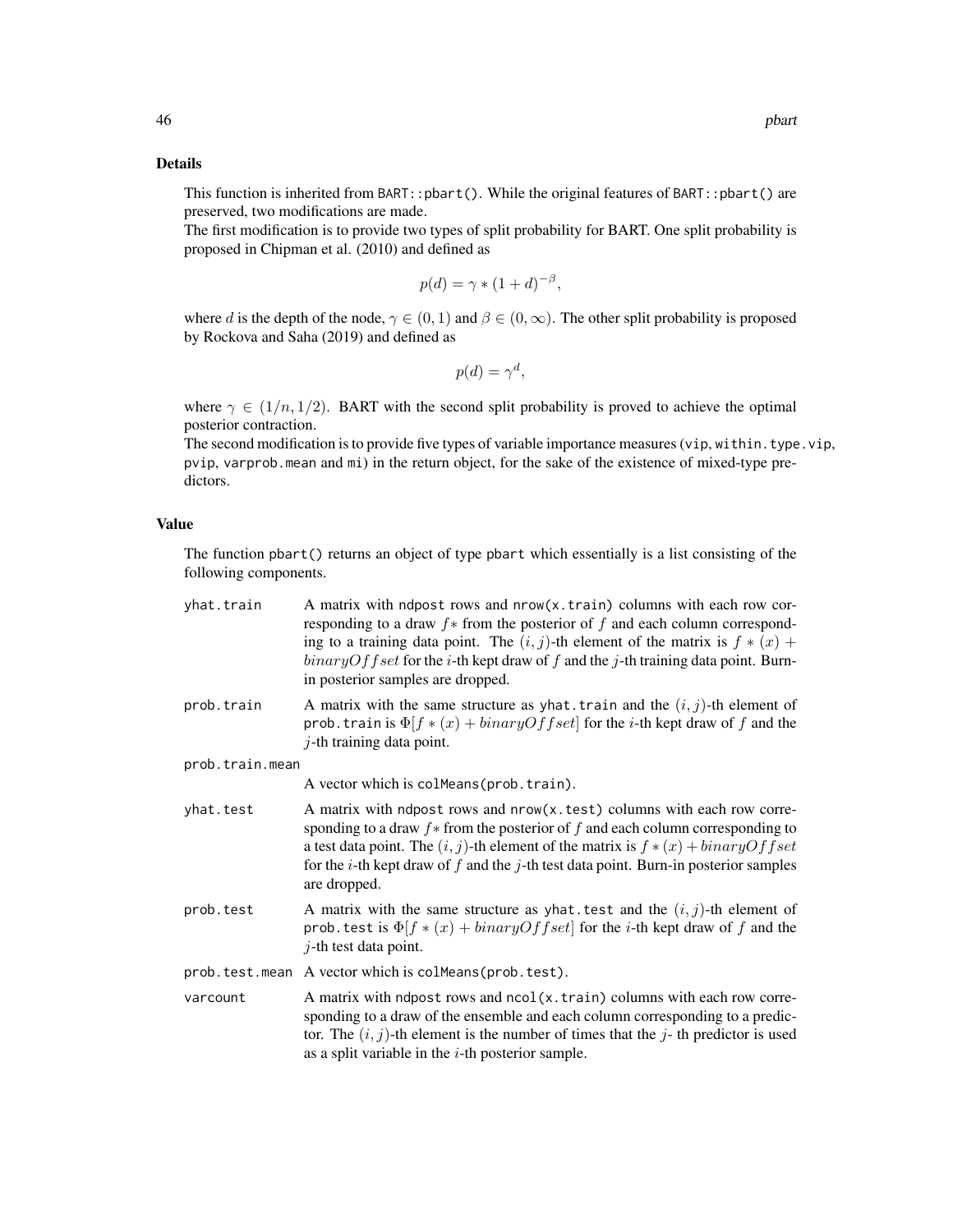pbart the contract of the contract of the contract of the contract of the contract of the contract of the contract of the contract of the contract of the contract of the contract of the contract of the contract of the cont

| varprob         | A matrix with ndpost rows and ncol(x.train) columns with each row corre-<br>sponding to a draw of the ensemble and each column corresponding to a predic-<br>tor. The $(i, j)$ -th element is the split probability of the j-th predictor in the i-th<br>posterior sample. Only useful when DART is fit, i.e., sparse=TRUE. |
|-----------------|-----------------------------------------------------------------------------------------------------------------------------------------------------------------------------------------------------------------------------------------------------------------------------------------------------------------------------|
| treedraws       | A list containing the posterior samples of the ensembles (trees structures, split<br>variables and split values); Can be used for prediction.                                                                                                                                                                               |
| proc.time       | The process time of running the function $\mathsf{wbart}()$ .                                                                                                                                                                                                                                                               |
| vip             | A vector of variable inclusion proportions (VIP) proposed in Chipman et al.<br>(2010).                                                                                                                                                                                                                                      |
| within.type.vip |                                                                                                                                                                                                                                                                                                                             |
|                 | A vector of within-type VIPs proposed in Luo and Daniels (2021).                                                                                                                                                                                                                                                            |
| pvip            | A vector of marginal posterior variable inclusion probabilities (PVIP) proposed<br>in Linero (2018); Only useful when DART is fit, i.e., sparse=TRUE.                                                                                                                                                                       |
| varprob.mean    | A vector of posterior split probabilities (PSP) proposed in Linero (2018); Only<br>useful when DART is fit, i.e., sparse=TRUE.                                                                                                                                                                                              |
| mr.vecs         | A list of $ncol(x, train)$ sub-lists with each corresponding to a predictor; Each<br>sub-list contains ndpost vectors with each vector containing the (birth) Metropo-<br>lis ratios for splits using the predictor as the split variable in that posterior sam-<br>ple.                                                    |
| mr.mean         | A matrix with ndpost rows and ncol(x.train) columns with each row corre-<br>sponding to a draw of the ensemble and each column corresponding to a predic-<br>tor. The $(i, j)$ -th element is the average Metropolis acceptance ratio per splitting<br>rule using the $j$ -th predictor in the $i$ -th posterior sample.    |
| mi              | A vector of Metropolis importance (MI) proposed in Luo and Daniels (2021).                                                                                                                                                                                                                                                  |
| rm.const        | A vector of indicators for the predictors (after dummification) used in BART;<br>when the indicator is negative, it refers to remove that predictor.                                                                                                                                                                        |
| binaryOffset    | The binary offset term used in BART.                                                                                                                                                                                                                                                                                        |

# Author(s)

Chuji Luo: <cjluo@ufl.edu> and Michael J. Daniels: <daniels@ufl.edu>.

#### References

Chipman, H. A., George, E. I. and McCulloch, R. E. (2010). "BART: Bayesian additive regression trees." *Ann. Appl. Stat.* 4 266–298.

Linero, A. R. (2018). "Bayesian regression trees for high-dimensional prediction and variable selection." *J. Amer. Statist. Assoc.* 113 626–636.

Luo, C. and Daniels, M. J. (2021) "Variable Selection Using Bayesian Additive Regression Trees." *arXiv preprint arXiv:2112.13998*.

Rockova V, Saha E (2019). "On theory for BART." *In The 22nd International Conference on Artificial Intelligence and Statistics* (pp. 2839–2848). PMLR.

Sparapani, R., Spanbauer, C. and McCulloch, R. (2021). "Nonparametric machine learning and efficient computation with bayesian additive regression trees: the BART R package." *J. Stat. Softw.* 97 1–66.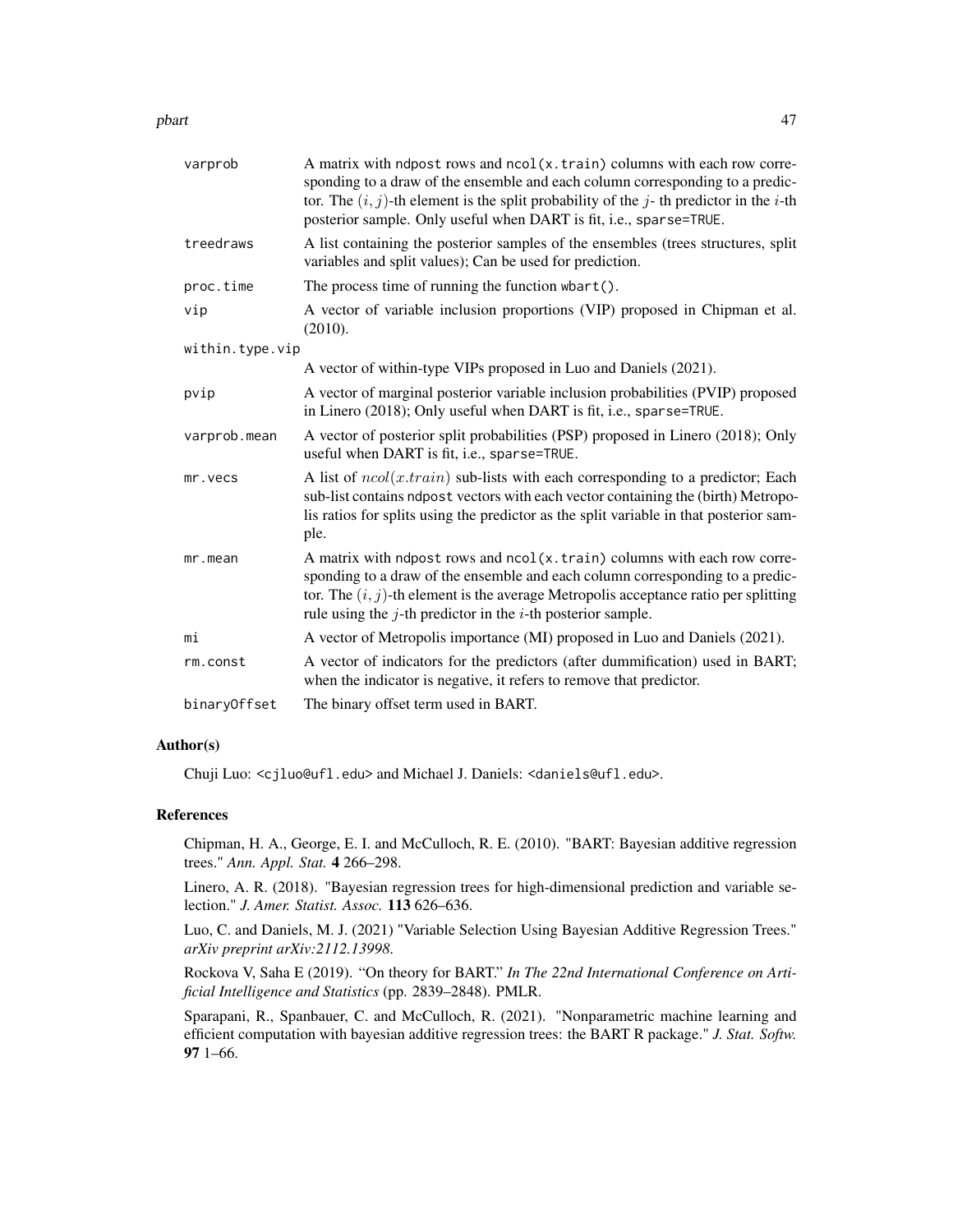#### See Also

[mc.pbart](#page-19-1), [wbart](#page-56-1) and [pwbart](#page-55-1).

#### Examples

```
## simulate data (Scenario B.M.1. in Luo and Daniels (2021))
set.seed(123)
data = mixone(100, 10, 1, TRUE)
## test pbart() function
res = pbart(data$X, data$Y, ntree=10, nskip=100, ndpost=100)
```
<span id="page-47-1"></span>permute.vs *Permutation-based variable selection approach*

#### Description

This function implements the permutation-based variable selection approach for BART (see Algorithm 1 in Luo and Daniels (2021) for details). Three types of variable importance measures are considered: BART variable inclusion proportions (VIP), BART within-type variable inclusion proportions (within-type VIP) and BART Metropolis Importance (MI).

The permutation-based variable selection approach using BART VIP as the variable importance measure is proposed by Bleich et al. (2014). BART within-type VIP and BART MI are proposed by Luo and Daniels (2021), for the sake of the existence of mixed-type predictors and the goal of allowing more relevant predictors into the model.

#### Usage

```
permute.vs(
  x.train,
  y.train,
  probit = FALSE,npermute = 100L,
  nreps = 10L,
  alpha = 0.05,
  true.idx = NULL,plot = TRUE,
  n.var.plot = Inf,xinfo = matrix(0, 0, 0),numcut = 100L,usequants = FALSE,
  cont = FALSE,
  rm.const = TRUE,
  k = 2,
  power = 2,
  base = 0.95,
  split.prob = "polynomial",
```
<span id="page-47-0"></span>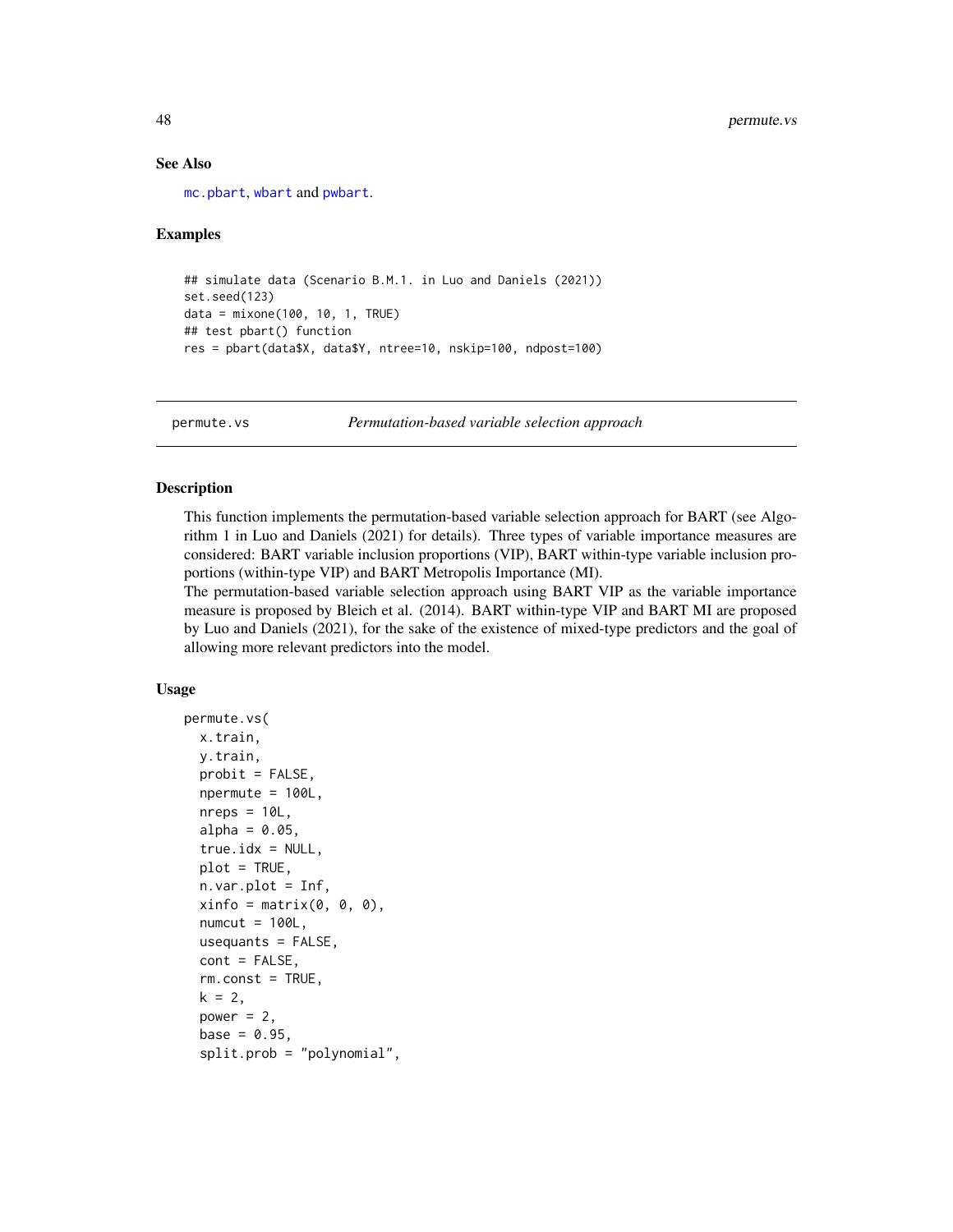# permute.vs 49

```
ntree = 20L,ndpost = 1000,nskip = 1000,keepevery = 1L,
 printevery = 100L,
 verbose = FALSE
\mathcal{L}
```

| x.train    | A matrix or a data frame of predictors values with each row corresponding to<br>an observation and each column corresponding to a predictor. If a predictor is a<br>factor with $q$ levels in a data frame, it is replaced with $q$ dummy variables.                                                                                                                                                                                                                                                                                                             |
|------------|------------------------------------------------------------------------------------------------------------------------------------------------------------------------------------------------------------------------------------------------------------------------------------------------------------------------------------------------------------------------------------------------------------------------------------------------------------------------------------------------------------------------------------------------------------------|
| y.train    | A vector of response (continuous or binary) values.                                                                                                                                                                                                                                                                                                                                                                                                                                                                                                              |
| probit     | A Boolean argument indicating whether the response variable is binary or con-<br>tinuous; probit=FALSE (by default) means that the response variable is contin-<br>uous.                                                                                                                                                                                                                                                                                                                                                                                         |
| npermute   | The number of permutations for estimating the null distributions of the variable<br>importance scores.                                                                                                                                                                                                                                                                                                                                                                                                                                                           |
| nreps      | The number of replications for obtaining the averaged (or median) variable im-<br>portance scores based on the original data set.                                                                                                                                                                                                                                                                                                                                                                                                                                |
| alpha      | A number between 0 and 1; a predictor is selected if its averaged (or median)<br>variable importance score exceeds the $1 - \alpha$ quantile of the corresponding null<br>distribution.                                                                                                                                                                                                                                                                                                                                                                          |
| true.idx   | (Optional) A vector of indices of the true relevant predictors; if provided, metrics<br>including precision, recall and F1 score will be returned.                                                                                                                                                                                                                                                                                                                                                                                                               |
| plot       | (Optional) A Boolean argument indicating whether plots are returned or not.                                                                                                                                                                                                                                                                                                                                                                                                                                                                                      |
| n.var.plot | The number of variables to be plotted.                                                                                                                                                                                                                                                                                                                                                                                                                                                                                                                           |
| xinfo      | A matrix of cut-points with each row corresponding to a predictor and each<br>column corresponding to a cut-point. $xinfo=matrix(0.0,0,0)$ indicates the<br>cut-points are specified by BART.                                                                                                                                                                                                                                                                                                                                                                    |
| numcut     | The number of possible cut-points; If a single number is given, this is used<br>for all predictors; Otherwise a vector with length equal to ncol(x.train) is<br>required, where the $i$ -th element gives the number of cut-points for the $i$ -th<br>predictor in x.train. If usequants=FALSE, numcut equally spaced cut-points<br>are used to cover the range of values in the corresponding column of x.train.<br>If usequants=TRUE, then min(numcut, the number of unique values in the cor-<br>responding column of x.train - 1) cut-point values are used. |
| usequants  | A Boolean argument indicating how the cut-points in xinfo are generated; If<br>usequants=TRUE, uniform quantiles are used for the cut-points; Otherwise, the<br>cut-points are generated uniformly.                                                                                                                                                                                                                                                                                                                                                              |
| cont       | A Boolean argument indicating whether to assume all predictors are continuous.                                                                                                                                                                                                                                                                                                                                                                                                                                                                                   |
| rm.const   | A Boolean argument indicating whether to remove constant predictors.                                                                                                                                                                                                                                                                                                                                                                                                                                                                                             |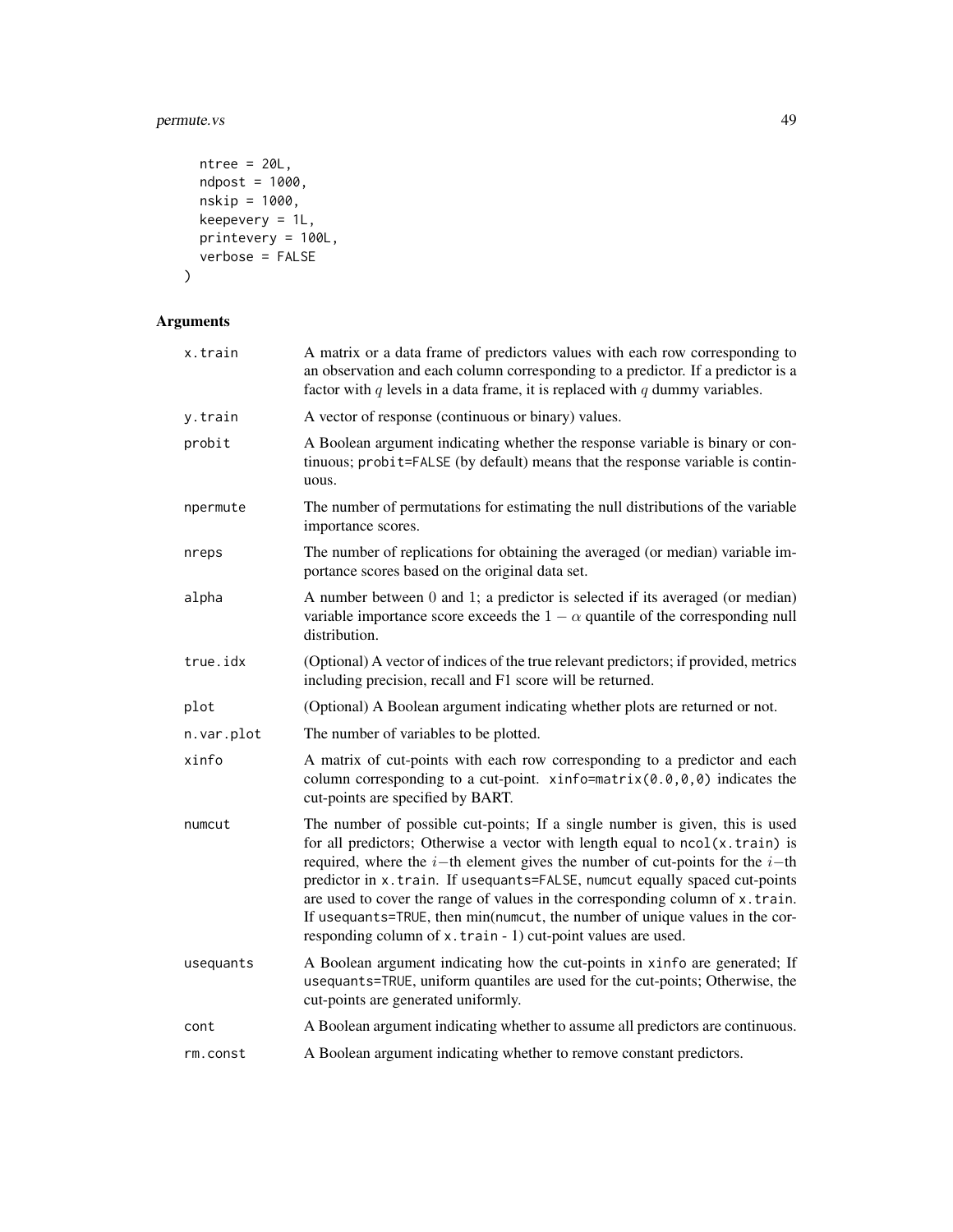| k          | The number of prior standard deviations that $E(Y x) = f(x)$ is away from<br>$+/-$ .5. The response (y. train) is internally scaled to the range from $-.5$ to<br>.5. The bigger k is, the more conservative the fitting will be.                                                |
|------------|----------------------------------------------------------------------------------------------------------------------------------------------------------------------------------------------------------------------------------------------------------------------------------|
| power      | The power parameter of the polynomial splitting probability for the tree prior.<br>Only used if split.prob="polynomial".                                                                                                                                                         |
| base       | The base parameter of the polynomial splitting probability for the tree prior if<br>split.prob="polynomial"; if split.prob="exponential", the probability<br>of splitting a node at depth d is base <sup>d</sup> .                                                               |
| split.prob | A string indicating what kind of splitting probability is used for the tree prior. If<br>split.prob="polynomial", the splitting probability in Chipman et al. (2010)<br>is used; If split.prob="exponential", the splitting probability in Rockova<br>and Saha $(2019)$ is used. |
| ntree      | The number of trees in the ensemble.                                                                                                                                                                                                                                             |
| ndpost     | The number of posterior samples returned.                                                                                                                                                                                                                                        |
| nskip      | The number of posterior samples burned in.                                                                                                                                                                                                                                       |
| keepevery  | Every keepevery posterior sample is kept to be returned to the user.                                                                                                                                                                                                             |
| printevery | As the MCMC runs, a message is printed every printevery iterations.                                                                                                                                                                                                              |
| verbose    | A Boolean argument indicating whether any messages are printed out.                                                                                                                                                                                                              |

#### Details

The detailed algorithm can be found in Algorithm 1 in Luo and Daniels (2021). The permutationbased variable selection approach using within-type VIP as the variable importance measure is only used when the predictors are of mixed-type; otherwise, it is the same as the one using VIP as the variable importance measure.

If true.idx is provided, the precision, recall and F1 scores will be returned for the three (or two if the predictors are of the same type) methods.

If plot=TRUE, three (or two if the predictors are of the same type) plots showing which predictors are selected are generated.

#### Value

The function permute.vs() returns three (or two if the predictors are of the same type) plots if plot=TRUE and a list with the following components.

| vip.imp.cols  | The vector of column indices of the predictors selected by the approach using<br>VIP as the variable importance score.                                      |
|---------------|-------------------------------------------------------------------------------------------------------------------------------------------------------------|
| vip.imp.names | The vector of column names of the predictors selected by the approach using<br>VIP as the variable importance score.                                        |
| avg.vip       | The vector (length= $ncol(x.train)$ ) of the averaged VIPs based on the original<br>data set; avg. vip=colMeans(avg. vip.mtx).                              |
| avg.vip.mtx   | A matrix of VIPs based on the original data set, with each row corresponding to<br>a repetition and each column corresponding to a predictor.               |
| permute.vips  | A matrix of VIPs based on the null data sets, with each row corresponding to a<br>permutation (null data set) and each column corresponding to a predictor. |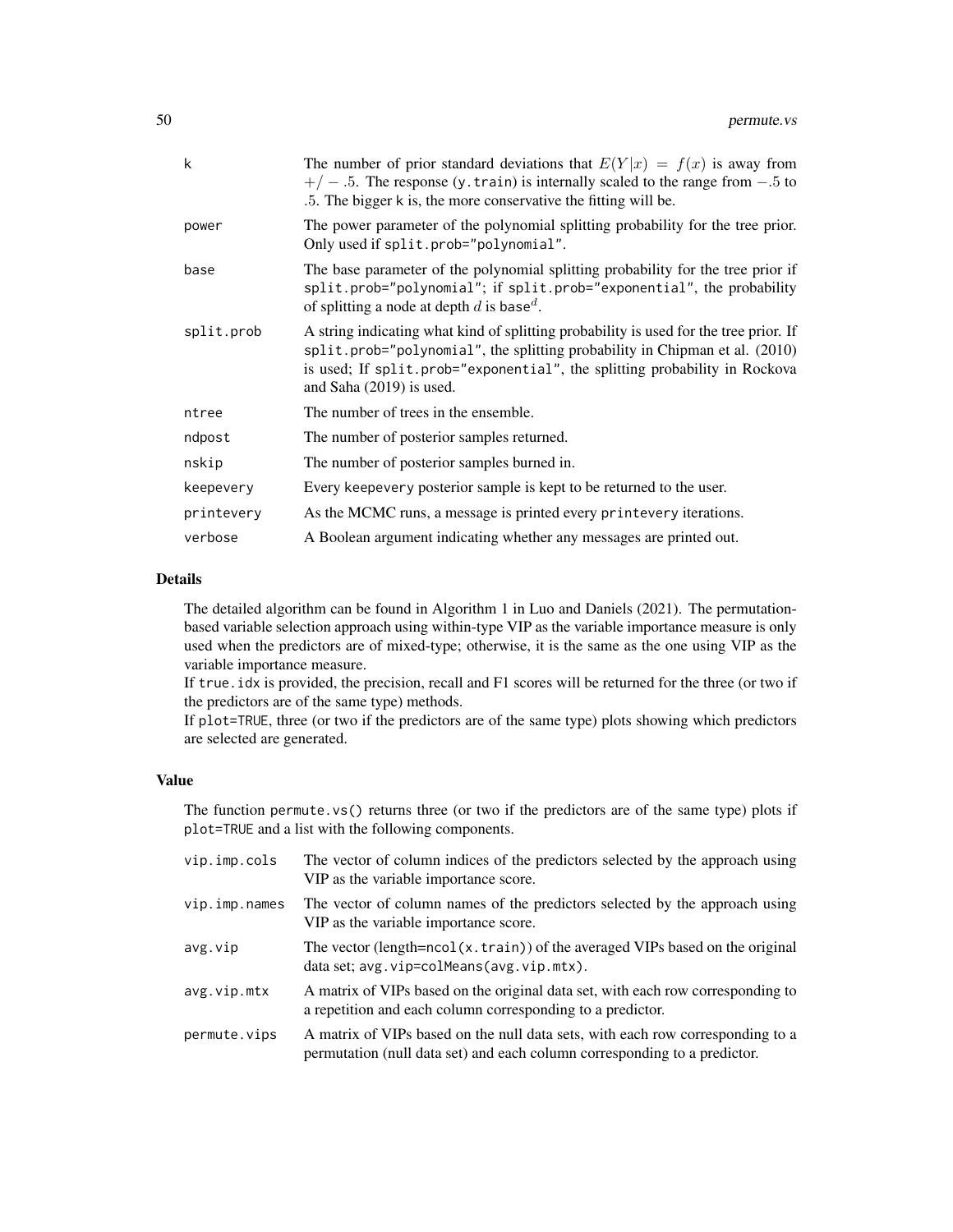| within.type.vip.imp.cols  | The vector of column indices of the predictors selected by the approach using                                                                                                                                                                                                                                                                                                                                                                                                               |  |
|---------------------------|---------------------------------------------------------------------------------------------------------------------------------------------------------------------------------------------------------------------------------------------------------------------------------------------------------------------------------------------------------------------------------------------------------------------------------------------------------------------------------------------|--|
|                           | within-type VIP as the variable importance score.                                                                                                                                                                                                                                                                                                                                                                                                                                           |  |
| within.type.vip.imp.names |                                                                                                                                                                                                                                                                                                                                                                                                                                                                                             |  |
|                           | The vector of column names of the predictors selected by the approach using<br>within-type VIP as the variable importance score.                                                                                                                                                                                                                                                                                                                                                            |  |
| avg.within.type.vip       |                                                                                                                                                                                                                                                                                                                                                                                                                                                                                             |  |
|                           | The vector (length= $ncol(x.train)$ ) of the averaged within-type VIPs based on<br>the original data set; avg.within.type.vip=colMeans(avg.within.type.vip.mtx).                                                                                                                                                                                                                                                                                                                            |  |
| avg.within.type.vip.mtx   |                                                                                                                                                                                                                                                                                                                                                                                                                                                                                             |  |
|                           | A matrix of within-type VIPs based on the original data set, with each row<br>corresponding to a repetition and each column corresponding to a predictor.                                                                                                                                                                                                                                                                                                                                   |  |
| permute.within.type.vips  |                                                                                                                                                                                                                                                                                                                                                                                                                                                                                             |  |
|                           | A matrix of within VIPs based on the null data sets, with each row corresponding<br>to a permutation (null data set) and each column corresponding to a predictor.                                                                                                                                                                                                                                                                                                                          |  |
| varcounts                 | A list of nreps+npermute elements; Each element is a ndpost by ncol(x.train)<br>matrix with each row corresponding to a draw of the ensemble and each column<br>corresponding to a predictor; The $(i, j)$ -th element of the matrix is the number<br>of times that the $j$ -th predictor is used as a split variable in the $i$ -th posterior<br>sample; The first nreps elements correspond to nreps repetitions and the latter<br>npermute elements correspond to npermute permutations. |  |
| mi.imp.cols               | The vector of column indices of the predictors selected by the approach using<br>MI as the variable importance score.                                                                                                                                                                                                                                                                                                                                                                       |  |
| mi.imp.names              | The vector of column names of the predictors selected by the approach using MI<br>as the variable importance score.                                                                                                                                                                                                                                                                                                                                                                         |  |
| median.mi                 | The vector (length= $ncol(x.train)$ ) of the median MIs based on the original<br>data set; median.mi=colMeans(median.mi.mtx).                                                                                                                                                                                                                                                                                                                                                               |  |
| median.mi.mtx             | A matrix of MIs based on the original data set, with each row corresponding to<br>a repetition and each column corresponding to a predictor.                                                                                                                                                                                                                                                                                                                                                |  |
| permute.mis               | A matrix of MIs based on the null data sets, with each row corresponding to a<br>permutation (null data set) and each column corresponding to a predictor.                                                                                                                                                                                                                                                                                                                                  |  |
| true.idx                  | A vector of indices of the true relevant predictors; only returned if true. idx is<br>provided as inputs.                                                                                                                                                                                                                                                                                                                                                                                   |  |
| vip.precision             | The precision score for the approach using VIP as the variable importance score;<br>only returned if true. idx is provided.                                                                                                                                                                                                                                                                                                                                                                 |  |
| vip.recall                | The recall score for the approach using VIP as the variable importance score;<br>only returned if true. idx is provided.                                                                                                                                                                                                                                                                                                                                                                    |  |
| vip.f1                    | The F1 score for the approach using VIP as the variable importance score; only<br>returned if true. idx is provided.                                                                                                                                                                                                                                                                                                                                                                        |  |
| wt.vip.precision          |                                                                                                                                                                                                                                                                                                                                                                                                                                                                                             |  |
|                           | The precision score for the approach using within-VIP as the variable impor-<br>tance score; only returned when the predictors are of the same type and true. idx<br>is provided.                                                                                                                                                                                                                                                                                                           |  |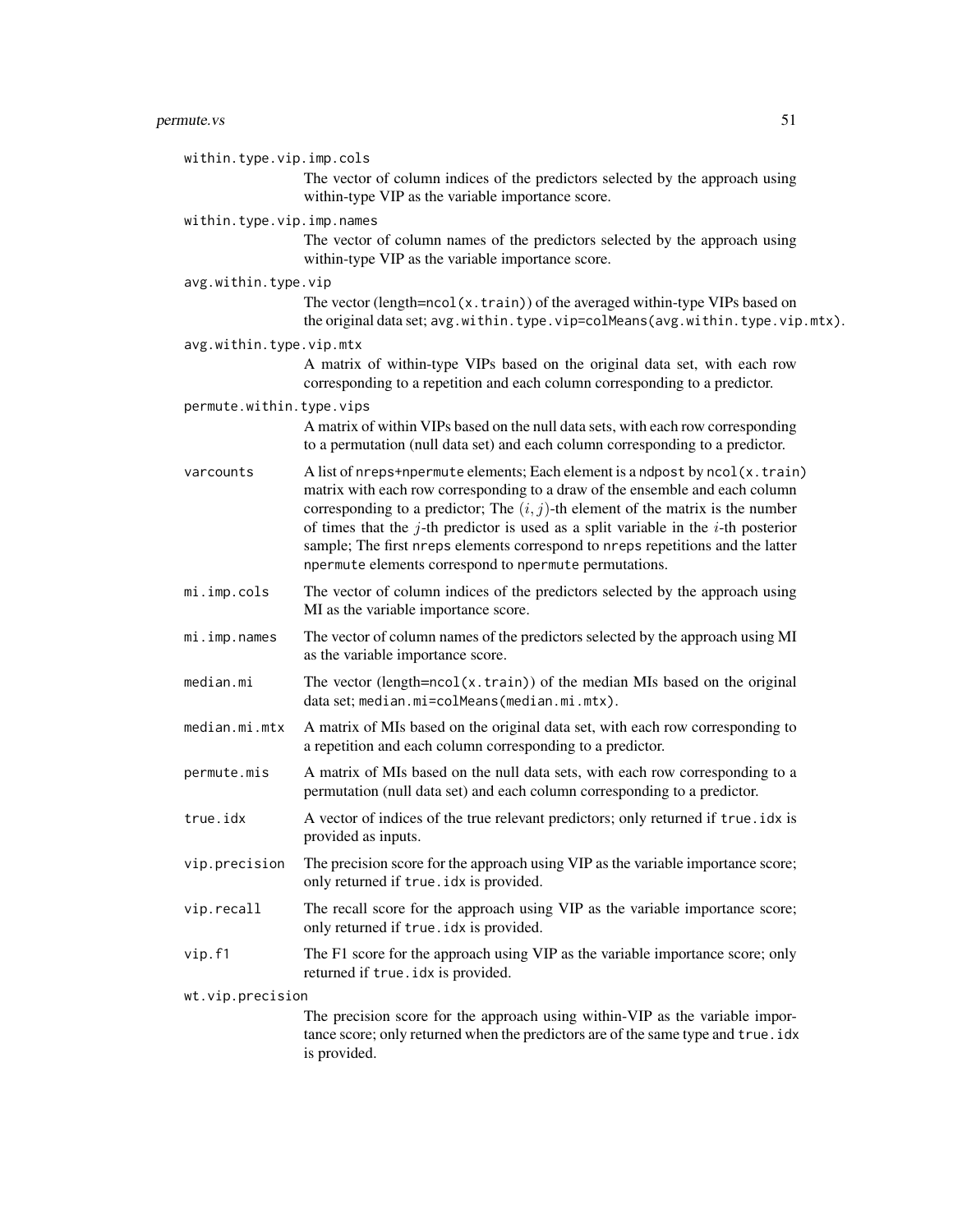<span id="page-51-0"></span>

| wt.vip.recall | The recall score for the approach using within-VIP as the variable importance<br>score; only returned when the predictors are of the same type and true. idx is<br>provided. |
|---------------|------------------------------------------------------------------------------------------------------------------------------------------------------------------------------|
| wt.vip.f1     | The F1 score for the approach using within-VIP as the variable importance<br>score; only returned when the predictors are of the same type and true.idx<br>is provided.      |
| mi.precision  | The precision score for the approach using MI as the variable importance score;<br>only returned if true. idx is provided.                                                   |
| mi.recall     | The recall score for the approach using MI as the variable importance score;<br>only returned if true. idx is provided.                                                      |
| mi.f1         | The F1 score for the approach using MI as the variable importance score; only<br>returned if true. idx is provided.                                                          |

#### Author(s)

Chuji Luo: <cjluo@ufl.edu> and Michael J. Daniels: <daniels@ufl.edu>.

#### References

Bleich, Justin et al. (2014). "Variable selection for BART: an application to gene regulation." *Ann. Appl. Stat.* 8.3, pp 1750–1781.

Chipman, H. A., George, E. I. and McCulloch, R. E. (2010). "BART: Bayesian additive regression trees." *Ann. Appl. Stat.* 4 266–298.

Luo, C. and Daniels, M. J. (2021) "Variable Selection Using Bayesian Additive Regression Trees." *arXiv preprint arXiv:2112.13998*.

Rockova V, Saha E (2019). "On theory for BART." *In The 22nd International Conference on Artificial Intelligence and Statistics* (pp. 2839–2848). PMLR.

#### See Also

[mc.permute.vs](#page-24-1), [medianInclusion.vs](#page-36-1), [mc.backward.vs](#page-15-1) and [abc.vs](#page-2-1).

#### Examples

```
## simulate data (Scenario C.M.1. in Luo and Daniels (2021))
set.seed(123)
data = mixone(100, 10, 1, FALSE)
## test permute.vs() function
res = permute.vs(data$X, data$Y, probit=FALSE, npermute=100, nreps=10, alpha=0.05,
true.idx=c(1,2,6:8), plot=FALSE, ntree=10, ndpost=100, nskip=100)
```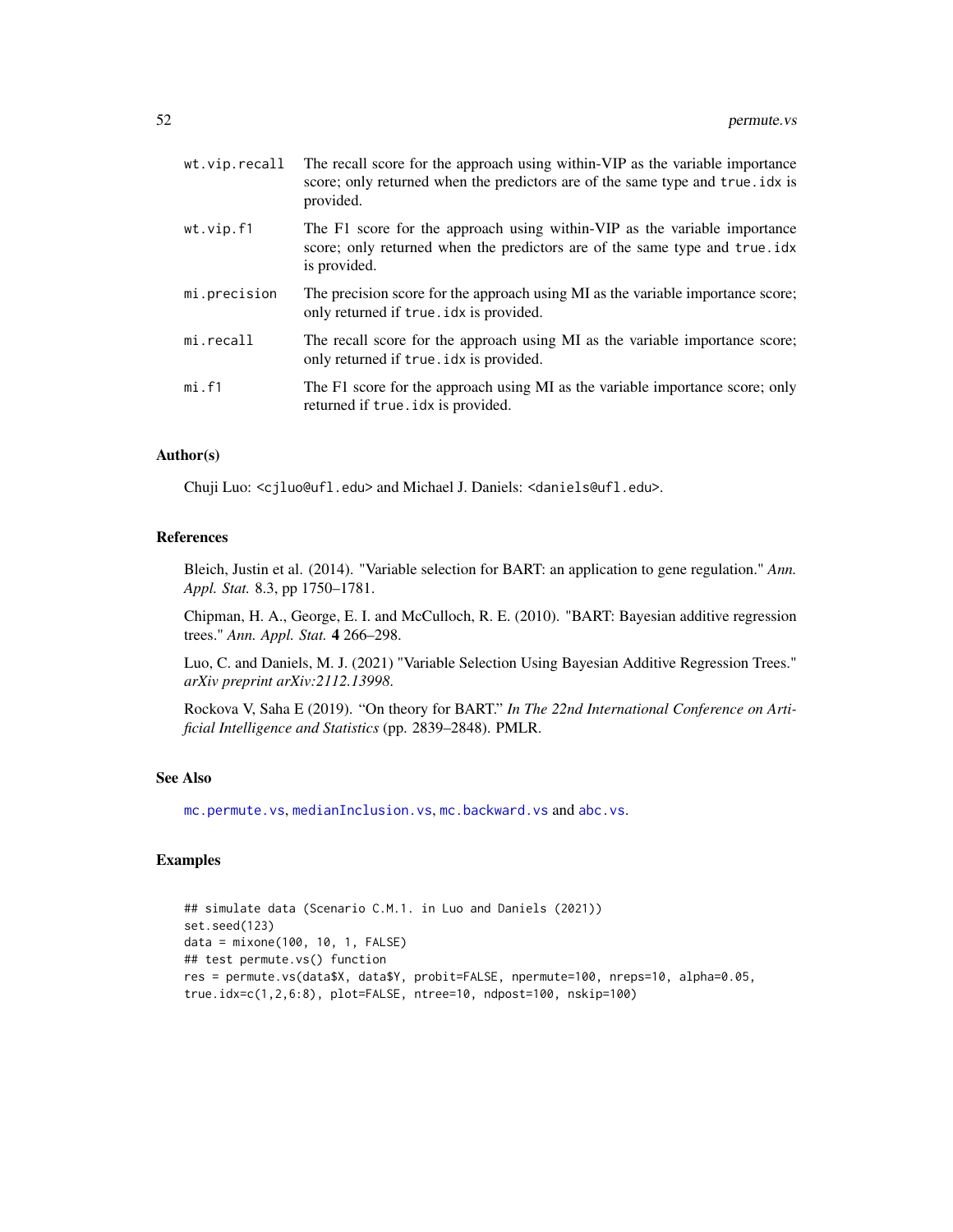<span id="page-52-0"></span>

#### Description

BART is a Bayesian approach to nonparametric function estimation and inference using a sum of trees.

For a binary response  $y$ , probit BART models  $y$  and  $x$  using

$$
P(Y=1|x) = \Phi[f(x)],
$$

where  $\Phi$  is the CDF of the standard normal distribution and f is a sum of Bayesian regression trees function.

This function uses S3 method for the class pbart and is inherited from the CRAN R package 'BART'.

#### Usage

```
## S3 method for class 'pbart'
predict(object, newdata, mc.core = 1, openmp = (mc.cores.openmp() > 0), ...)
```
# Arguments

| object   | An object of class pbart, returned from the function pbart().                                                                                                                                                             |
|----------|---------------------------------------------------------------------------------------------------------------------------------------------------------------------------------------------------------------------------|
| newdata  | A matrix of predictors with rows corresponding to new observations.                                                                                                                                                       |
| mc.cores | The number of threads to utilize.                                                                                                                                                                                         |
| openmp   | A Boolean argument dictating whether OpenMP is utilized for parallel process-<br>ing. This depends on whether OpenMP is available on your system which, by<br>default, is verified with the function mc. cores. openmp(). |
| $\cdot$  | Other arguments passed on to the function pwbart().                                                                                                                                                                       |

#### Value

Returns a matrix of prediction for newdata, whose rows correspond to draws and columns correspond to observations.

#### Author(s)

Chuji Luo: <cjluo@ufl.edu> and Michael J. Daniels: <daniels@ufl.edu>.

# References

Chipman, H. A., George, E. I. and McCulloch, R. E. (2010). "BART: Bayesian additive regression trees." *Ann. Appl. Stat.* 4 266–298.

Linero, A. R. (2018). "Bayesian regression trees for high-dimensional prediction and variable selection." *J. Amer. Statist. Assoc.* 113 626–636.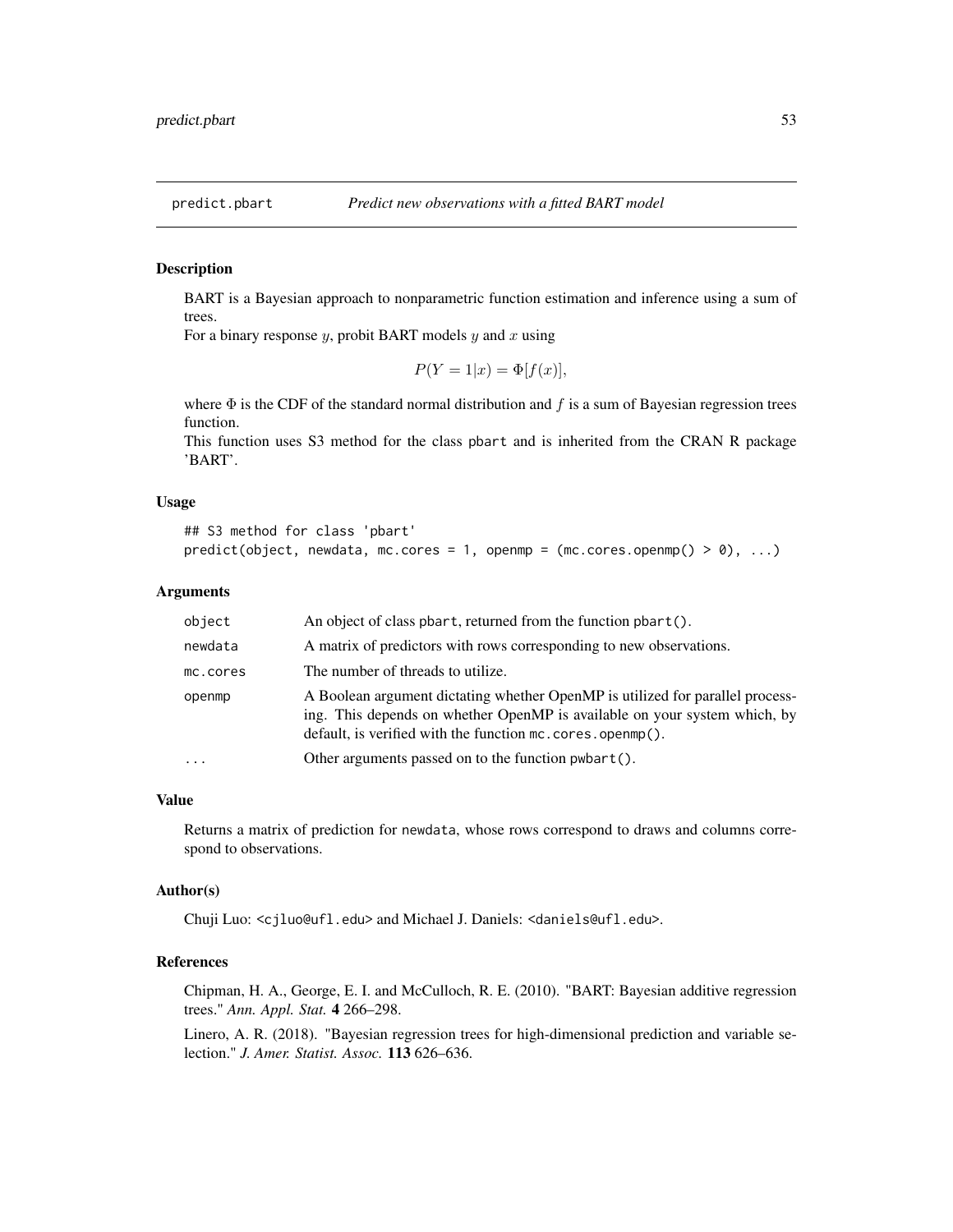<span id="page-53-0"></span>Luo, C. and Daniels, M. J. (2021) "Variable Selection Using Bayesian Additive Regression Trees." *arXiv preprint arXiv:2112.13998*.

Rockova V, Saha E (2019). "On theory for BART." *In The 22nd International Conference on Artificial Intelligence and Statistics* (pp. 2839–2848). PMLR.

Sparapani, R., Spanbauer, C. and McCulloch, R. (2021). "Nonparametric machine learning and efficient computation with bayesian additive regression trees: the BART R package." *J. Stat. Softw.* 97 1–66.

#### See Also

[pwbart](#page-55-1) and [pbart](#page-42-1).

#### Examples

```
## simulate data (Scenario B.M.1. in Luo and Daniels (2021))
set.seed(123)
data = mixone(100, 10, 1, TRUE)
## run pbart() function
res = pbart(data$X, data$Y, ntree=10, nskip=100, ndpost=100)
## test predict.pbart() function
newdata = mixone(5, 10, 1, TRUE)$X
pred = predict(res, newdata)
```
predict.wbart *Predict new observations with a fitted BART model*

#### Description

BART is a Bayesian approach to nonparametric function estimation and inference using a sum of trees.

For a continuous response y and a p-dimensional vector of predictors  $x = (x_1, ..., x_p)'$ , BART models  $y$  and  $x$  using

$$
y = f(x) + \epsilon,
$$

where f is a sum of Bayesian regression trees function and  $\epsilon N(0, \sigma^2)$ . This function uses S3 method for the class wbart and is inherited from the CRAN R package 'BART'.

#### Usage

```
## S3 method for class 'wbart'
predict(object, new data, m.c. cores = 1, openmp = (mc. cores.openmp() > 0), ...)
```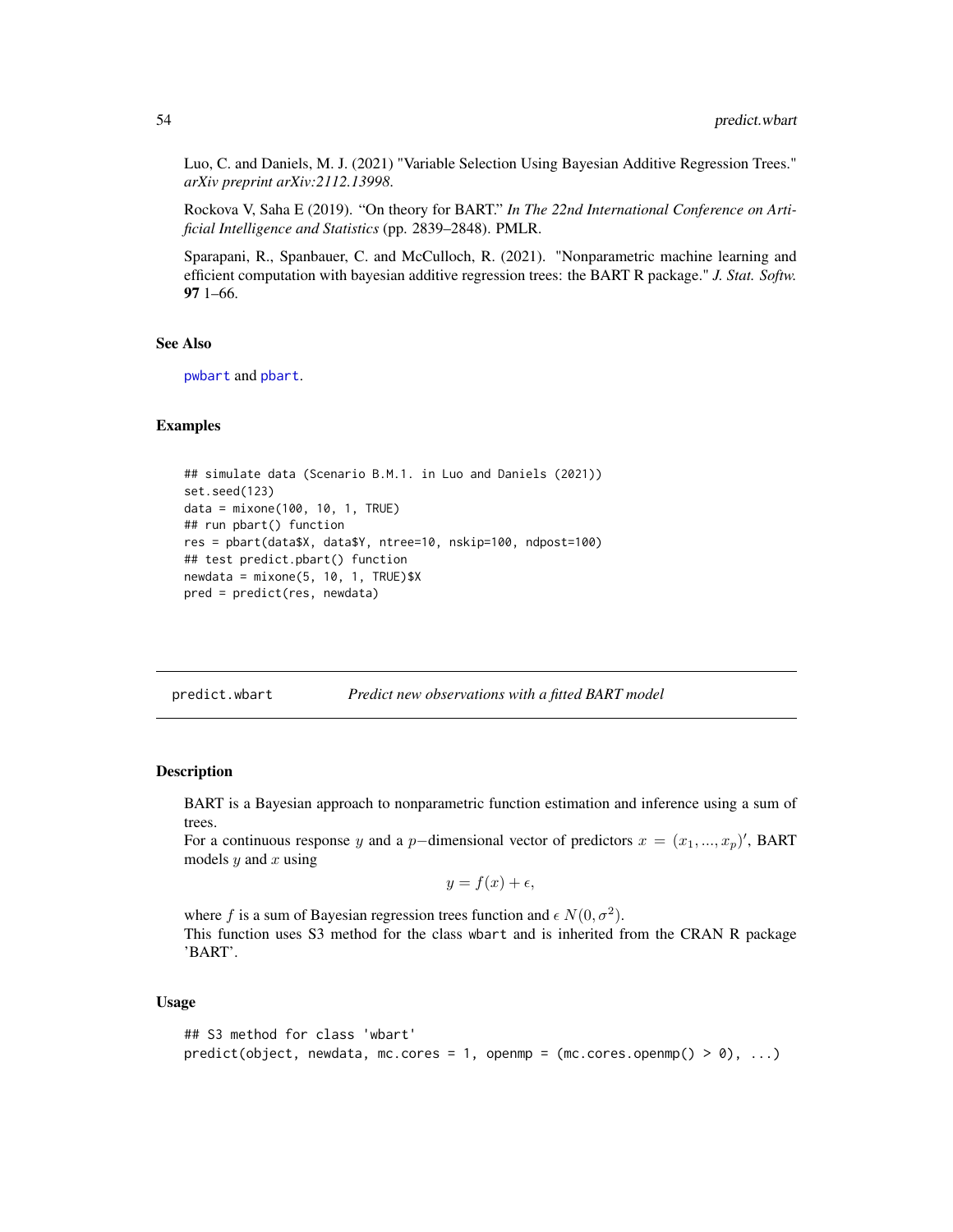# <span id="page-54-0"></span>predict.wbart 55

#### **Arguments**

| object    | An object of class when the function when the function when to ().                                                                                                                                                        |
|-----------|---------------------------------------------------------------------------------------------------------------------------------------------------------------------------------------------------------------------------|
| newdata   | A matrix of predictors with rows corresponding to new observations.                                                                                                                                                       |
| mc.cores  | The number of threads to utilize.                                                                                                                                                                                         |
| openmp    | A Boolean argument dictating whether OpenMP is utilized for parallel process-<br>ing. This depends on whether OpenMP is available on your system which, by<br>default, is verified with the function mc. cores. openmp(). |
| $\ddotsc$ | Other arguments passed on to the function pwbart().                                                                                                                                                                       |

#### Value

Returns a matrix of prediction for newdata, whose rows correspond to draws and columns correspond to observations.

#### Author(s)

Chuji Luo: <cjluo@ufl.edu> and Michael J. Daniels: <daniels@ufl.edu>.

#### References

Chipman, H. A., George, E. I. and McCulloch, R. E. (2010). "BART: Bayesian additive regression trees." *Ann. Appl. Stat.* 4 266–298.

Linero, A. R. (2018). "Bayesian regression trees for high-dimensional prediction and variable selection." *J. Amer. Statist. Assoc.* 113 626–636.

Luo, C. and Daniels, M. J. (2021) "Variable Selection Using Bayesian Additive Regression Trees." *arXiv preprint arXiv:2112.13998*.

Rockova V, Saha E (2019). "On theory for BART." *In The 22nd International Conference on Artificial Intelligence and Statistics* (pp. 2839–2848). PMLR.

Sparapani, R., Spanbauer, C. and McCulloch, R. (2021). "Nonparametric machine learning and efficient computation with bayesian additive regression trees: the BART R package." *J. Stat. Softw.* 97 1–66.

#### See Also

[pwbart](#page-55-1) and [wbart](#page-56-1).

#### Examples

```
## simulate data (Scenario C.M.1. in Luo and Daniels (2021))
set.seed(123)
data = mixone(100, 10, 1, FALSE)
## run wbart() function
res = wbart(data$X, data$Y, ntree=10, nskip=100, ndpost=100)
## test predict.wbart() function
newdata = mixone(5, 10, 1, FALSE)$X
pred = predict(res, newdata)
```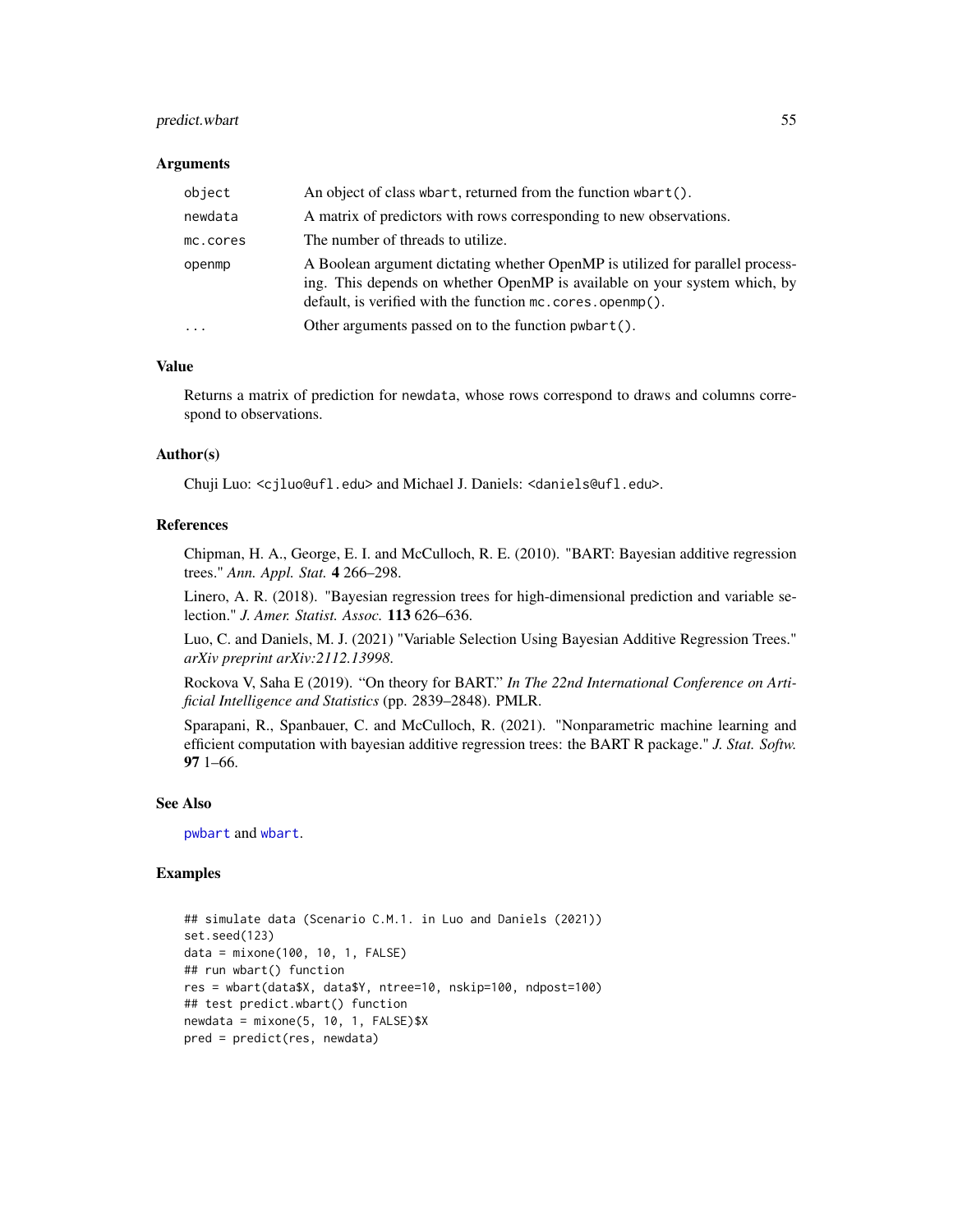#### <span id="page-55-1"></span><span id="page-55-0"></span>Description

BART is a Bayesian approach to nonparametric function estimation and inference using a sum of trees.

For a continuous response y and a p-dimensional vector of predictors  $x = (x_1, ..., x_p)'$ , BART models  $y$  and  $x$  using

$$
y = f(x) + \epsilon,
$$

where f is a sum of Bayesian regression trees function and  $\epsilon N(0, \sigma^2)$ . For a binary response  $y$ , probit BART models  $y$  and  $x$  using

$$
P(Y=1|x) = \Phi[f(x)],
$$

where  $\Phi$  is the CDF of the standard normal distribution and f is a sum of Bayesian regression trees function.

The function pwbart() is inherited from the CRAN R package 'BART'.

#### Usage

```
pwbart(
  x.test,
  treedraws,
  rm.const,
  mu = 0,
  mc.cores = 1L,
  transposed = FALSE,
  dodraws = TRUE,
  verbose = FALSE
\mathcal{L}
```

| x.test     | A matrix or a data frame of predictors values for prediction with each row cor-<br>responding to an observation and each column corresponding to a predictor.                                                                              |
|------------|--------------------------------------------------------------------------------------------------------------------------------------------------------------------------------------------------------------------------------------------|
| treedraws  | A list which is the \$treedraws returned from the function whart () or phart $()$ .                                                                                                                                                        |
| rm.const   | A vector which is the $\frac{1}{2}$ m. const returned from the function wbart() or pbart().                                                                                                                                                |
| mu         | Mean to add on to y prediction.                                                                                                                                                                                                            |
| mc.cores   | The number of threads to utilize.                                                                                                                                                                                                          |
| transposed | A Boolean argument indicating whether the matrix x, test is transposed. When<br>running pwbart() or mc.pwbart() in parallel, it is more memory-efficient to<br>transpose x test prior to calling the internal versions of these functions. |
| dodraws    | A Boolean argument indicating whether to return the draws themselves (the de-<br>fault), or whether to return the mean of the draws as specified by dodraws=FALSE.                                                                         |
| verbose    | A Boolean argument indicating whether any messages are printed out.                                                                                                                                                                        |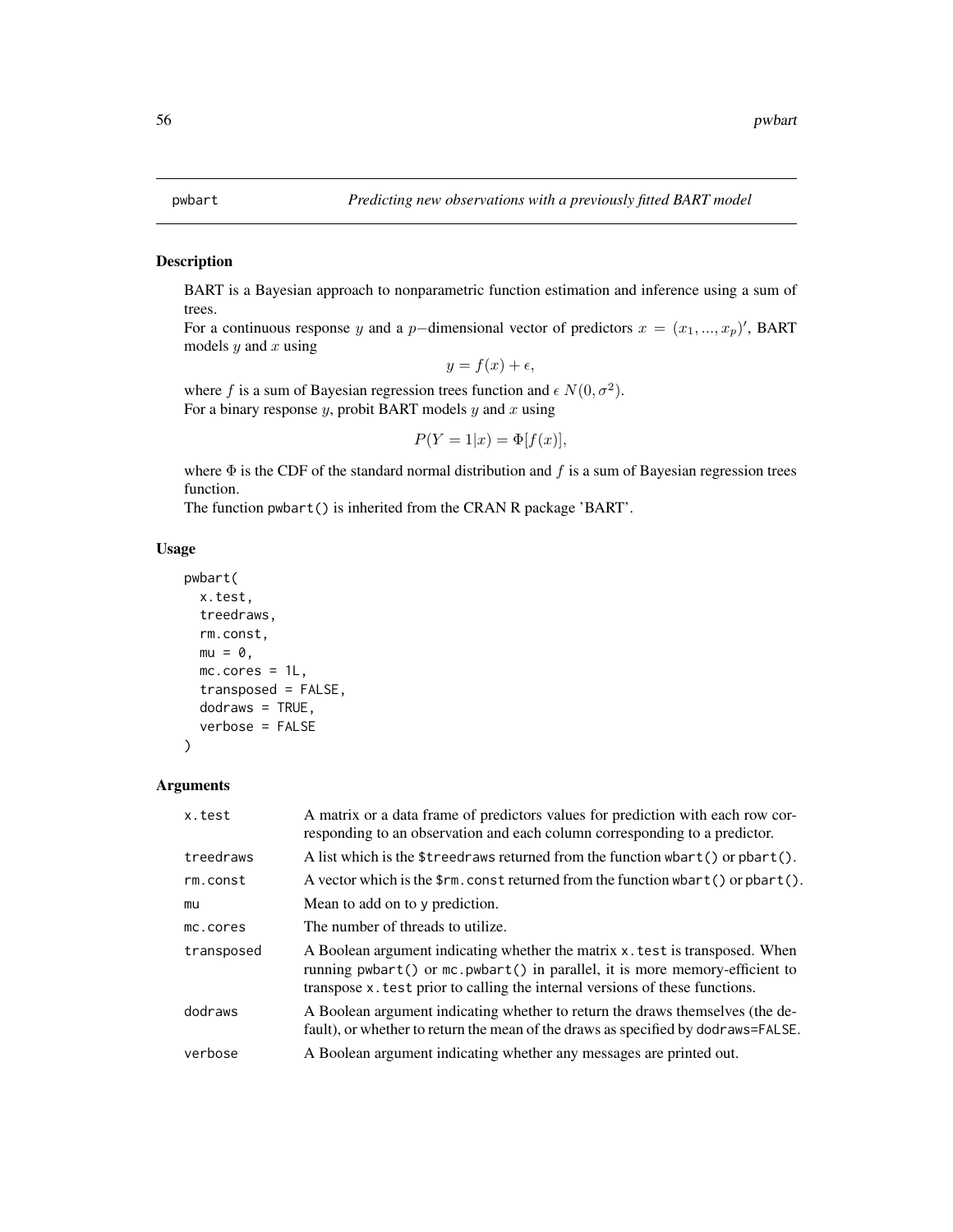#### <span id="page-56-0"></span>where  $57$

#### Value

Returns the predictions for x.test. If dodraws=TRUE, return a matrix of prediction with each row corresponding to a draw and each column corresponding to a new observation; if dodraws=FALSE, return a vector of predictions which are the mean of the draws.

#### Author(s)

Chuji Luo: <cjluo@ufl.edu> and Michael J. Daniels: <daniels@ufl.edu>.

#### **References**

Chipman, H. A., George, E. I. and McCulloch, R. E. (2010). "BART: Bayesian additive regression trees." *Ann. Appl. Stat.* 4 266–298.

Linero, A. R. (2018). "Bayesian regression trees for high-dimensional prediction and variable selection." *J. Amer. Statist. Assoc.* 113 626–636.

Luo, C. and Daniels, M. J. (2021) "Variable Selection Using Bayesian Additive Regression Trees." *arXiv preprint arXiv:2112.13998*.

Rockova V, Saha E (2019). "On theory for BART." *In The 22nd International Conference on Artificial Intelligence and Statistics* (pp. 2839–2848). PMLR.

Sparapani, R., Spanbauer, C. and McCulloch, R. (2021). "Nonparametric machine learning and efficient computation with bayesian additive regression trees: the BART R package." *J. Stat. Softw.* 97 1–66.

#### See Also

[wbart](#page-56-1), [pbart](#page-42-1) and [mc.pwbart](#page-29-1).

#### Examples

```
## simulate data (Scenario C.M.1. in Luo and Daniels (2021))
set.seed(123)
data = mixone(100, 10, 1, FALSE)
## run wbart() function
res = wbart(data$X, data$Y, ntree=10, nskip=100, ndpost=100)
## test pwbart() function
x.test = mixone(5, 10, 1, FALSE)$X
pred = pwbart(x.test, res$treedraws, res$rm.const, mu=mean(data$Y))
```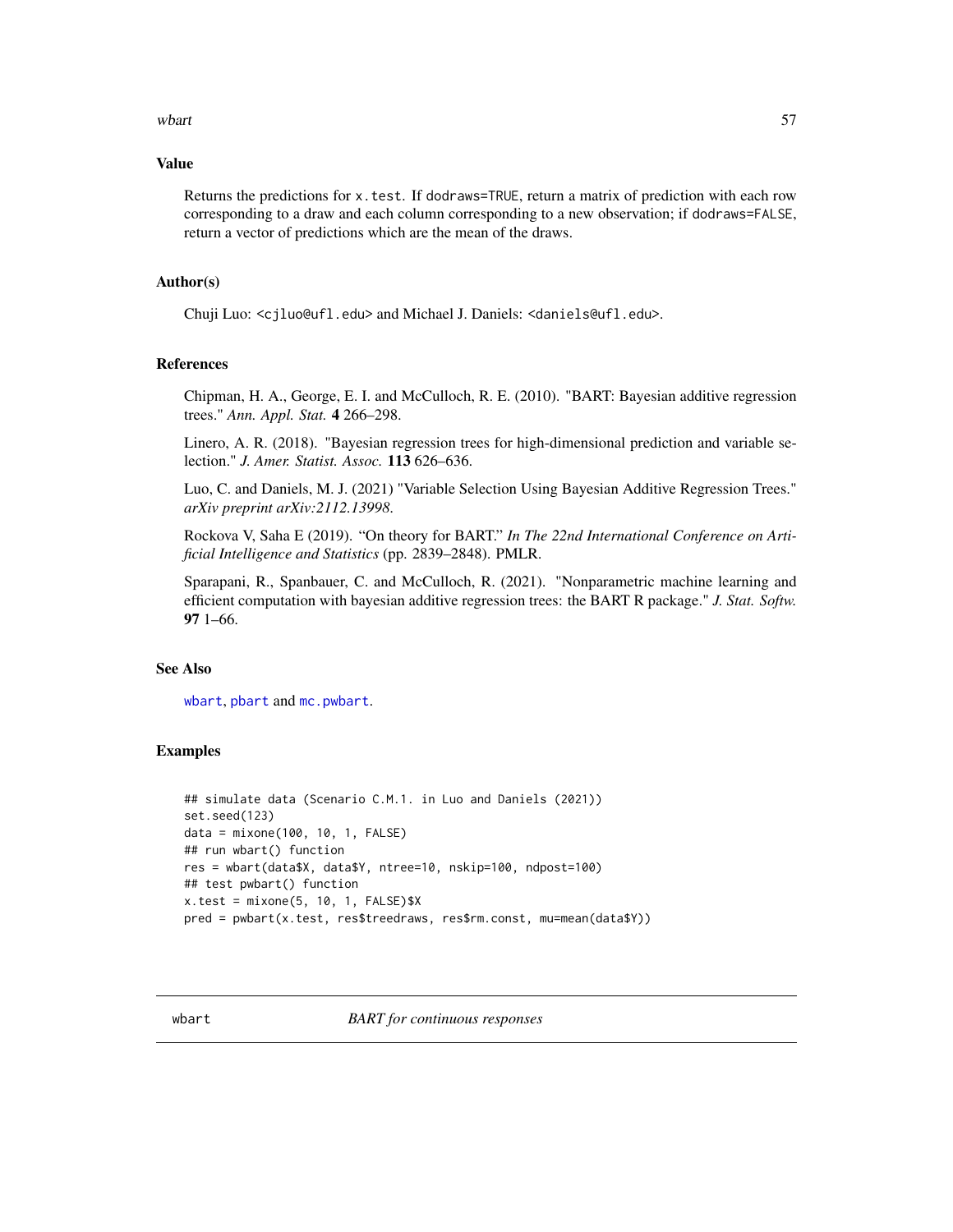#### Description

BART is a Bayesian approach to nonparametric function estimation and inference using a sum of trees.

For a continuous response y and a p-dimensional vector of predictors  $x = (x_1, ..., x_p)'$ , BART models  $y$  and  $x$  using

$$
y = f(x) + \epsilon,
$$

where f is a sum of Bayesian regression trees function and  $\epsilon N(0, \sigma^2)$ . The function wbart() is inherited from the CRAN R package 'BART' and two modifications are made for the splitting probability and variable importance (see Details).

#### Usage

```
wbart(
 x.train,
 y.train,
  x.test = matrix(0, 0, 0),sparse = FALSE,
  theta = \theta,
  omega = 1,
  a = 0.5,
  b = 1,augment = FALSE,rho = NULL,
  xinfo = matrix(0, 0, 0),numcut = 100L,
  usequants = FALSE,
  cont = FALSE,
  rm.const = TRUE,
  grp = NULL,xnames = NULL,
  categorical.idx = NULL,
  power = 2,
  base = -1,
  split.prob = "polynomial",
  k = 2,signaf = NA,
  sigest = NA,
  sigdf = 3,
  sigquant = 0.9,
  lambda = NA,
  fmean = mean(y.train),
  w = rep(1, length(y.train)),ntree = 200L,
  ndpost = 1000L,
  nskip = 1000L,
  keepevery = 1L,
  nkeeptrain = ndpost,
  nkeeptest = ndpost,
```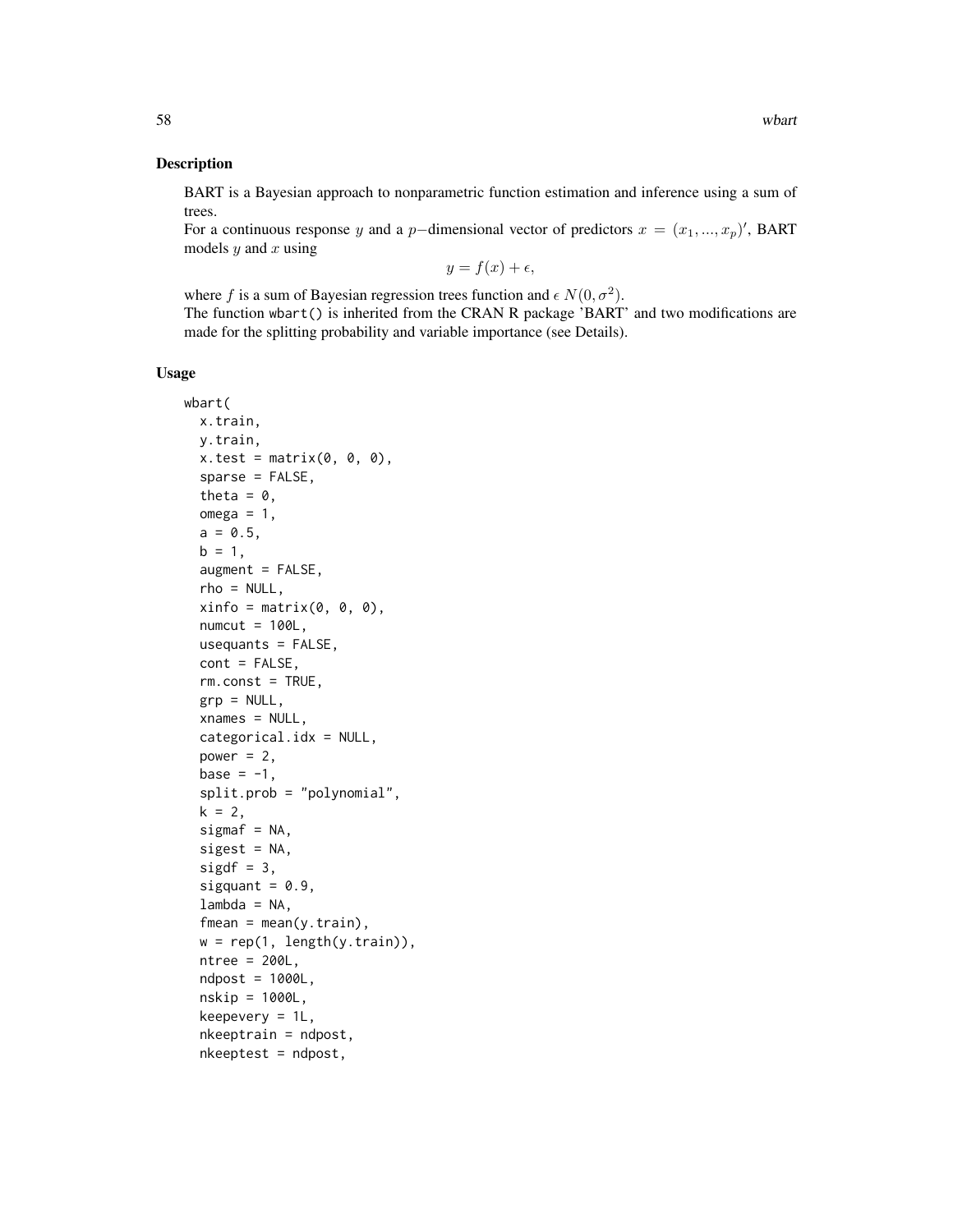where  $59$ 

```
nkeeptestmean = ndpost,
 nkeeptreedraws = ndpost,
 printevery = 100L,
 transposed = FALSE,
 verbose = FALSE
\mathcal{L}
```

| x.train   | A matrix or a data frame of predictors values (for training) with each row cor-<br>responding to an observation and each column corresponding to a predictor. If<br>a predictor is a factor with $q$ levels in a data frame, it is replaced with $q$ dummy<br>variables.                                                                                                                                                                                                                                                                                         |
|-----------|------------------------------------------------------------------------------------------------------------------------------------------------------------------------------------------------------------------------------------------------------------------------------------------------------------------------------------------------------------------------------------------------------------------------------------------------------------------------------------------------------------------------------------------------------------------|
| y.train   | A vector of continuous response values for training.                                                                                                                                                                                                                                                                                                                                                                                                                                                                                                             |
| x.test    | A matrix or a data frame of predictors values for testing, which has the same<br>structure as x.train.                                                                                                                                                                                                                                                                                                                                                                                                                                                           |
| sparse    | A Boolean argument indicating whether to replace the discrete uniform distri-<br>bution for selecting a split variable with a categorical distribution whose event<br>probabilities follow a Dirichlet distribution (see Linero (2018) for details).                                                                                                                                                                                                                                                                                                             |
| theta     | Set theta parameter; zero means random.                                                                                                                                                                                                                                                                                                                                                                                                                                                                                                                          |
| omega     | Set omega parameter; zero means random.                                                                                                                                                                                                                                                                                                                                                                                                                                                                                                                          |
| a         | A sparse parameter of $Beta(a, b)$ hyper-prior where $0.5 \le a \le 1$ ; a lower<br>value induces more sparsity.                                                                                                                                                                                                                                                                                                                                                                                                                                                 |
| b         | A sparse parameter of $Beta(a, b)$ hyper-prior; typically, $b = 1$ .                                                                                                                                                                                                                                                                                                                                                                                                                                                                                             |
| augment   | A Boolean argument indicating whether data augmentation is performed in the<br>variable selection procedure of Linero (2018).                                                                                                                                                                                                                                                                                                                                                                                                                                    |
| rho       | A sparse parameter; typically $\rho = p$ where p is the number of predictors.                                                                                                                                                                                                                                                                                                                                                                                                                                                                                    |
| xinfo     | A matrix of cut-points with each row corresponding to a predictor and each<br>column corresponding to a cut-point. $\xi$ info=matrix(0.0,0,0) indicates the<br>cut-points are specified by BART.                                                                                                                                                                                                                                                                                                                                                                 |
| numcut    | The number of possible cut-points; If a single number is given, this is used<br>for all predictors; Otherwise a vector with length equal to ncol(x.train) is<br>required, where the $i$ -th element gives the number of cut-points for the $i$ -th<br>predictor in x.train. If usequants=FALSE, numcut equally spaced cut-points<br>are used to cover the range of values in the corresponding column of x.train.<br>If usequants=TRUE, then min(numcut, the number of unique values in the cor-<br>responding column of x.train - 1) cut-point values are used. |
| usequants | A Boolean argument indicating how the cut-points in xinfo are generated; If<br>usequants=TRUE, uniform quantiles are used for the cut-points; Otherwise, the<br>cut-points are generated uniformly.                                                                                                                                                                                                                                                                                                                                                              |
| cont      | A Boolean argument indicating whether to assume all predictors are continuous.                                                                                                                                                                                                                                                                                                                                                                                                                                                                                   |
| rm.const  | A Boolean argument indicating whether to remove constant predictors.                                                                                                                                                                                                                                                                                                                                                                                                                                                                                             |
| grp       | A vector of group indices for predictors. For example, if 2 appears 3 times in<br>grp, the second predictor of x.train is a categorical predictor with 3 levels.<br>grp is required if transposed=TRUE.                                                                                                                                                                                                                                                                                                                                                          |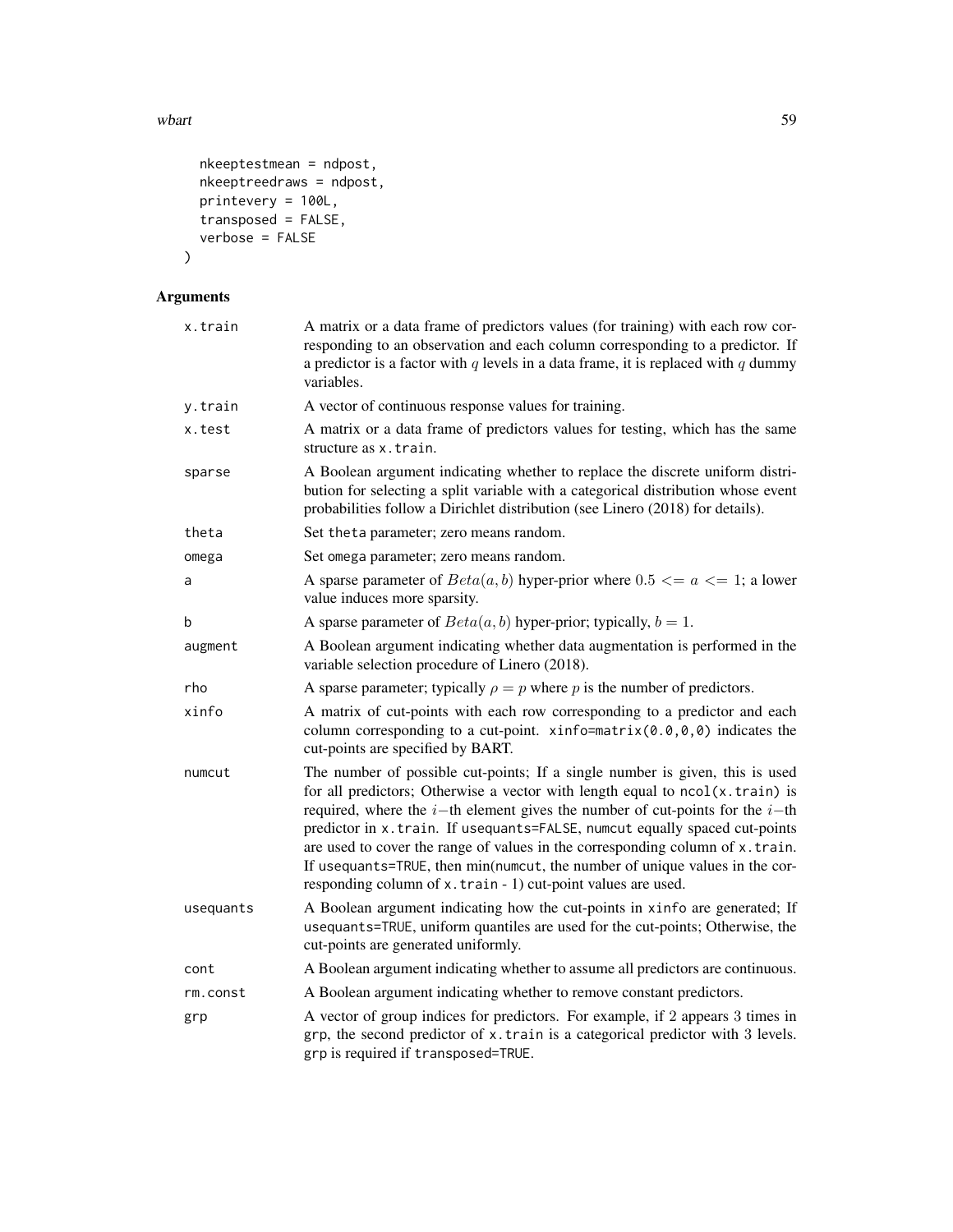| xnames          | Column names of x.train. xnames is required if transposed=TRUE.                                                                                                                                                                                                                |  |
|-----------------|--------------------------------------------------------------------------------------------------------------------------------------------------------------------------------------------------------------------------------------------------------------------------------|--|
| categorical.idx |                                                                                                                                                                                                                                                                                |  |
|                 | A vector of the column indices of categorical predictors in x. train. categorical.idx<br>is required if transposed=TRUE.                                                                                                                                                       |  |
| power           | The power parameter of the polynomial splitting probability for the tree prior.<br>Only used if split.prob="polynomial".                                                                                                                                                       |  |
| base            | The base parameter of the polynomial splitting probability for the tree prior if<br>split.prob="polynomial"; if split.prob="exponential", the probability<br>of splitting a node at depth d is base <sup>d</sup> .                                                             |  |
| split.prob      | A string indicating what kind of splitting probability is used for the tree prior. If<br>split.prob="polynomial", the splitting probability in Chipman et al. (2010)<br>is used; If split.prob="exponential", the splitting probability in Rockova<br>and Saha (2019) is used. |  |
| k               | The number of prior standard deviations that $E(Y x) = f(x)$ is away from<br>$+/-$ .5. The response (y. train) is internally scaled to the range from $-.5$ to<br>.5. The bigger k is, the more conservative the fitting will be.                                              |  |
| sigmaf          | The standard deviation of f.                                                                                                                                                                                                                                                   |  |
| sigest          | A rough estimate of the error standard deviation, the square of which follows<br>an inverse chi-squared prior. If sigest=NA, the rough estimate will be the usual<br>least square estimator; Otherwise, the supplied value will be used.                                       |  |
| sigdf           | The degrees of freedom for the error variance prior.                                                                                                                                                                                                                           |  |
| sigquant        | The quantile of the error variance prior, where sigest is placed. The closer the<br>quantile is to 1, the more aggressive the fit will be.                                                                                                                                     |  |
| lambda          | The scale parameter of the error variance prior.                                                                                                                                                                                                                               |  |
| fmean           | BART operates on y. train centered by fmean.                                                                                                                                                                                                                                   |  |
| W               | A vector of weights which multiply the standard deviation.                                                                                                                                                                                                                     |  |
| ntree           | The number of trees in the ensemble.                                                                                                                                                                                                                                           |  |
| ndpost          | The number of posterior samples returned.                                                                                                                                                                                                                                      |  |
| nskip           | The number of posterior samples burned in.                                                                                                                                                                                                                                     |  |
| keepevery       | Every keepevery posterior sample is kept to be returned to the user.                                                                                                                                                                                                           |  |
| nkeeptrain      | The number of posterior samples returned for the train data.                                                                                                                                                                                                                   |  |
| nkeeptest       | The number of posterior samples returned for the test data.                                                                                                                                                                                                                    |  |
| nkeeptestmean   | The number of posterior samples returned for the test mean.                                                                                                                                                                                                                    |  |
| nkeeptreedraws  | The number of posterior samples returned for the tree draws.                                                                                                                                                                                                                   |  |
| printevery      | As the MCMC runs, a message is printed every printevery iterations.                                                                                                                                                                                                            |  |
| transposed      | A Boolean argument indicating whether the matrices x.train and x.test are<br>transposed.                                                                                                                                                                                       |  |
| verbose         | A Boolean argument indicating whether any messages are printed out.                                                                                                                                                                                                            |  |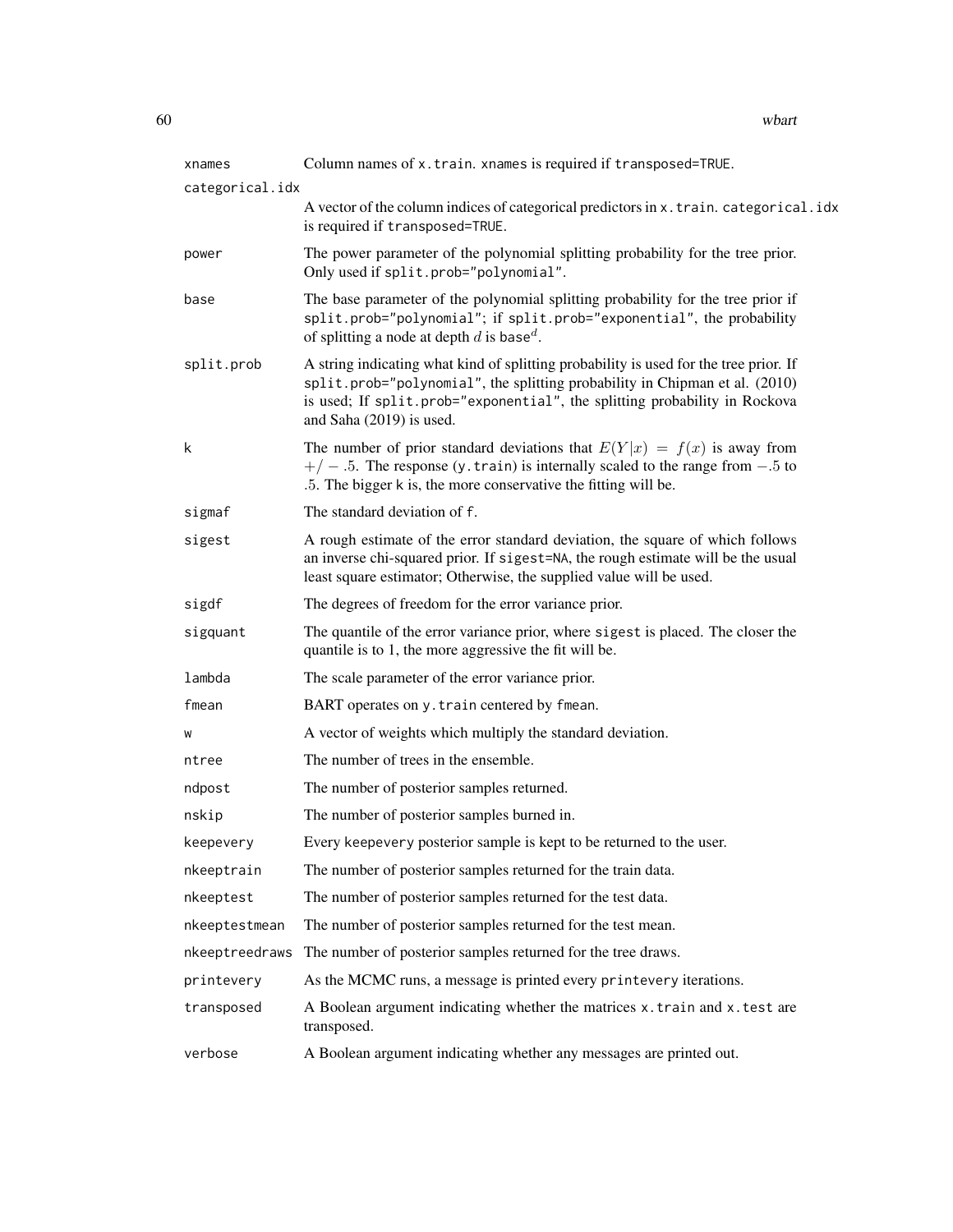where the contract of the contract of the contract of the contract of the contract of the contract of the contract of the contract of the contract of the contract of the contract of the contract of the contract of the cont

## Details

This function is inherited from BART::wbart(). While the original features of BART::wbart() are preserved, two modifications are made.

The first modification is to provide two types of split probability for BART. One split probability is proposed in Chipman et al. (2010) and defined as

$$
p(d) = \gamma * (1+d)^{-\beta},
$$

where d is the depth of the node,  $\gamma \in (0, 1)$  and  $\beta \in (0, \infty)$ . The other split probability is proposed by Rockova and Saha (2019) and defined as

$$
p(d) = \gamma^d,
$$

where  $\gamma \in (1/n, 1/2)$ . BART with the second split probability is proved to achieve the optimal posterior contraction.

The second modification is to provide five types of variable importance measures (vip, within.type.vip, pvip, varprob.mean and mi) in the return object, for the sake of the existence of mixed-type predictors.

# Value

The function wbart() returns an object of type wbart which essentially is a list consisting of the following components.

| sigma           | A vector with nskip+ndpost*keepevery posterior samples of $\sigma$ .                                                                                                                                                                                                                                                                                                  |
|-----------------|-----------------------------------------------------------------------------------------------------------------------------------------------------------------------------------------------------------------------------------------------------------------------------------------------------------------------------------------------------------------------|
| yhat.train.mean | colMeans(yhat.train).                                                                                                                                                                                                                                                                                                                                                 |
| yhat.train      | A matrix with ndpost rows and nrow(x.train) columns with each row corre-<br>sponding to a draw $f$ * from the posterior of $f$ and each column corresponding<br>to a training data point. The $(i, j)$ -th element of the matrix is $f * (x)$ for the <i>i</i> -th<br>kept draw of $f$ and the $j$ -th training data point. Burn-in posterior samples are<br>dropped. |
|                 | yhat.test.mean colMeans(yhat.test).                                                                                                                                                                                                                                                                                                                                   |
| yhat.test       | A matrix with ndpost rows and nrow(x.test) columns with each row corre-<br>sponding to a draw $f$ * from the posterior of $f$ and each column corresponding<br>to a test data point. The $(i, j)$ -th element of the matrix is $f * (x)$ for the <i>i</i> -th kept<br>draw of $f$ and the $j$ -th test data point. Burn-in posterior samples are dropped.             |
| varcount        | A matrix with ndpost rows and ncol(x.train) columns with each row corre-<br>sponding to a draw of the ensemble and each column corresponding to a predic-<br>tor. The $(i, j)$ -th element is the number of times that the j-th predictor is used<br>as a split variable in the $i$ -th posterior sample.                                                             |
| varprob         | A matrix with ndpost rows and ncol(x.train) columns with each row corre-<br>sponding to a draw of the ensemble and each column corresponding to a predic-<br>tor. The $(i, j)$ -th element is the split probability of the j-th predictor in the i-th<br>posterior sample. Only useful when DART is fit, i.e., sparse=TRUE.                                           |
| treedraws       | A list containing the posterior samples of the ensembles (trees structures, split<br>variables and split values); Can be used for prediction.                                                                                                                                                                                                                         |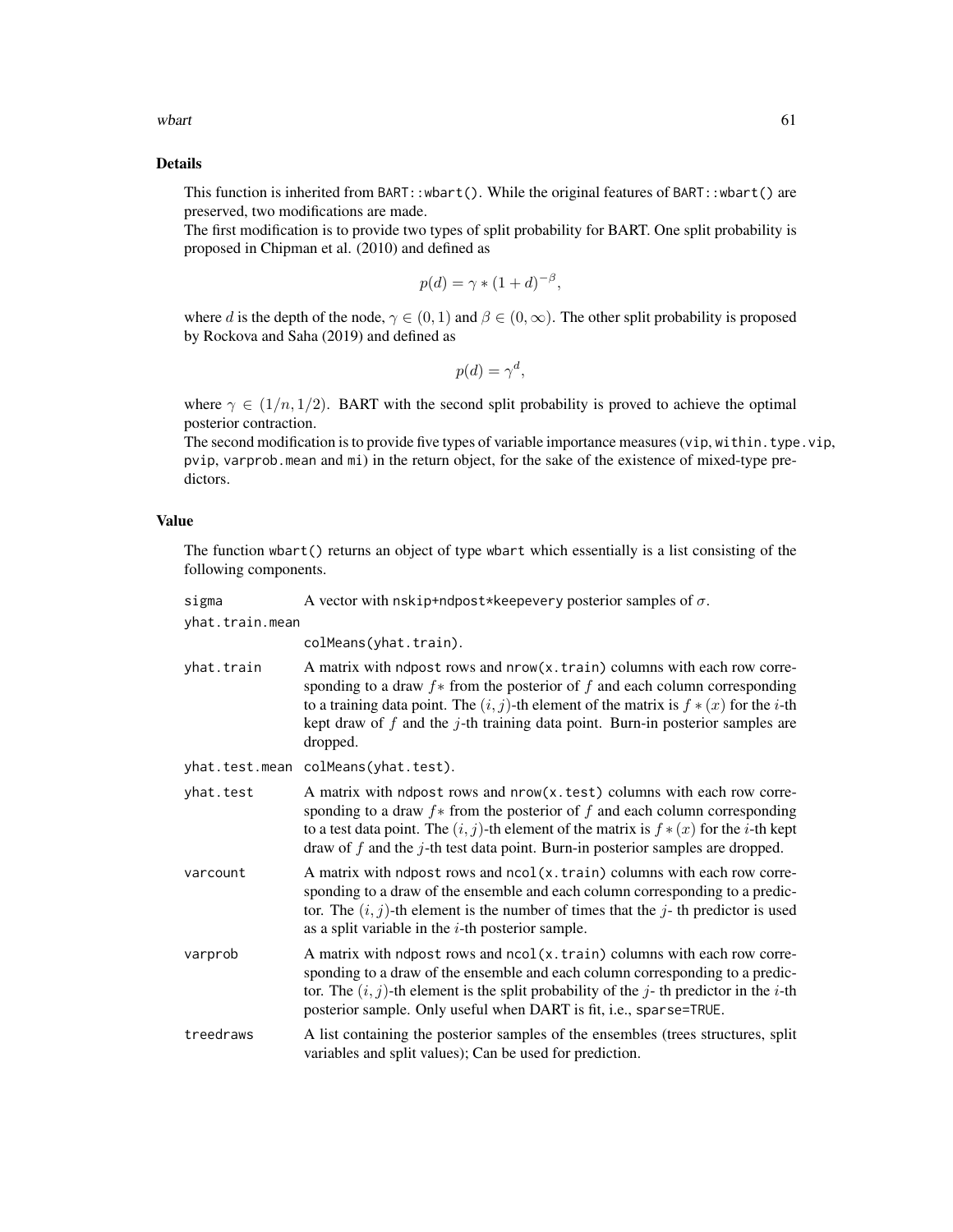<span id="page-61-0"></span>

| proc.time       | The process time of running the function wbart().                                                                                                                                                                                                                                                                        |
|-----------------|--------------------------------------------------------------------------------------------------------------------------------------------------------------------------------------------------------------------------------------------------------------------------------------------------------------------------|
| mu              | BART operates on y. train centered by fmean.                                                                                                                                                                                                                                                                             |
| mr.vecs         | A list of $ncol(x.train)$ sub-lists with each corresponding to a predictor; Each<br>sub-list contains ndpost vectors with each vector containing the (birth) Metropo-<br>lis ratios for splits using the predictor as the split variable in that posterior sam-<br>ple.                                                  |
| vip             | A vector of variable inclusion proportions (VIP) proposed in Chipman et al.<br>(2010).                                                                                                                                                                                                                                   |
| within.type.vip |                                                                                                                                                                                                                                                                                                                          |
|                 | A vector of within-type VIPs proposed in Luo and Daniels (2021).                                                                                                                                                                                                                                                         |
| pvip            | A vector of marginal posterior variable inclusion probabilities (PVIP) proposed<br>in Linero (2018); Only useful when DART is fit, i.e., sparse=TRUE.                                                                                                                                                                    |
| varprob.mean    | A vector of posterior split probabilities (PSP) proposed in Linero (2018); Only<br>useful when DART is fit, i.e., sparse=TRUE.                                                                                                                                                                                           |
| mr.mean         | A matrix with ndpost rows and ncol(x.train) columns with each row corre-<br>sponding to a draw of the ensemble and each column corresponding to a predic-<br>tor. The $(i, j)$ -th element is the average Metropolis acceptance ratio per splitting<br>rule using the $j$ -th predictor in the $i$ -th posterior sample. |
| mi              | A vector of Metropolis importance (MI) proposed in Luo and Daniels (2021).                                                                                                                                                                                                                                               |
| rm.const        | A vector of indicators for the predictors (after dummification) used in BART;<br>when the indicator is negative, it refers to remove that predictor.                                                                                                                                                                     |

# Author(s)

Chuji Luo: <cjluo@ufl.edu> and Michael J. Daniels: <daniels@ufl.edu>.

# References

Chipman, H. A., George, E. I. and McCulloch, R. E. (2010). "BART: Bayesian additive regression trees." *Ann. Appl. Stat.* 4 266–298.

Linero, A. R. (2018). "Bayesian regression trees for high-dimensional prediction and variable selection." *J. Amer. Statist. Assoc.* 113 626–636.

Luo, C. and Daniels, M. J. (2021) "Variable Selection Using Bayesian Additive Regression Trees." *arXiv preprint arXiv:2112.13998*.

Rockova V, Saha E (2019). "On theory for BART." *In The 22nd International Conference on Artificial Intelligence and Statistics* (pp. 2839–2848). PMLR.

Sparapani, R., Spanbauer, C. and McCulloch, R. (2021). "Nonparametric machine learning and efficient computation with bayesian additive regression trees: the BART R package." *J. Stat. Softw.* 97 1–66.

#### See Also

[mc.wbart](#page-31-1), [pbart](#page-42-1) and [pwbart](#page-55-1).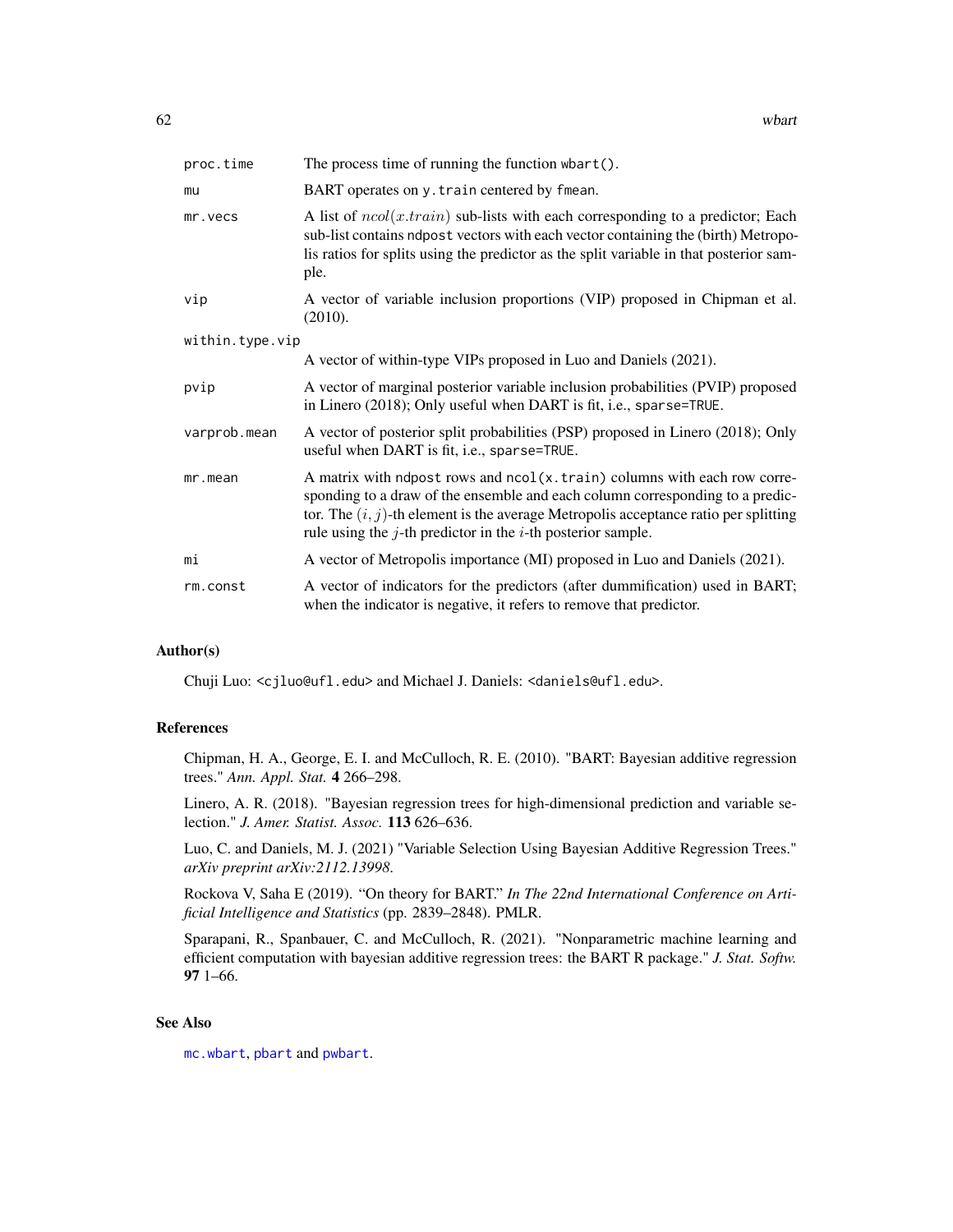where the contract of the contract of the contract of the contract of the contract of the contract of the contract of the contract of the contract of the contract of the contract of the contract of the contract of the cont

# Examples

```
## simulate data (Scenario C.M.1. in Luo and Daniels (2021))
set.seed(123)
data = mixone(100, 10, 1, FALSE)
## test wbart() function
res = wbart(data$X, data$Y, ntree=10, nskip=100, ndpost=100)
```